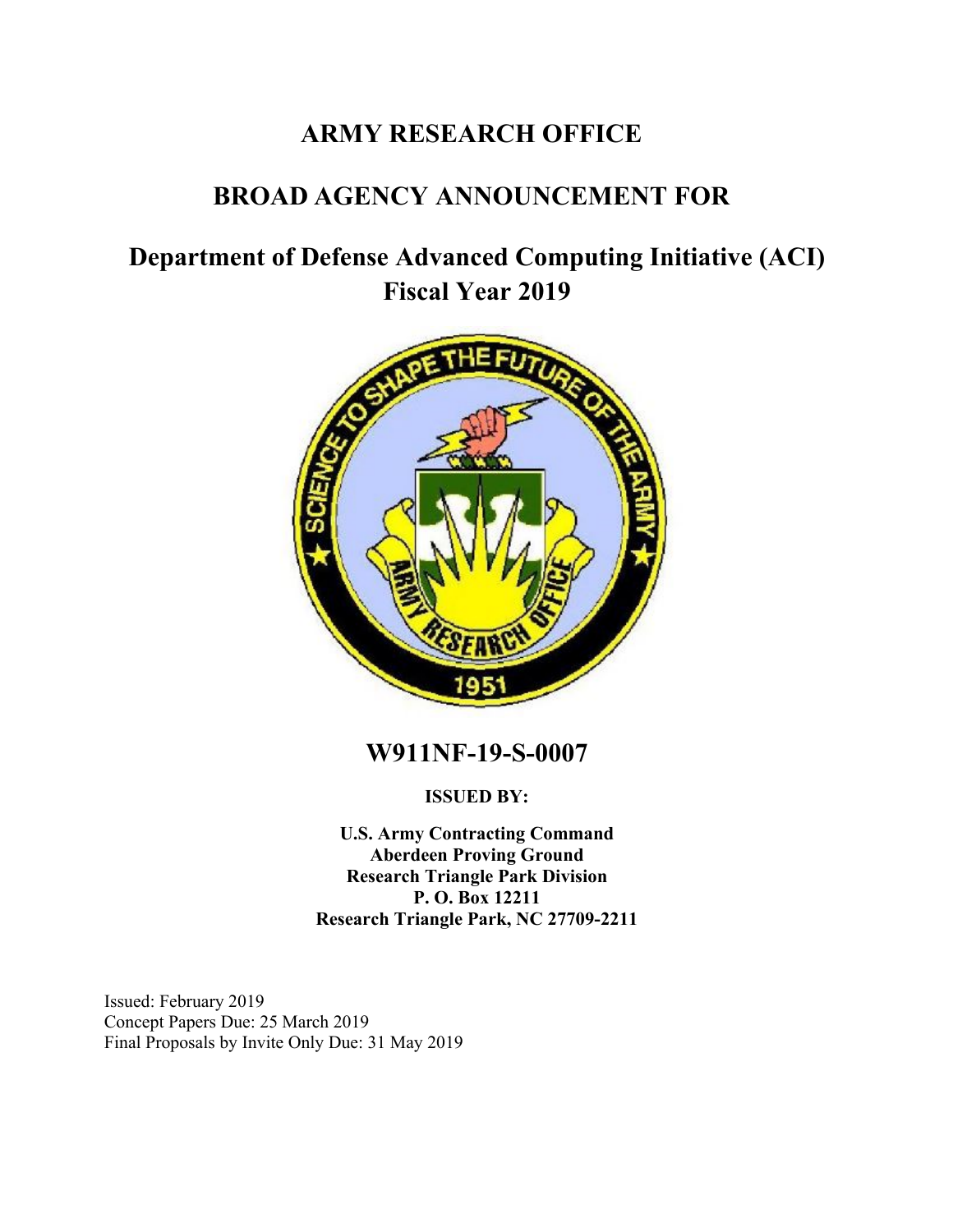## **TABLE OF CONTENTS**

| I. OVERVIEW OF THE FUNDING OPPORTUNITY                            | 1               |
|-------------------------------------------------------------------|-----------------|
| A. Required Overview Content                                      | $\mathbf{1}$    |
| 1. Agency Name                                                    | 1               |
| 2. Research Opportunity Title                                     | $\mathbf{1}$    |
| 3. Announcement Type                                              | 1               |
| 4. Research Opportunity Number                                    | 1               |
| 5. Catalog of Federal Domestic Assistance (CFDA) Number and Title | $\mathbf{1}$    |
| 6. Response Dates                                                 | $\mathbf{1}$    |
| 7. Points of Contact                                              | 1               |
| B. Additional Overview Information                                | $\mathbf{1}$    |
|                                                                   |                 |
| II. DETAILED INFORMATION ABOUT THE FUNDING OPPORTUNITY            | 3               |
| A. Program Description                                            | $\overline{3}$  |
| 1. Overview                                                       | $\overline{3}$  |
| 2. Specific Advanced Computing Initiative Research Thrusts        | $\overline{3}$  |
| 3. Department of Defense High Performance Computing Program       | 6               |
| <b>B.</b> Federal Award Information                               | 7               |
| C. Eligibility Information                                        | 10              |
| 1. Eligible Applicants                                            | 10              |
| 2. Cost Sharing or Matching                                       | 10              |
| 3. Other                                                          | 10              |
| D. Concept Paper Submission Information                           | 11              |
| 1. Overview                                                       | 11              |
| 2. Format and Content of Concept papers                           | 11              |
| 3. Restrictive Markings on Concept papers                         | 12              |
| 4. Evaluation and Disposition of Concept papers                   | 12              |
| 5. Concept paper Submission                                       | 12              |
| E. Proposal Preparation Information                               | 13              |
| 1. Short Term Proposal Information                                | 13              |
| 2. Full Proposal Information                                      | 13              |
| 3. Proposal Preparation                                           | 13              |
| F. Proposal Application and Submission Information                | $\overline{15}$ |
| 1. Address to View Broad Agency Announcement                      | 15              |
| 2. Content and Form of Application Submission                     | 15              |
| 3. Unique Entity Identifier and System for Award Management (SAM) | 25              |
| 4. Submission Dates and Times                                     | 26              |
| 5. Intergovernmental Review                                       | 26              |
| 6. Funding Restrictions                                           | 26              |
| 7. Other Submission Requirements                                  | 26              |
| <b>Application Review Information</b><br>G.                       | 28              |
| 1. Criteria                                                       | 28              |
| 2. Review and Selection Process                                   | 28              |
| 3. Recipient Qualification                                        | 28              |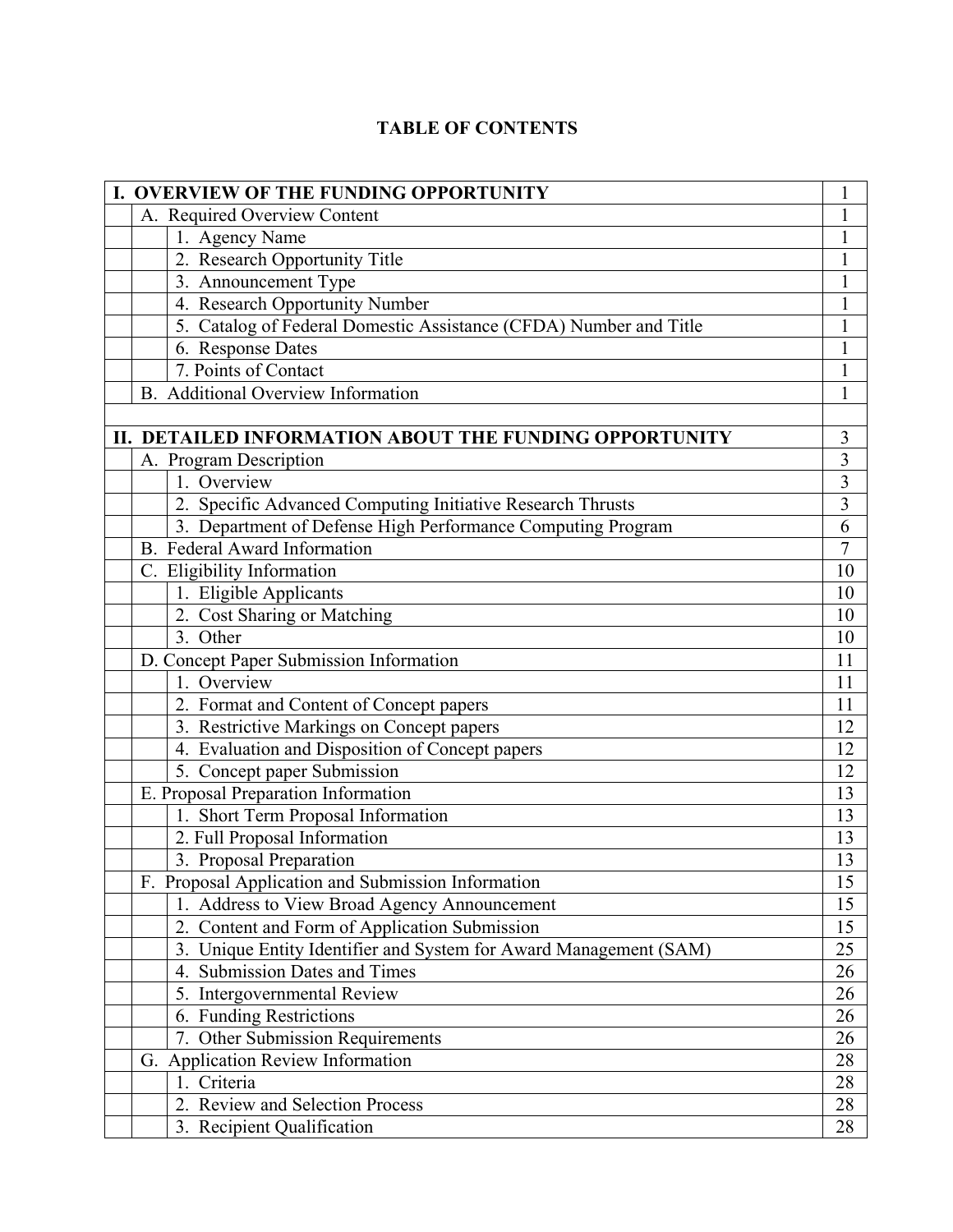|  | H. Award Administration Information                | 31 |
|--|----------------------------------------------------|----|
|  | 1. Award Notices                                   | 31 |
|  | 2. Administrative and National Policy Requirements | 31 |
|  | a. Required Representations and Certifications     | 31 |
|  | b. Policy Requirements                             | 35 |
|  | 3. Reporting                                       | 40 |
|  | I. Agency Contacts                                 | 41 |
|  | J. Other Information                               | 42 |
|  | 1. Contract Proposals                              | 42 |
|  | 2. Grant and Cooperative Agreement Proposals       | 49 |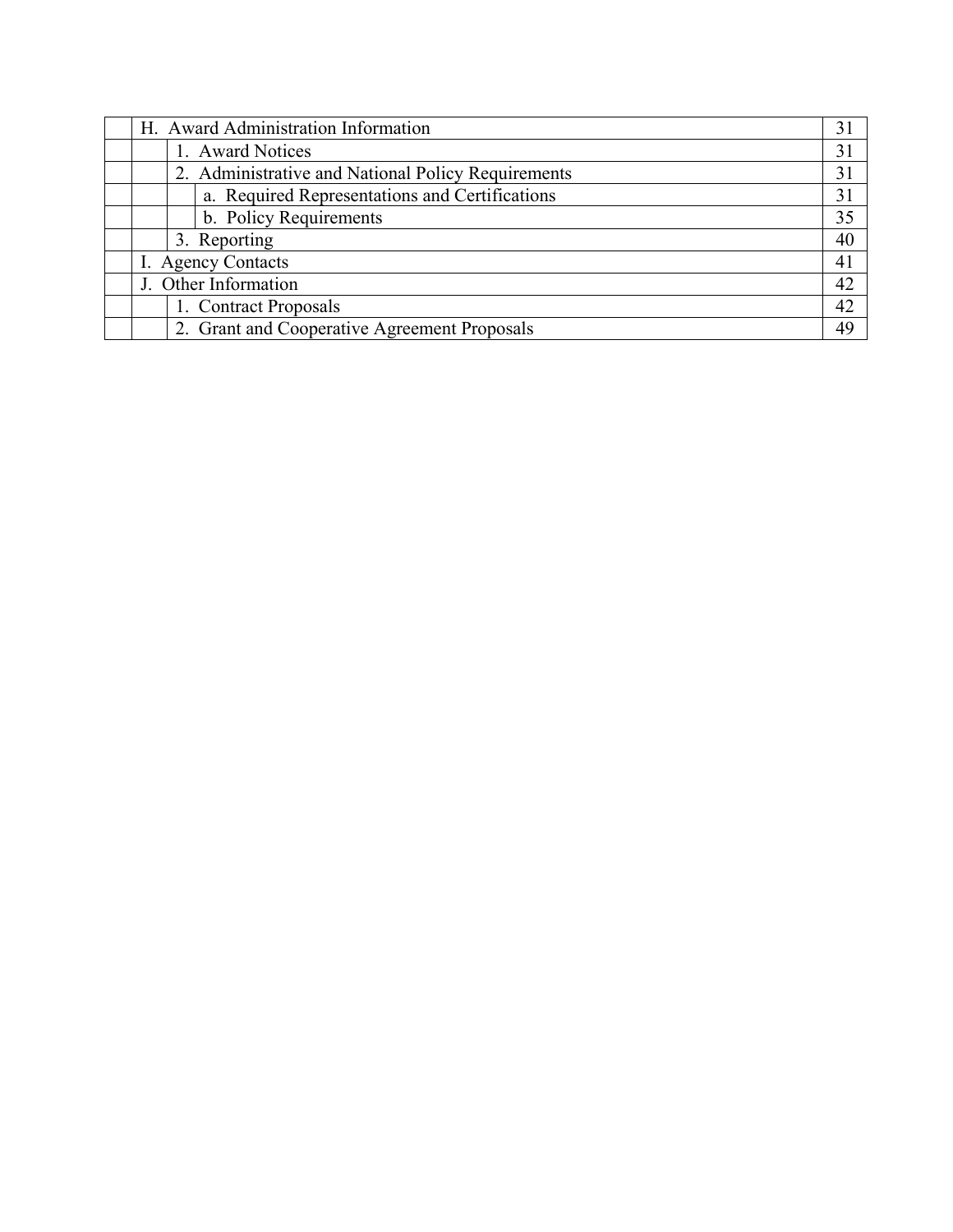## **I. OVERVIEW OF THE FUNDING OPPORTUNITY**

## **A. Required Overview Content**

#### **1. Agency Name**

U.S. Army Research Office (ARO)

#### **Issuing Acquisition Office**

U.S. Army Contracting Command-Aberdeen Proving Ground, Research Triangle Park (ACC-APG-RTP) Division

#### **2. Research Opportunity Title**

Department of Defense Advanced Computing Initiative (ACI) Fiscal Year 2019

## **3. Announcement Type**

Initial Announcement

## **4. Research Opportunity Number**

W911NF-19-S-0007

## **5. Catalog of Federal Domestic Assistance (CFDA) Number and Title**

12.431 – Basic Scientific Research

#### **6. Response Dates**

## a. C**oncept Papers-** 2**5 March 2019 no later than 4:00 PM Eastern Time on**

- b. Selection of concept papers for full proposal on 25 April 2019
- c. Selection for short term funding 25 April 2019
- d**. Proposals Due 31 May 2019 no later than 4:00 PM Eastern Time**
- e. Selection of Proposal 1 August 2019

## **7. POINTS OF CONTACT**

a. Contracting Officer: Kevin Bassler, kevin.j.bassler.civ@mail.mil

- b. Program Manager: J. Michael Coyle, joseph.m.coyle14.civ@mail.mil, 919-549-4256
- c. Technical Points of Contact (TPOCs)
	- i. Ed Serp  $\exp(a)$ lps.gov 443-654-7839
	- ii. Jerry Bost  $i$ wbost $@$ lps.gov 443-654-7874
	- iii. John O'Neill jjonei1@lps.gov 443-654-7843

## **B. Additional Overview Information**

This BAA sets forth research areas of interest to the ARO and the National Security Agency (NSA). This BAA is issued under FAR 6.102(d)(2), which provides for the competitive selection of basic fundamental research proposals, and 10 U.S.C. 2358, 10 U.S.C. 2371, and 10 U.S.C. 2371b, which provide the authorities for issuing awards under this announcement for basic fundamental research. The definitions of basic fundamental research may be found at 32 CFR 22.105.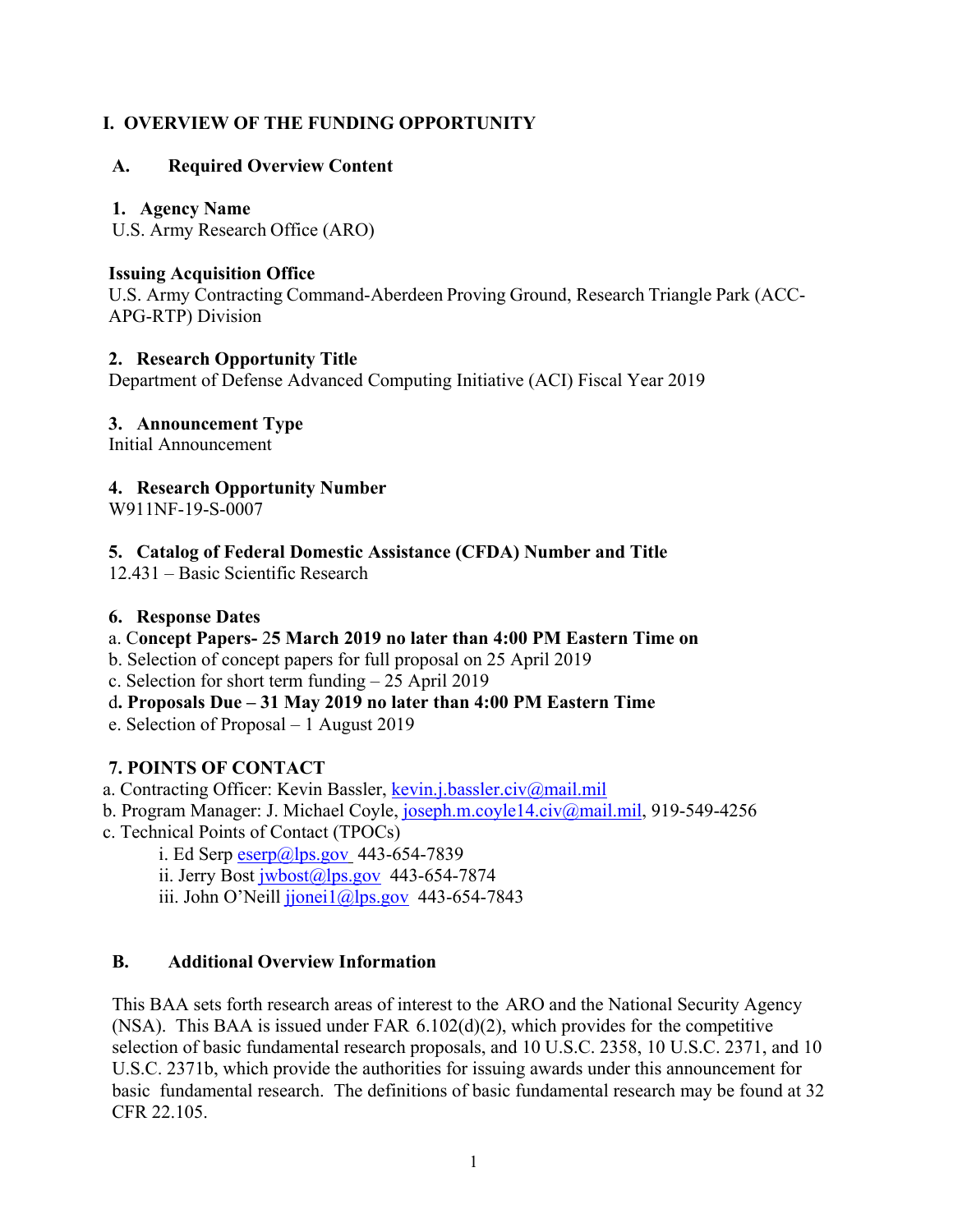Proposals submitted in response to this BAA and selected for award are considered to be the result of full and open competition and in full compliance with the provision of Public Law 98- 369, "The Competition in Contracting Act of 1984" and subsequent amendments.

The DoD agencies involved in this program reserve the right to select for award all, some, or none of the proposals submitted in response to this announcement. Due to Government budget uncertainties, no specific dollars have been reserved for awards under this BAA. The participating DoD agencies will provide no funding for direct reimbursement of concept paper or proposal development costs.

Concept papers and technical and cost proposals (or any other material) submitted in response to this BAA will not be returned to the applicant. It is the policy of participating DoD agencies to treat all proposals as sensitive, competitive information and to disclose their contents only for the purposes of evaluation.

An applicant may withdraw a proposal at any time before award by written notice or by email sent to the Program Manager identified in Section I.A.7 of this BAA.

#### **This will be a two-step application process:**

The application process under this BAA consists of a Concept Paper stage and a Proposal stage. The purpose of this two-step approach is to facilitate pre-screening by the U.S. Government such that detailed proposals are only sought from applicants whose concept papers demonstrate the most promise for award (this also helps to reduce unnecessary bid and proposal effort). The government's decision to invite a Proposal will be based upon the evaluation results of a timely and compliant Concept Paper submission. Only the most highly rated Concept Papers will receive an invitation from the government to submit a Proposal. **An Applicant that does NOT submit a timely and compliant Concept Paper, is NOT eligible to submit a Proposal for consideration for funding. An Applicant that does NOT receive an invitation from the Government to submit a Proposal is NOT eligible to submit a Proposal.** An Applicant invited to submit a Proposal will receive feedback on their Concept Paper that is expected to substantially improve their Proposal submissions.

(End of Section)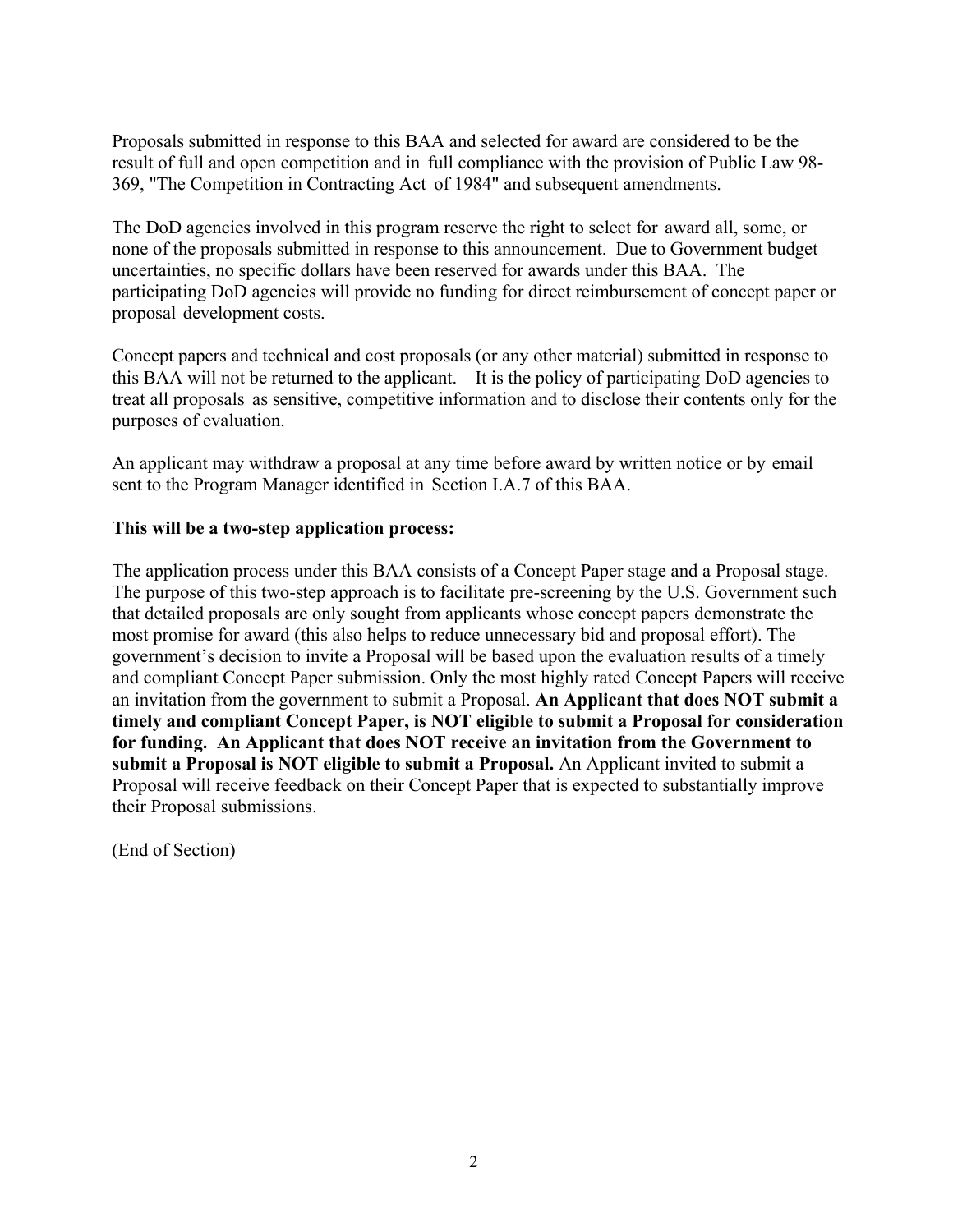## **II. DETAILED INFORMATION ABOUT THE FUNDING OPPORTUNITY**

## **A. PROGRAM DESCRIPTION**

## **1. Overview**

The ACI is a DoD-sponsored computing systems research program initiated by the NSA and the Combat Capabilities Development Command/Army Research Laboratory/ARO. It focuses on areas of strategic importance to U.S. national security policy. It seeks to increase the Department's intellectual capital in computing systems and improve its ability to address future challenges and build bridges between the Department and the computing research community. ACI brings together universities, research institutions, companies, and individual scholars and supports multidisciplinary and cross-institutional projects addressing specific topic areas determined by the Department of Defense. The ACI aims to promote research in specific areas of computing systems and to promote a candid and constructive relationship between DoD and the computing research community.

The end of CMOS transistor scaling, and the emergence of non von Neumann architectures, portends an explosion of potentially valuable computing ideas across a wide range of applications, technologies, and system concepts. The ACI competition should explicitly target research related to one or more of the four (4) thrust areas listed below. Detailed descriptions of the areas can be found in the following section, "Specific Advanced Computing Initiative Research Thrusts." The detailed descriptions are intended to provide the applicant a frame of reference and are not meant to be restrictive. Innovative proposals related to these research topics are highly encouraged. Full proposals are solicited which address the following thrusts:

- a. Novel Methods of Computing
- b. Hardware and Software Systems Components
- c. Exploration of System Concepts
- d. Algorithms and Architectures

Quantum computing ideas are outside the scope of this BAA. Proposals will be considered for both single-investigator awards as well as larger teams. A team of investigators may be warranted because the necessary expertise in addressing the multiple facets of the topics may reside within different organizations. The research questions addressed should extend across a fairly broad range of linked issues, where there is clear potential synergy among the contributions of the distinct disciplines represented on the team. Team proposals must name one Principal Investigator as the responsible technical point of contact. Similarly, one institution will be the primary recipient for the purpose of award execution. The relationship among participating institutions and their respective roles, as well as the apportionment of funds including subawards, if any, must be described in both the proposal text and the budget.

## **2. Specific Advanced Computing Initiative Research Thrusts**

## **a. Background**

The end of CMOS transistor scaling and the emergence of non von Neumann architectures,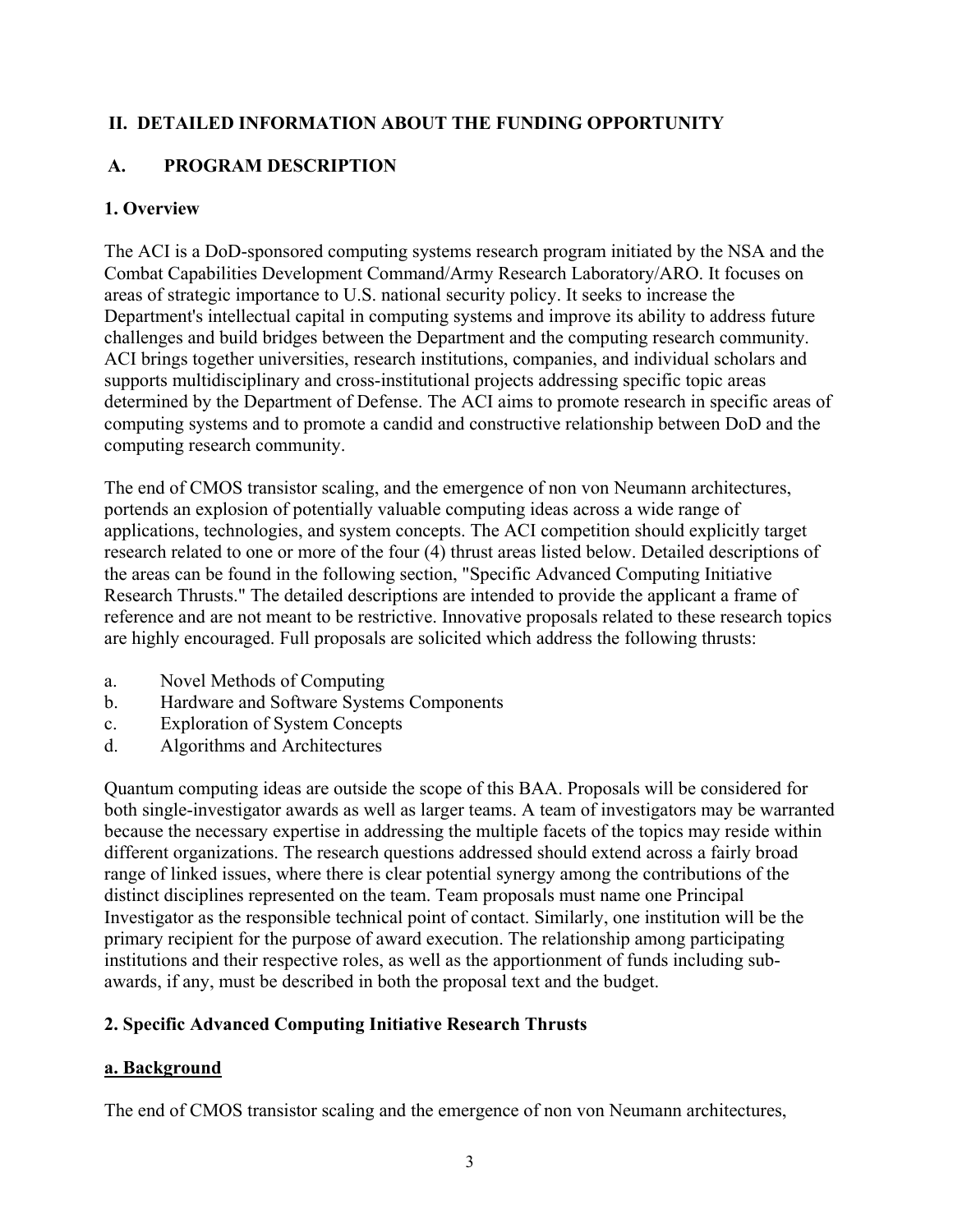portends an explosion of potentially valuable computing ideas across a wide range of applications, technologies, and system concepts. The future of computing will be defined by improvements in areas other than transistor performance. Software, specialized architectures, new models of computing, new algorithmic approaches, and high performance memories and interconnect technologies are just some of the areas to be investigated to improve system capability.

The purpose of this BAA is to solicit ideas across a wide spectrum of possibilities, including hardware, software, algorithms, computer architectures, and new models of computing. Innovations that enable the rapid and effective exploration and validation of these ideas and concepts are also of interest. These ideas should provide significant advancements in the energy efficiency, productivity, and /or resilience of future computing systems. This BAA focuses on basic research as defined at 32 CFR 22.105.

#### **b. Technical Thrusts**

The technical scope of the joint Army/DoD initiative is defined along the following thrust areas: novel methods of computing, computing system hardware and software, exploration of system concepts, algorithms and architectures.

#### **i. Novel Methods of Computing**

For the purposes of this BAA, novel methods of computing is meant to be a comprehensive term for concepts that can be clearly distinguished from traditional approaches. Ideas in this area could include approximate or probabilistic computing, neuromorphic computing or other machine learning approaches, reversible computing, etc. Quantum computing ideas are outside the scope of this BAA. Examples could include:

(1) Multi-valued logic concepts;

(2) Arithmetic circuits (e.g. multipliers) using the basic physics of superconducting technology to achieve significant area and energy efficiency gains;

(3) Fast, low-energy analog logic circuits that can accurately and efficiently implement the Gnu multi-precision (e.g., gmp) math libraries for integer arithmetic;

(4) Machine base reasoning and high consequence decision making with uncertain, incomplete and possibly untrusted data.

This is not an all-inclusive list, but is provided to help potential authors to target their proposals appropriately.

#### **ii. Hardware and Software Systems Components**

A computing system is made up of a variety of components parts, both hardware and software. Ideas in this area should produce significant improvements in energy efficiency,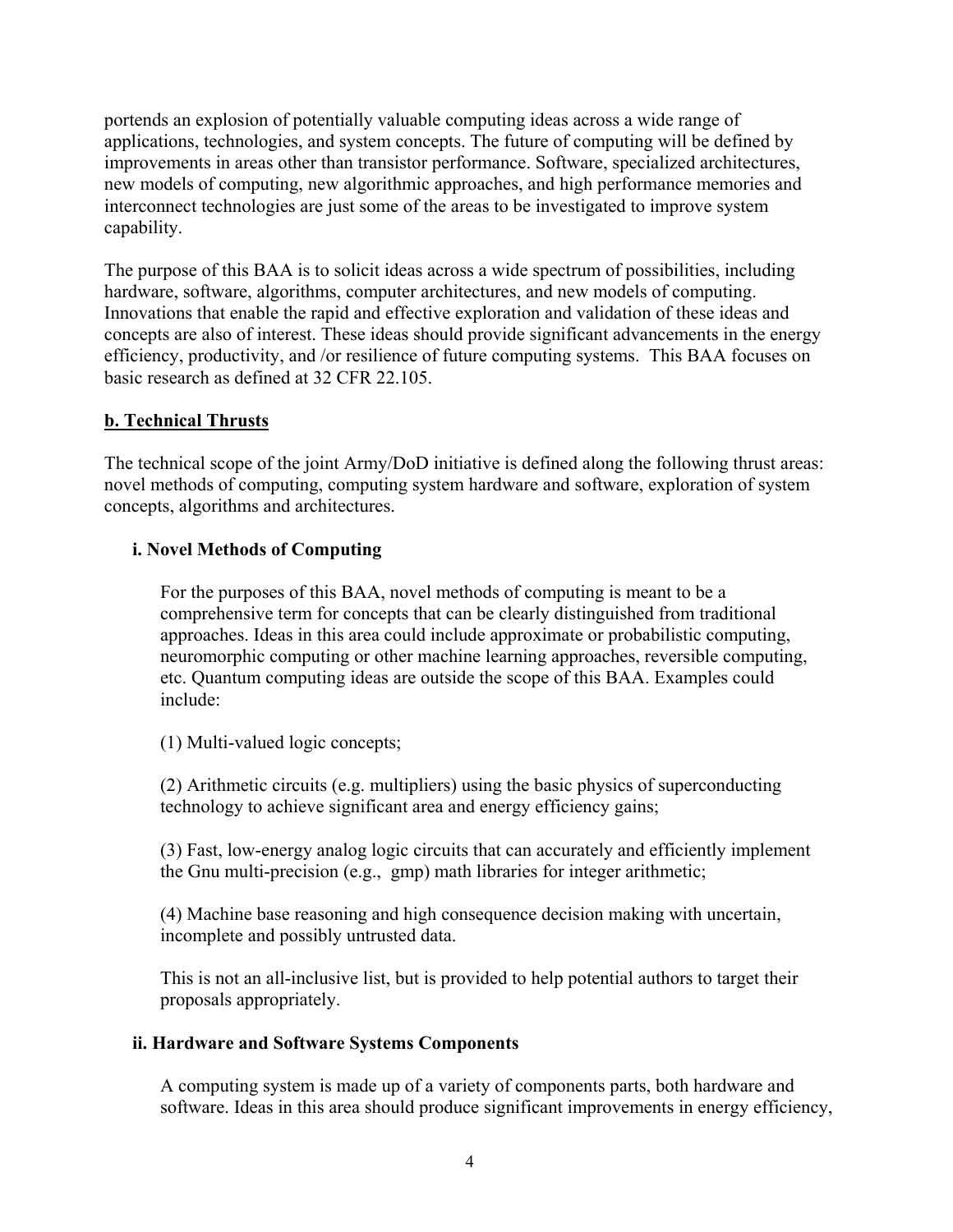productivity, or resilience. Examples could include:

(a) Tools that can model potential impediments and/or vulnerabilities in an HPC system's reliability/ these tools would serve to identify attributes of scenarios (for example Spectre/Meltdown) that can cause the reliability of an HPC system to degrade;

(b) Ultra-low power, GHz speed spatial light modulators (SLMs) for free space optical computing;

(c) New memory technologies with breakthrough capabilities in density, latency, or energy efficiency;

(d) Runtime systems that dynamically adjust program resource allocations to overcome computers with extremely high component failure rates;

(e) Programming tools to enable high productivity software development for systems with a diverse set of heterogeneous computing subsystems (accelerators plus neuromorphic computing plus);

This is not an all-inclusive list, but is provided to help potential authors to target their proposals appropriately.

## **iii. Exploration of system concepts**

It can be very difficult to quantitatively understand the potential impact of novel ideas or technologies. There is often a need to rapidly iterate throughout a variety of implementations, and a spectrum of applications may need to be examined to understand the true value. Modeling, simulation, and emulation tools are invaluable to this process. Software modifications may not become apparent until reasonable prototypes are available. Approaches that enable rapid, inexpensive prototyping and/or manufacturing are of great interest. Techniques that enable accurate assessment of scaling issues, and the necessary prototype scale are also welcome. Examples could include:

(a) Models for interconnect protocols and topologies that span from metro-level to component–to component (e.g., processor to memory). Models should consider demonstrations of reliability, full traffic loads and flexibility;

(b) Advanced manufacturing techniques to significantly increase the capability and throughput of the direct write lithography.

This is not an all-inclusive list, but is provided to help potential authors to target their proposals appropriately.

## **iv. Algorithms and architectures**

As the variety and heterogeneity of technologies, components, and systems increases, there is a need to re-think the ways we solve computational problems and the design of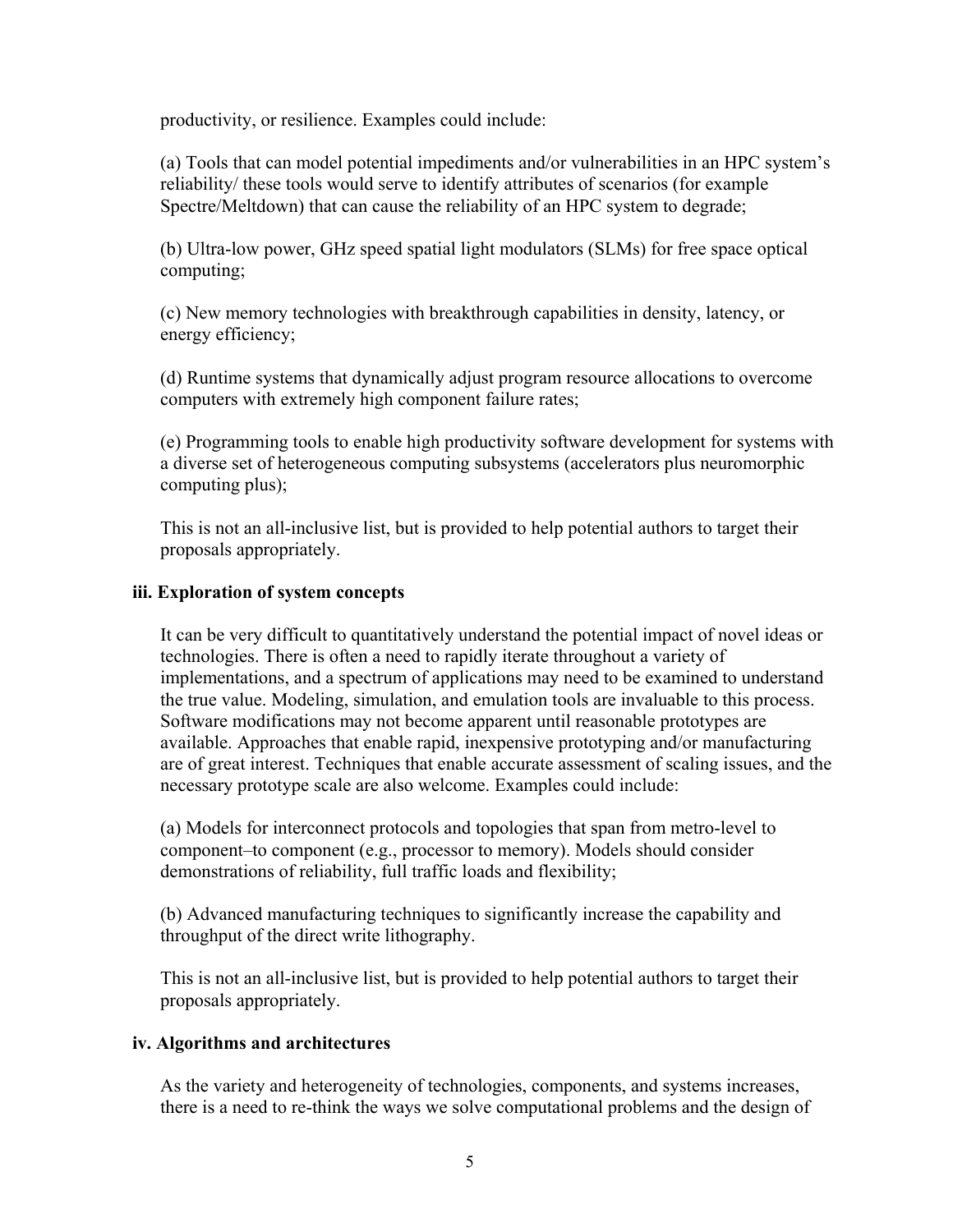the systems. New algorithms, different models of computing, and innovative architectures that can take advantage of these approaches can provide dramatic increases to the capability of advance computing systems. Examples could include:

(a) Drastically simplified core architectures \*(such as eliminating caches and coherency) that enable significant energy efficiency advantages, and algorithms that run efficiently on such architectures;

(b) A heterogeneous integration of classical, neural and analog computational paradigms that performs global optimization more efficiently than an architecture based on a single paradigm;

(c) Spatial, event- driven architectures for sparse linear algebra that expend computation and data – access energy to update results only when required input data are changed;

(d) Develop a methodology for analyzing bias in data sets to ensure training data has enough diversity for high consequence decision-making.

This is not an all-inclusive list, but is provided to help potential authors to target their proposal appropriately.

## **3. Department of Defense High Performance Computing Program**

The DoD High Performance Computing Program (HPCMP) furnishes the DoD Science &Technology (DoD S&T) and Development Test and Evaluation (DT &E) communities with use-access to very powerful high performance computing systems. Recipients of DoD contracts, grants, and assistance instruments may be eligible to use HPCMP assets in support of their funded activities if program manager approval is obtained and if security/screening requirements are favorably completed. Additional information and an application may be found at www.hpc.mil/.

(end of section)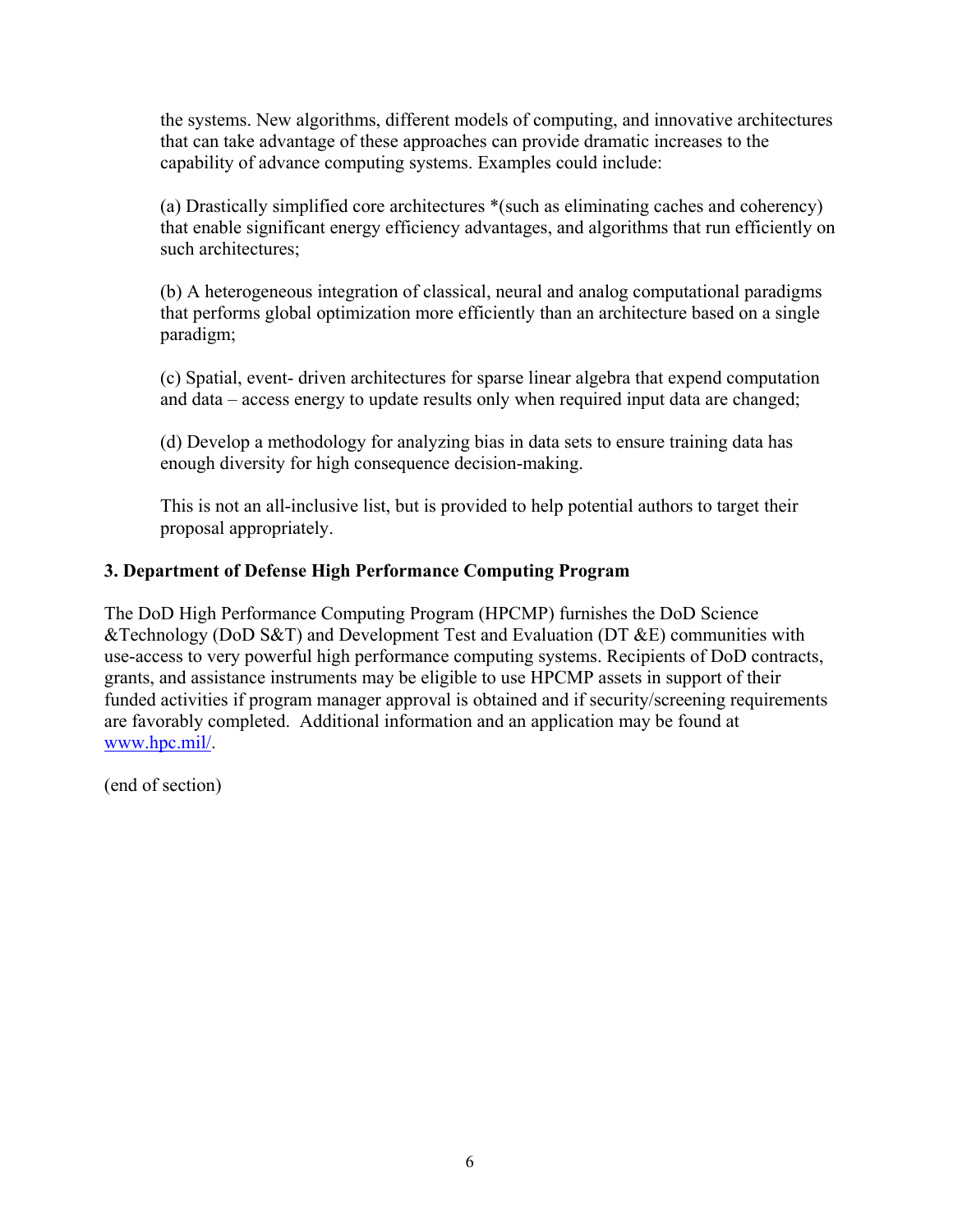## **B. FEDERAL AWARD INFORMATION**

It is anticipated the awards will be made in the form of contracts, grants, and cooperative agreements. The awards will be made at funding levels commensurate with the proposed research, investigator/team type, as well as availability of funding. We realize the preparation of a research proposal often represents a substantial investment of time and effort by the applicant. Therefore, in an attempt to minimize this burden, we are requiring applicants interested in funding under this BAA to submit two page concept papers describing the type of research effort contemplated. These concept papers will be reviewed and ranked by a government panel. A detailed description of the concept paper submissions can be found in Section D.

Highest ranked applicants will be invited to submit either full proposals or short term proposals. The determination that a proposal should be a full proposal or a short term proposal will be made by the Government and communicated to the applicants. An Applicant that does NOT receive an invitation from the Government to submit a Proposal is NOT eligible to submit a Proposal. Only those applicants invited by a TPOC and/or the Program Manager will be eligible to submit a proposal.

The awards for full proposals will contain a base period for twelve months followed by up to two option periods, each for twelve months. The base and option period may be incrementally funded. The awards for short term proposals will contain a base period for six months only. An invitation to submit a full proposal may follow depending on the results achieved during those six months of effort. The submission procedure would be through a separate BAA.

It is anticipated that \$400k is the aggregate funding available for all short term proposal awards (to include contracts, grants, and cooperative agreements) resulting from this ACI BAA. It is anticipated that \$5M per year is the aggregate funding available for all full proposal awards (to include single investigator and large team awards). The out-year 12 month options are subject to the availability of out-year appropriations. These funds will be allocated between three investigator award types:

**Short Term Awards:** Grant or Cooperative Agreement of \$5K-\$50K to support rapid, shortterm investigations to assess the merit of innovative new concepts in basic research.

**Full Awards - Single investigator small team awards**: It is anticipated that the single investigator awards will range from \$30K to \$500K per year, with typical awards in the range of \$200K to \$400K per year. Awards in the upper end of the range will be made only for extremely meritorious proposals.

**Full Awards - Large team awards:** It is anticipated that the awards will range from \$0.5M to \$2M per year, with typical awards in the range of \$1M to \$1.5M per year. Awards in the upper end of the range will be made only for extremely meritorious proposals.

The ACC-APG RTP Division has the authority to award a variety of instruments on behalf of ARO. Anticipated awards will be made in the form of contracts, grants, or cooperative agreements. The ACC-APG RTP Division reserves the right to select the type of instrument most appropriate for the effort proposed. Applicants should familiarize themselves with these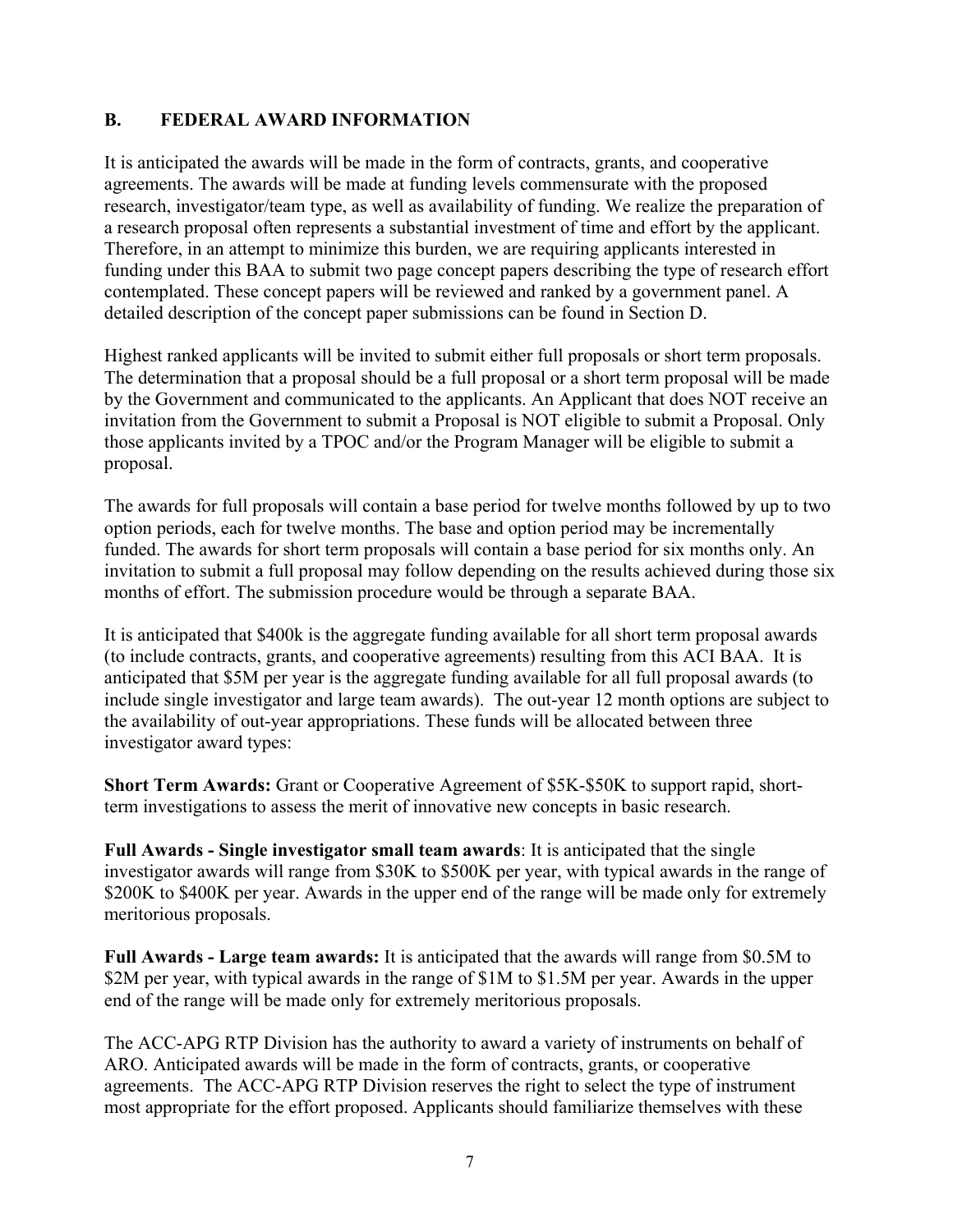instrument types and the applicable regulations before submitting a proposal. Following are brief descriptions of the possible award instruments:

1. Procurement Contract. A legal instrument, consistent with 31 U.S.C. 6303, which reflects a relationship between the Federal Government and a state government, a local government, or other entity/contractor when the principal purpose of the instrument is to acquire property or services for the direct benefit or use of the Federal Government.

Contracts are primarily governed by the following regulations:

- a. Federal Acquisition Regulation (FAR)
- b. Defense Federal Acquisition Regulation Supplement (DFARS)
- c. Army Federal Acquisition Regulation Supplement (AFARS)

2. Grant. A legal instrument that, consistent with 31 U.S.C. 6304, is used to enter into a relationship:

- a. The principal purpose of which is to transfer a thing of value to the recipient to carry out a public purpose of support or stimulation authorized by a law or the United States, rather than to acquire property or services for the Federal Government's direct benefit or use.
- b. In which substantial involvement is not expected between the Federal Government and the recipient when carrying out the activity contemplated by the grant.
- c. No fee or profit is allowed.

3. Cooperative Agreement. A legal instrument which, consistent with 31 U.S.C. 6305, is used to enter into the same kind of relationship as a grant (see definition "grant"), except that substantial involvement is expected between the Federal Government and the recipient when carrying out the activity contemplated by the cooperative agreement. The term does not include "cooperative research and development agreements" as defined in 15 U.S.C. 3710a. No fee or profit is allowed.

4. Grants and cooperative agreements for institutions of higher education, nonprofit organizations, foreign organizations, and foreign public entities are primarily governed by the following:

- a. Federal statutes
- b. Federal regulations
- c. 2 CFR Part 200, as modified and supplemented by DoD's interim implementation found at 2 CFR Part 1103
- d. 32 CFR Parts 21, 22, 26, and 28
- e. DoD Research and Development General Terms and Conditions
- f. Agency-specific Research Terms and Conditions

5. Grants and cooperative agreements for for-profit and nonprofit organizations exempted from Subpart E—Cost Principles of 2 CFR Part 200, are primarily governed by the following:

- a. Federal statutes
- b. Federal regulations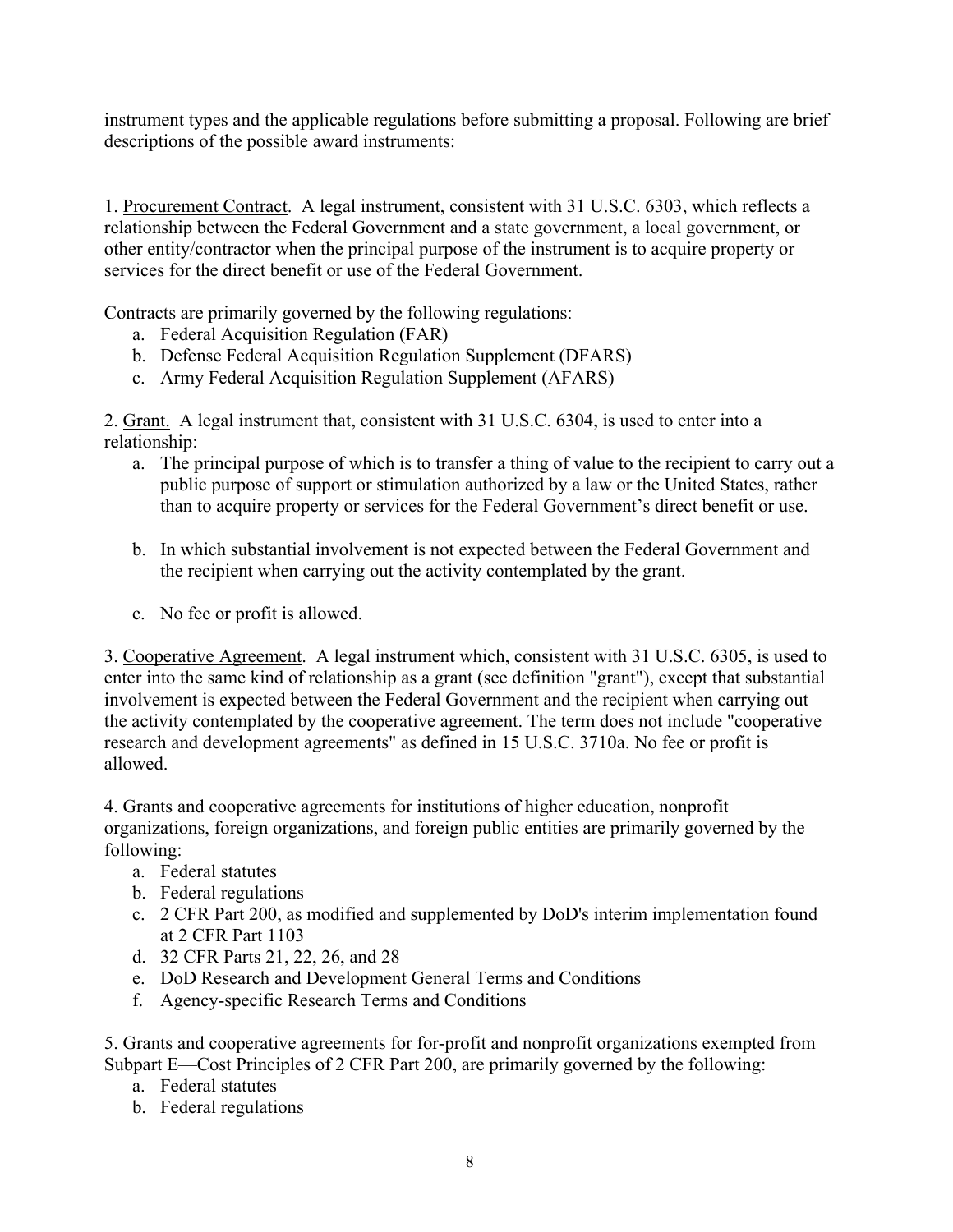- c. 32 CFR Part 34 Administrative Requirements for Grants and Agreements with For-Profit Organizations
- d. 32 CFR Parts 21, 22, 26, and 28
- e. DoD Research and Development General Terms and Conditions
- f. Agency-specific Research Terms and Conditions

6. The following websites may be accessed to obtain an electronic copy of the governing regulations and terms and conditions:

- a. FAR, DFARS, and AFARS: http://farsite.hill.af.mil/
- b. Code of Federal Regulations (CFR): https://www.ecfr.gov/cgi-bin/ECFR?page=browse
- c. DoD Research and Development General Terms and Conditions: https://www.onr.navy.mil/work-with-us/manage-your-award/manage-grant-award/grantsterms-conditions
- d. Agency-specific Research Terms and Conditions: http://www.arl.army.mil/www/default.cfm?page=8

(end of section)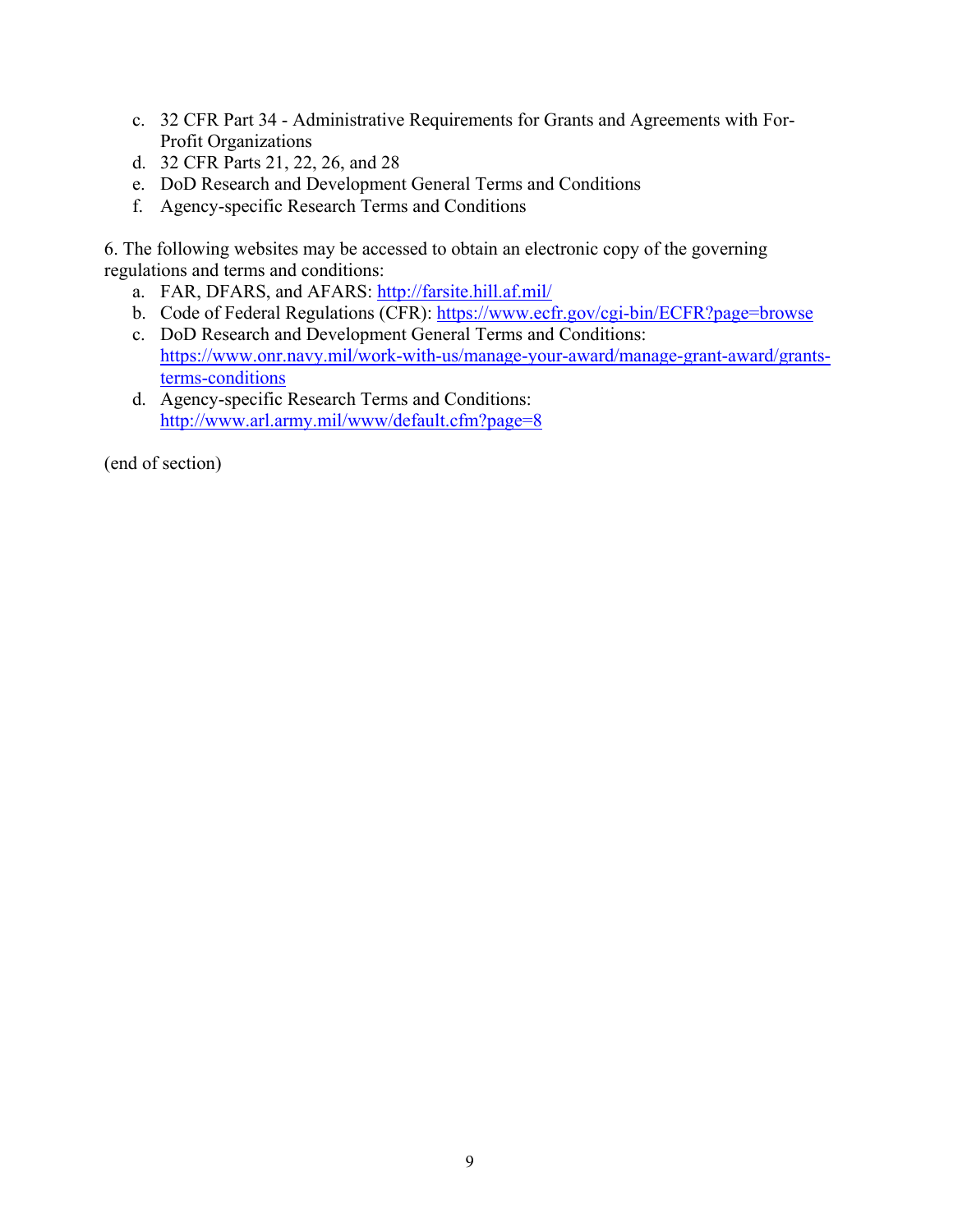## **C. ELIGIBILITY INFORMATION**

## **1. Eligible Applicants**

Eligible applicants under this BAA include institutions of higher education, nonprofit organizations, state and local governments, public entities, and for-profit organizations (i.e. large and small businesses) in the United States or its territories and the United Kingdom (UK), Canada, Australia, and New Zealand. Concept papers and proposals will be evaluated only if they are for fundamental scientific study and experimentation directed toward advancing the scientific state of the art or increasing basic knowledge and understanding. Concept papers and proposals focused on specific devices or components are beyond the scope of this BAA. More than one concept paper and/or proposal is allowable from any single institution or organization.

## **2. Cost Sharing or Matching**

Generally, there is no requirement for cost sharing, matching, or cost participation to be eligible for award under this BAA. Cost sharing and matching is not an evaluation factor used under this BAA.

In addition, if cost sharing is proposed on a grant or cooperative agreement proposal submitted by a nonprofit or institution of higher education, the award will be subject to the restrictions at 2 CFR 200.306. If cost sharing is proposed on a contract proposal, the award will be subject to the restrictions at FAR 35.003.

## **3. Other**

Pursuant to the policy of FAR 35.017 and supplements, selected Federally Funded Research and Development Centers (FFRDC) may propose under this BAA as allowed by their sponsoring agency and in accordance with their sponsoring agency policy.

(end of section)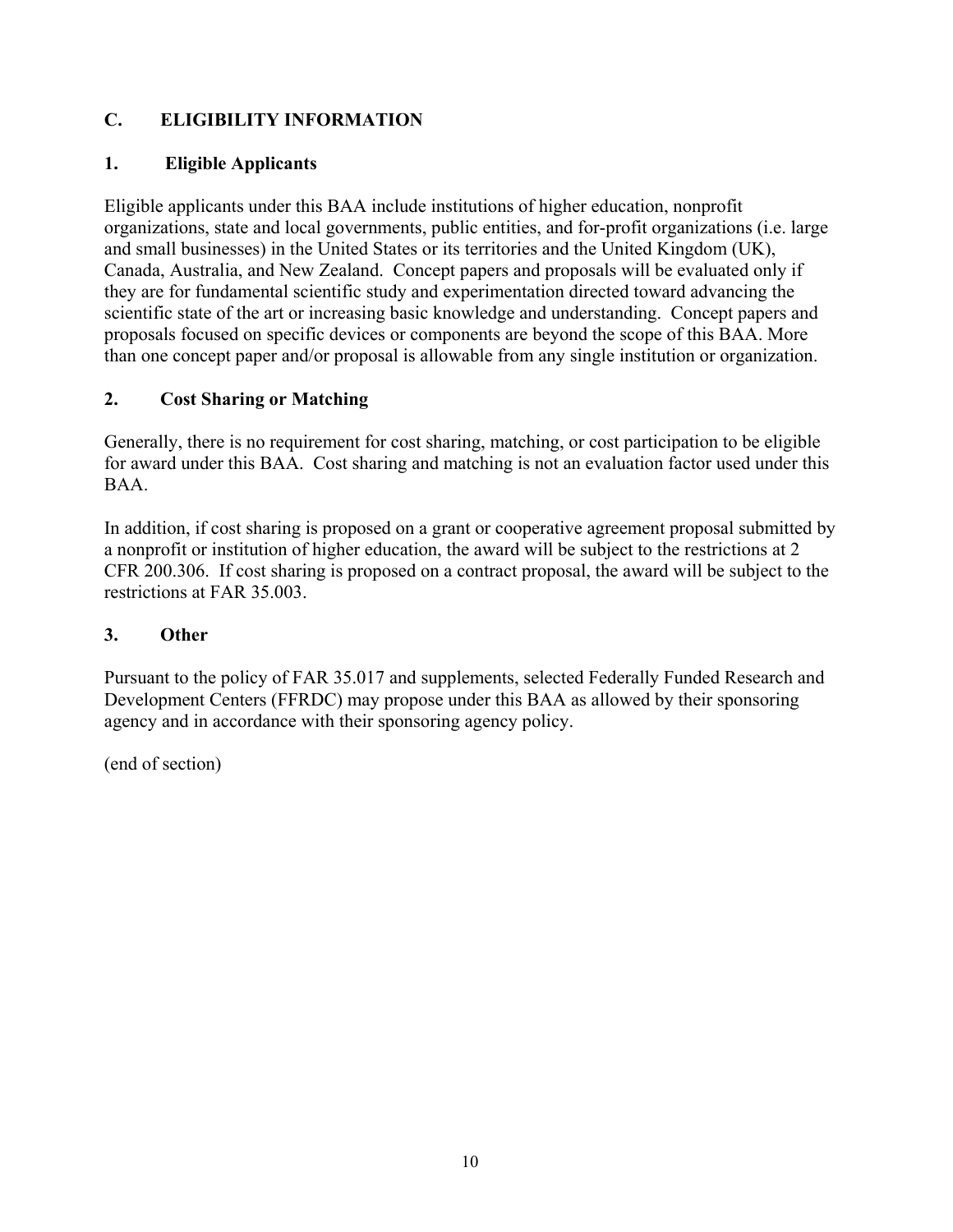## **D. CONCEPT PAPER SUBMISSION INFORMATION**

#### **1**. **Overview**

Concept papers should focus on describing details of the proposed research, including how it is innovative, how it could substantially increase the scientific state of the art, Army/DOD relevance, and potential impact.

Concept papers are limited to four (4) total pages; two (2) pages for concept paper technical content, one (1) cover page and a one (1) page addendum as discussed below. Evaluators will only review the concept paper cover page, up to two concept paper technical content pages, and the one-page addendum.

Concept papers must be in the following format but do not require any special forms:

- Page Size:  $8\frac{1}{2} \times 11$  inches
- Margins 1 inch
- Spacing single
- Font Times New Roman, 12 point

Combine all files and forms into a single PDF before submitting.

#### **2. Format and Content of Concept papers:**

a. COVER PAGE (not to exceed one page):

The concept paper cover page shall include at a minimum: Title of the concept paper, name of the individual and organization submitting the concept paper, the research thrust area, the BAA number of this announcement, and the TPOC name, if known.

b. TECHNICAL CONTENT (not to exceed two pages):

i. Technical (max. 1 page) - What is your basic idea? Why is it innovative? What are the hard technical challenges to this idea you will be focused on with your research?

ii. Impact (max .5 page) - If successful, how will this work improve the capabilities (energy efficiency, productivity, resilience, etc.) of future computing systems?

iii. Programmatic (max .5 page) – To the extent known at this point, provide details on the research team, timeline, deliverables, and estimated cost of the research. Brief per year descriptions are an acceptable level of granularity.

c. ADDENDUM (not to exceed one page):

Include biographical sketches of the key personnel who will perform the research, highlighting their qualifications and experience.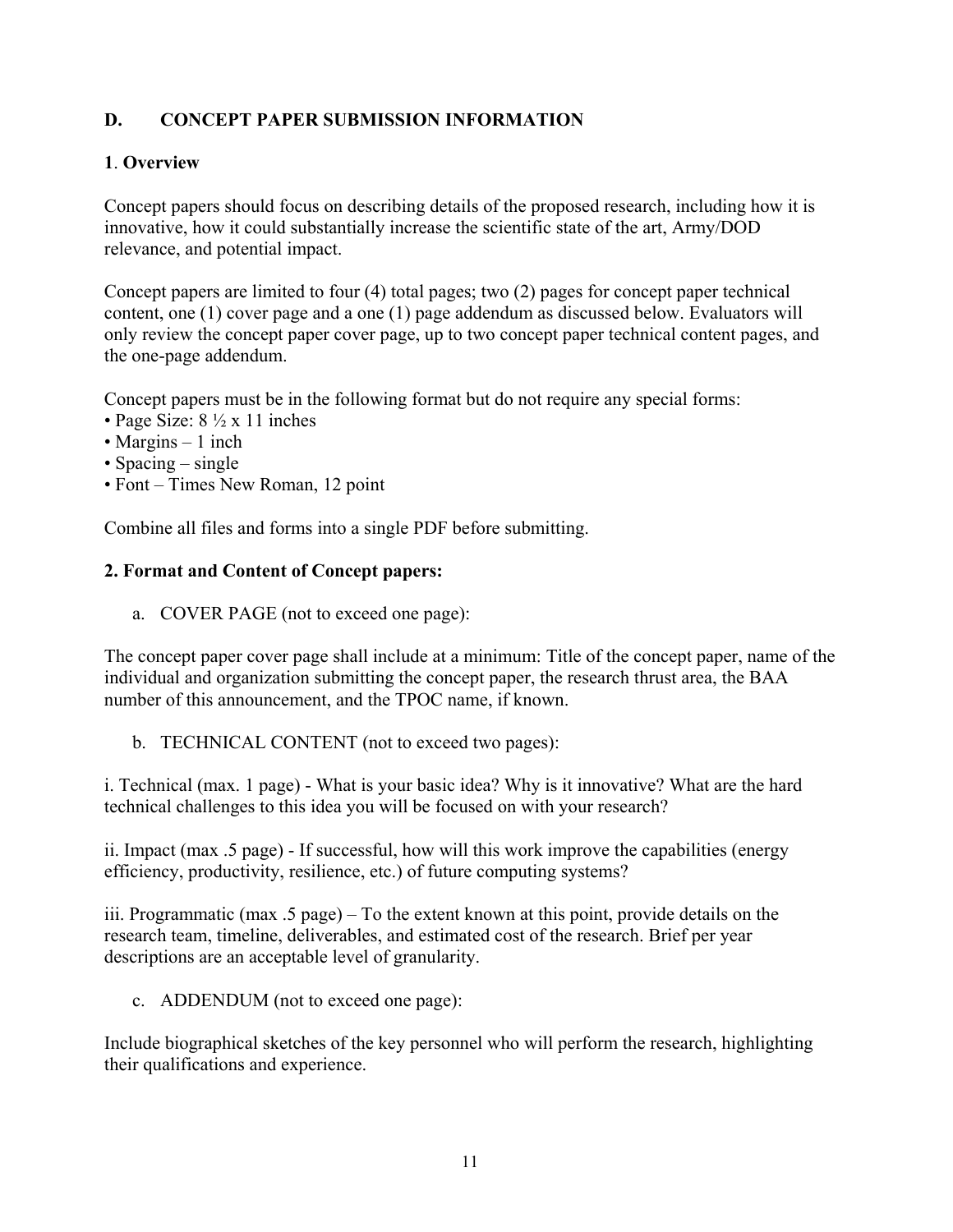#### **3. Restrictive Markings on concept papers**:

a. Any proprietary data that the applicant intends to be used only by the Government for evaluation purposes must be clearly marked. The applicant must also identify any technical data or computer software contained in the concept paper that is to be treated by the Government as limited rights in technical data and restricted rights in computer software. In the absence of such identification, the Government will conclude there are no limitations or restrictions on technical data or computer software included in the concept paper. Records or data bearing a restrictive legend may be included in the concept paper. It is the intent of the Army to treat all concept papers as procurement sensitive before award and to disclose their contents only for the purpose of evaluation.

Care must be exercised to ensure that classified, sensitive, and critical technologies are not included in a concept paper. If such information is required, appropriate restrictive markings and procedures should be applied prior to submission of the concept paper.

b. Applicants are cautioned, however, that portions of the concept papers may be subject to release under terms of the Freedom of Information Act, 5 U.S.C. 552, as amended.

#### **4. Evaluation and Disposition of concept papers**

(1) Evaluation Process: Applicants are advised that invitations for proposals will be made based on the concept paper submission and the availability of funding. The concept paper will be evaluated for the concept's scientific merit, technical and resource plausibility and potential contributions of the effort to the Army and DoD mission. Applicants whose concept papers are evaluated as having significant scientific merit may be invited to submit either a full or short term a proposal. An applicant **may not** submit a proposal without submitting a concept paper and receiving a proposal invite from the Government.

(2) Disposition Process: The applicant will be notified in writing after completion of the evaluation. Concept papers will not be returned to applicants.

## **5. Concept paper Submission**

All concept papers must be emailed directly to the following email address: usarmy.rtp.rdecom $aro.mbx.baa4@mail.mil.$  In the email subject line, include the phrase "Concept paper Submission," the BAA number W911NF-19-S-0007, and the research thrust area from Section II.A.2 of this BAA. Concept papers submitted via email must be in a single PDF formatted file as an email attachment.

(end of section)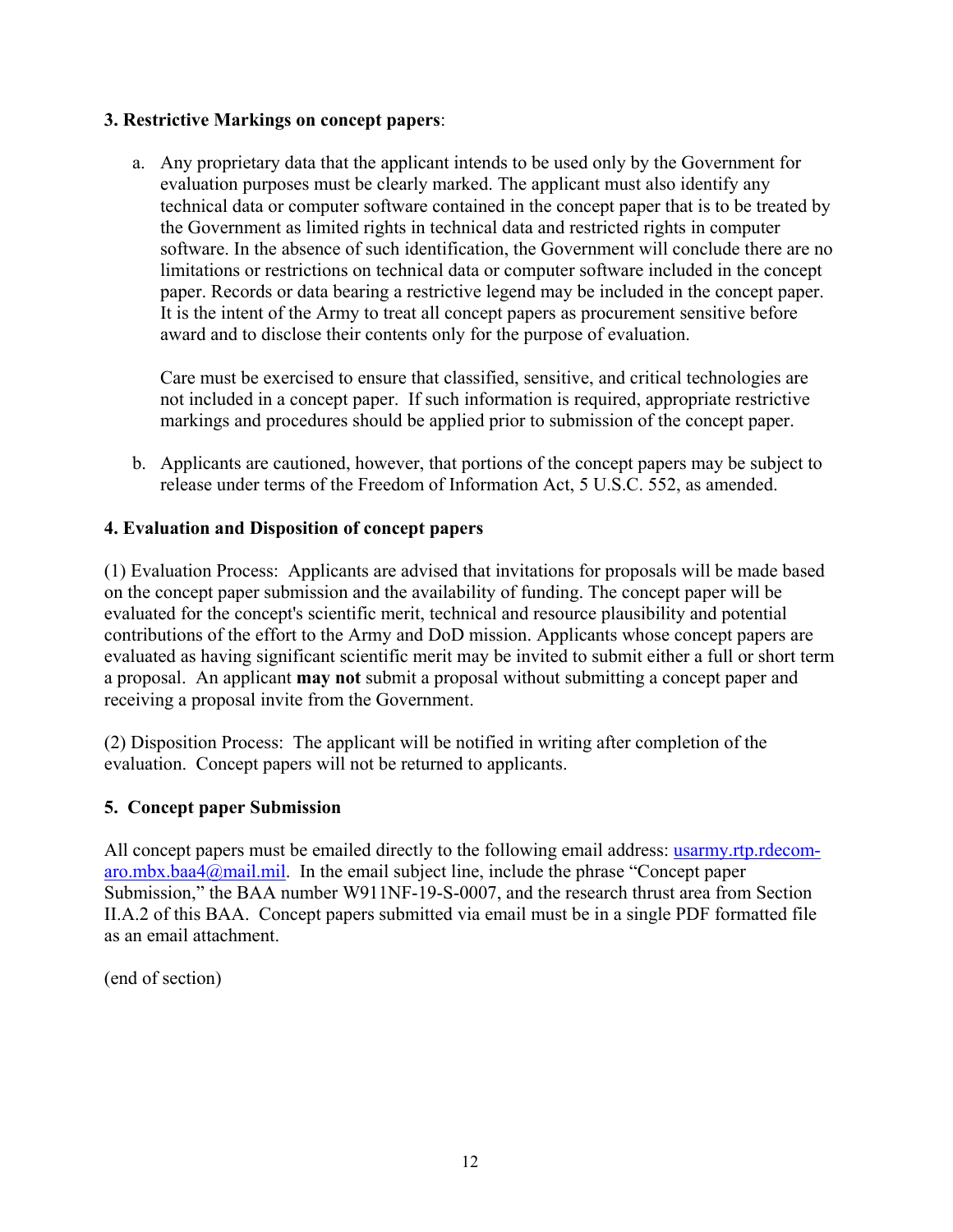## **E**. **PROPOSAL PREPARATION INFORMATION**

#### **1. Short Term Proposal Information**

- a. **Eligibility**. An Applicant that does NOT submit a timely and compliant Concept Paper is NOT eligible to submit a Short Term Proposal for consideration for funding. Only the most highly rated Concept Papers will receive an invitation from the government to submit a Short Term Proposal. An Applicant that does NOT receive an invitation from the government to submit a Proposal is NOT eligible to submit a Short Tem Proposal.
- b. **Research Sought and Duration**. Proposals in the amount of \$50,000 or less are sought for research in the areas identified Section II.A.2.in the research thrust area section of this BAA and/or by the TPOC/Program Manager. The awards will contain a base period for six months.

## **2. Full Proposal (Single Investigator, Small and Large Team Award) Information**

- a. **Eligibility.** An Applicant that does NOT submit a timely and compliant Concept Paper is NOT eligible to submit a Base Proposal for consideration for funding. Only the most highly rated Concept Papers will receive an invitation from the government to submit a Base Proposal. An Applicant that does NOT receive an invitation from the government to submit a Proposal is NOT eligible to submit a Full Proposal.
- b. **Research Sought and Duration.** Proposals in the amount of \$30K-\$2M per year are sought for research in the areas identified Section II.A.2.in the research thrust areas section of this BAA. The awards will contain a base period for 12 months followed by up to two option periods, each for twelve months.

## **3. Proposal Preparation**.

i. Eligible applicants should submit proposals with technical sections that are no more than **three (3) pages** in length **for Short Term** proposals **AND 15 pages** in length **for Full** proposals, No brochures or explanatory material should be submitted with the proposal.

ii. Proposed research efforts must be "stand alone" and not predicated on the use of any facilities other than those under the direct control of the applicant

iii. The research proposal should follow the format set forth in Section II.F (Proposal Application and Submission Information) of this BAA. Limited rights in technical data and restricted rights in computer software should be identified as an attachment to the proposal. Otherwise, it will be concluded that the proposal does not contain any such limitations or restrictions

iv. For Short Term proposals only: No capital equipment may be purchased and no travel costs are allowed. Report preparation costs must not exceed \$100. Fee is not permitted under Short Term Program awards. Due to the relatively small dollar amount and short-term nature of these awards, applicants are encouraged to maximize the benefit derived from this funding by prioritizing labor and employing other cost-saving measures in support of the Short Term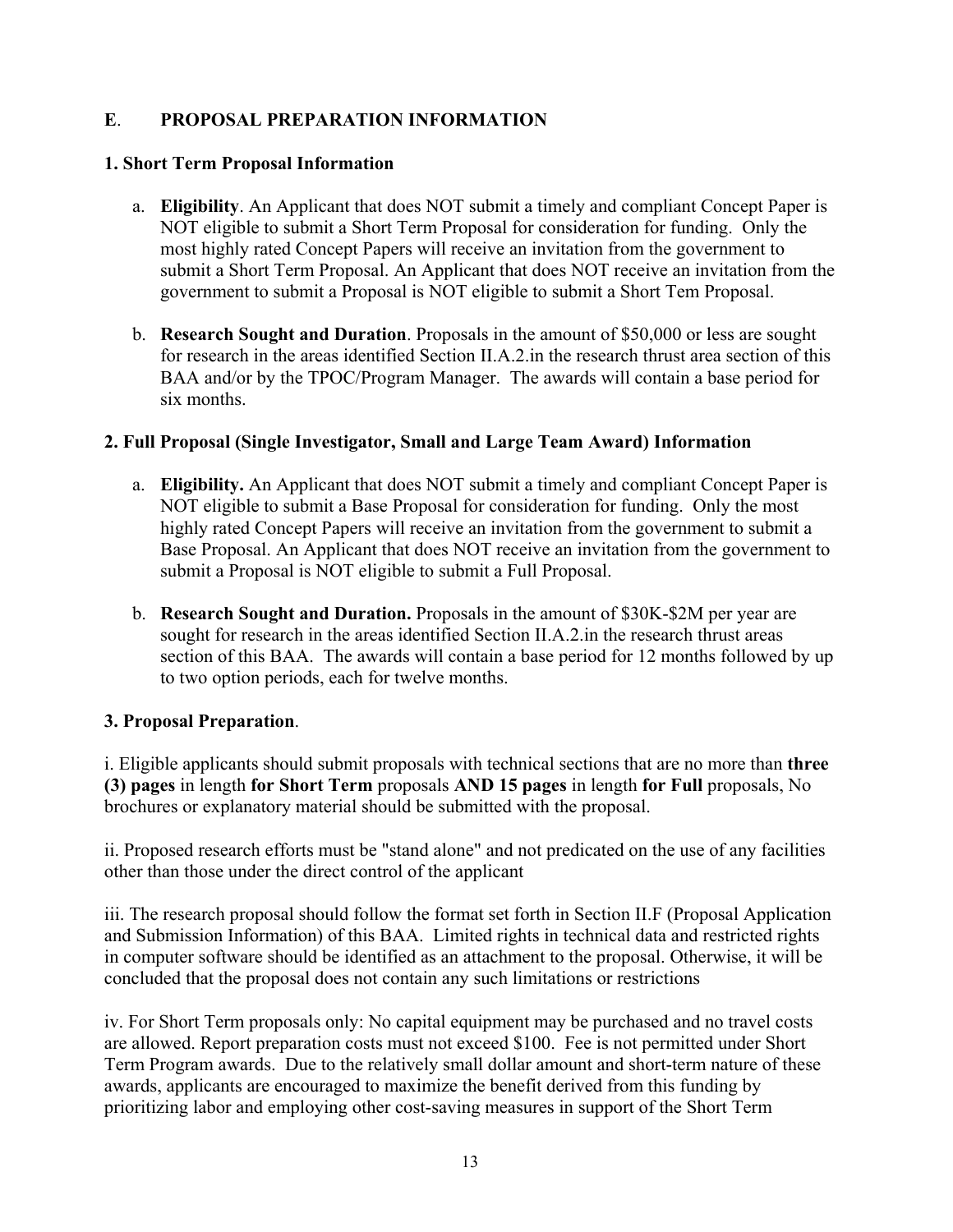program effort. In particular, applicants are strongly encouraged to contribute as a cost-share or significantly reduce the indirect costs associated with proposed efforts. Research must be completed within six (6) months of award of the agreement for short term proposals.

v. The principal investigator(s) (PI) should disclose and explain the relevance of the proposal to the research interests identified earlier in the research thrust areas of this BAA.

(end of section)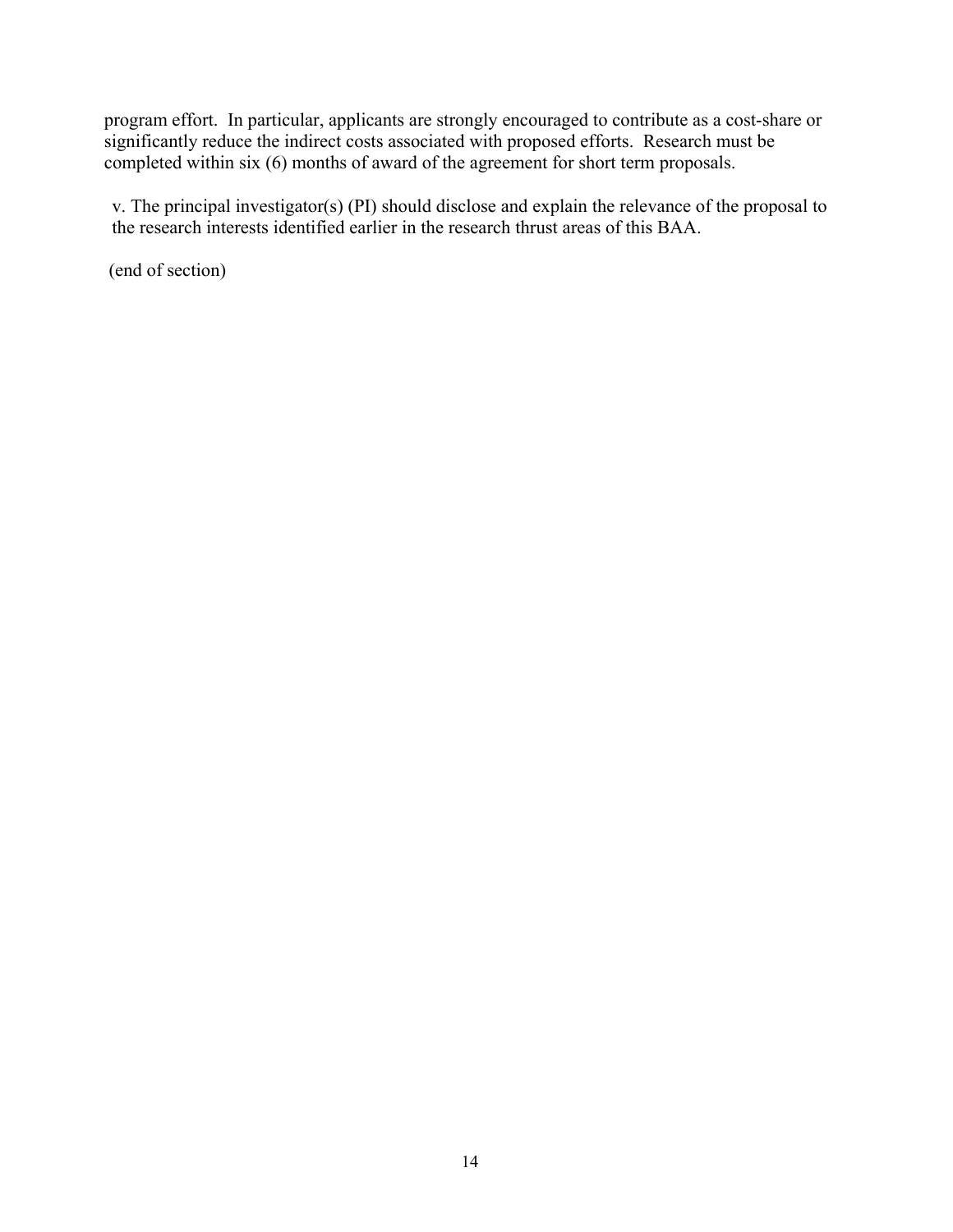## **F. PROPOSAL APPLICATION AND SUBMISSION INFORMATION**

## **1. Address to View Broad Agency Announcement**

This BAA may be accessed via the following websites:

- a. Grants.gov (www.grants.gov)
- b. Federal Business Opportunities (www.fbo.gov)
- c. ARL website (http://www.arl.army.mil/www/default.cfm?Action=6&Page=8.)

Amendments to this BAA, if any, will be posted to these websites when they occur. Interested parties are encouraged to periodically check these websites for updates and amendments.

The following information is for those invited to respond to this BAA:

## **2. Content and Form of Application Submission**

## **a. General Information**

i. Preliminary Inquiries: Potential applicants may make preliminary inquiries to the TPOCs and/or Program Manager as to the appropriateness of the type of research effort contemplated, before expending extensive effort in preparing a concept paper and/or detailed proposal or submitting proprietary information.

\*NOTE: The Government will not be obligated by any discussion that arises out of preliminary inquiries.

ii. Classified Submissions: Classified proposals are not accepted under this BAA.

iii. Use of Color in Proposals: All proposals received will be stored as electronic images. Electronic color images require a significantly larger amount of storage space than black-andwhite images. As a result, applicants' use of color in proposals should be minimal and used only when necessary for details. Do not use color if it is not necessary.

iv. Post-Employment Conflict of Interest: There are certain post-employment restrictions on former federal employees, including special government employees (18 U.S.C. 207). If a prospective applicant believes a conflict of interest may exist, the situation should be discussed with the TPOC listed in the BAA for their area of scientific research who will then coordinate with appropriate ARO legal counsel prior to the applicant expending time and effort in preparing a proposal.

v. Statement of Disclosure Preference: In accordance with Section II.F.2.c.iii of this BAA, Form 52 or 52A shall be completed stating your preference for release of information contained in your proposal. Copies of these forms may be downloaded from the ARO web site at http://www.arl.army.mil/www/default.cfm?page=29 under "For the Researcher" (Forms, ARO BAA Forms).

NOTE: Proposals may be handled for administrative purposes by support contractors. These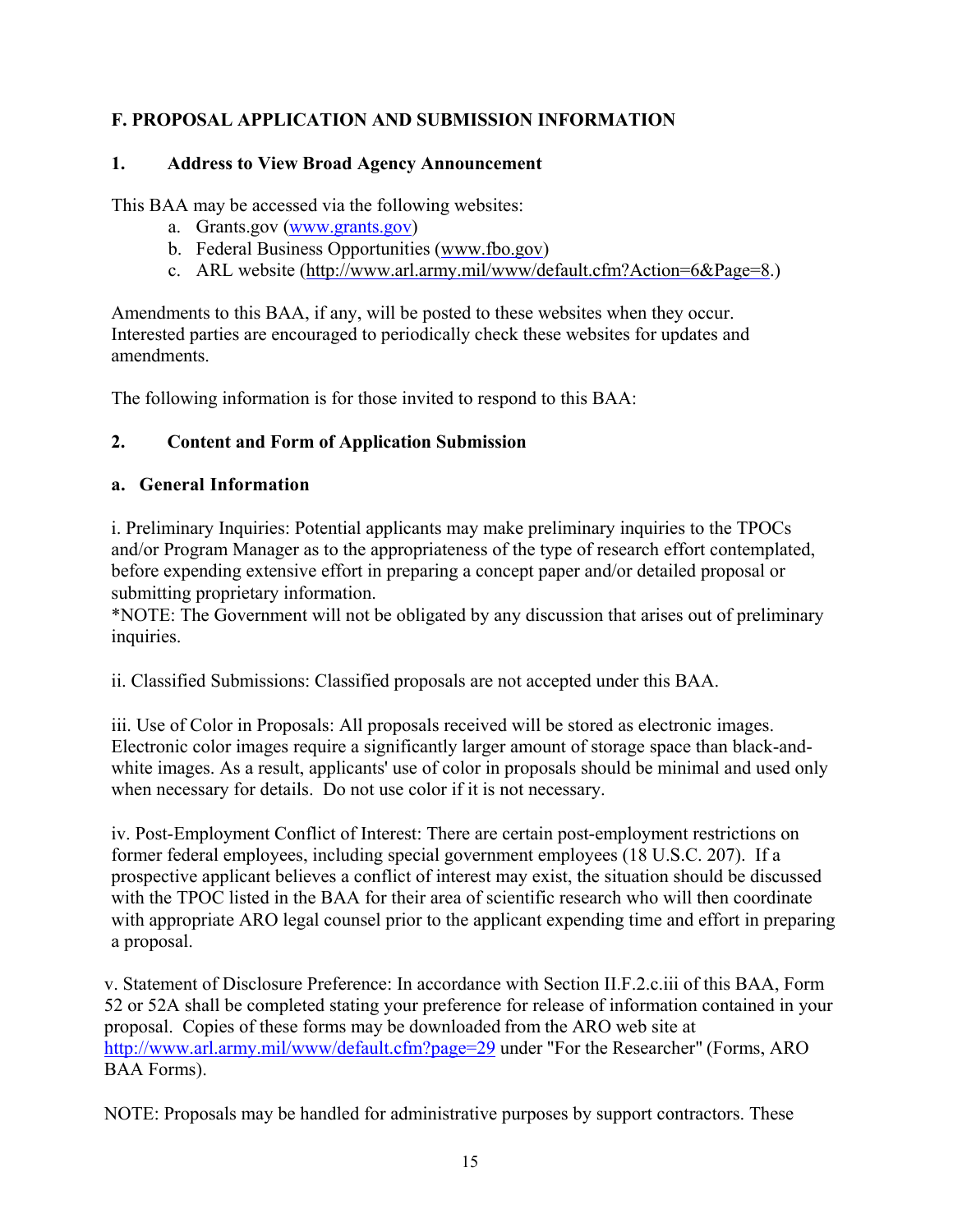support contractors are prohibited from submitting proposals under this BAA and are bound by non-disclosure and/or conflict of interest requirements as deemed appropriate.

vi. Equipment (no equipment is allowed for short term proposals): Normally, title to equipment or other tangible property purchased with Government funds vests with nonprofit institutions of higher education or with nonprofit organizations whose primary purpose is conducting scientific research if vesting will facilitate scientific research performed for the Government. For-profit organizations are expected to possess the necessary plant and equipment to conduct the proposed research. Deviations may be made on a case-by-case basis to allow for-profit organizations to purchase equipment but regulatory disposition instructions must be followed.

## **b. The Application Process**

Once an applicant has been invited to submit a full proposal, the application process is in three stages as follows:

i. Stage 1- Verify the accuracy of your Unique Entity Identifier (formerly DUNS) at the Dun and Bradstreet (D&B) website http://fedgov.dnb.com/webform before registering with the System for Award Management System (SAM) at https://www.sam.gov/SAM/. Prospective applicants must be registered in SAM prior to submitting an application or plan. The SAM obtains Legal Business Name, Doing Business Name (DBA), Physical Address, and Postal Code/ Zip+4 data fields from D&B. If corrections are required, registrants will not be able to enter/modify these fields in SAM; they will be pre-populated using D&B Unique Entity Identifier record data. When D&B confirms the correction has been made, the registrant must then re-visit sam.gov and click a "yes" to D&B's changes. Only at this point will the D&B data be accepted into the SAM record. Allow a minimum of two (2) business days for D&B to send the modified data to SAM.

ii. Stage 2 - Prospective proposers are required to submit concept papers prior to the submission of a complete, more detailed proposal.

iii. Stage  $3$  – The most highly rated and approved concept paper applicants will be invited by the Government and are required to submit proposals in order to be considered for funding. Only applicants requested by the TPOCs and/or the Program Manager are eligible to submit proposals. All proposals submitted under the terms and conditions cited in this BAA will be reviewed

All proposals for Assistance Instruments must be submitted electronically through Grants.gov using Workspace. Proposals for Contracts may be submitted via either Grants.gov or email to: usarmy.rtp.rdecom-aro.mbx.baa4@mail.mil. See Section II.F.2.d of this BAA for information on the proposal submission process.

Requests for waiver of electronic submission requirements may be submitted via email to: usarmy.rtp.rdecom-aro.mbx.baa4@mail.mil or regular mail (USPS):

> Army Research Office ATTN: RDRL-RO (Proposal Processing) P.O. Box 12211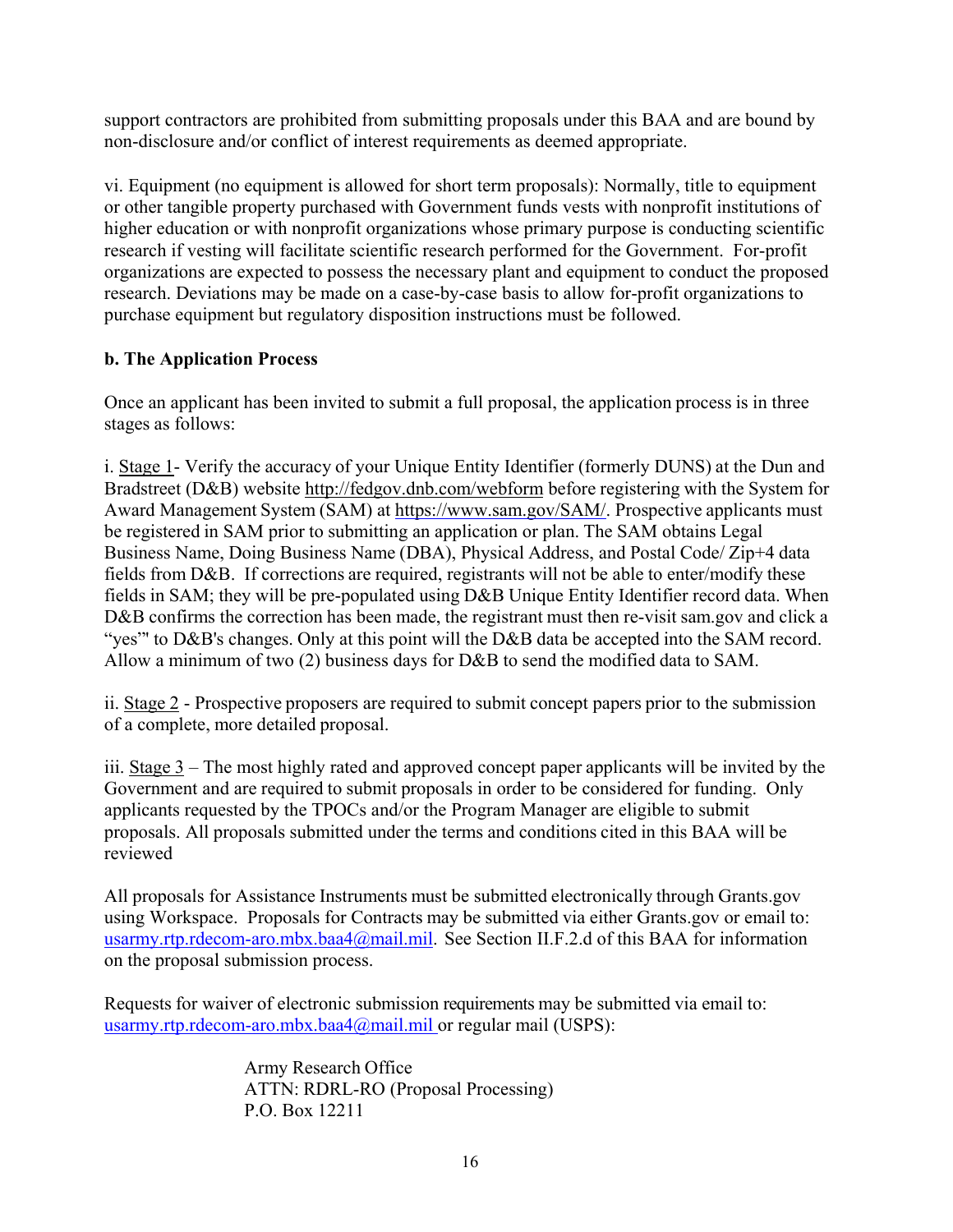## RTP, NC 27709-2211

All required forms for proposals may be downloaded from the ARO web site at http://www.arl.army.mil/www/default.cfm?page=29 under "For the Researcher" (Forms, ARO BAA Forms).

## **c. Preparation of Proposals**

## i. COVER PAGE:

(1) A Cover Page is required. For contract proposals submitted by email, use ARO Form 51. For all Assistance instruments and contract proposals submitted via Grants.gov, use the SF 424 (R&R) Form. Proposals will not be processed without either: (1) a signed Cover Page, ARO Form 51, or (2) a SF 424 (R&R) Form.

(2) Should the project be carried out at a branch campus or other component of the applicant, that branch campus or component should be identified in the space provided (Block 11 on the ARO Form 51 and Block 12 on the SF 424 (R&R) Form).

(3) The title of the proposed project should be brief, scientifically representative, intelligible to a scientifically-literate reader, and suitable for use in the public domain.

(4) The proposed duration for which support is requested should be consistent with the nature and complexity of the proposed activity.

(5) Specification of a desired starting date for the project is important and helpful; however, requested effective dates cannot be guaranteed.

(6) Pursuant to 31 U.S.C. 7701, as amended by the Debt Collection Improvement Act of 1996 [Section 31001(I)(1), Public Law 104-134] and implemented by 32 CFR 22.420(d), federal agencies shall obtain each awardees' Taxpayer Identification Number (TIN). The TIN is being obtained for purposes of collecting and reporting on any delinquent amounts that may arise out of an awardees' relationship with the Government.

(7) Applicants shall provide their organization's Unique Entity Identifier (formerly DUNS). This number is a nine-digit number assigned by D&B Information Services. See Section II.D.3 of this BAA for requirements pertaining to the Unique Entity Identifier.

(8) Applicants shall provide their assigned Commercial and Government Entity (CAGE) Code. The CAGE Code is a 5-character code assigned and maintained by the Defense Logistics Service Center (DLSC) to identify a commercial plant or establishment.

## ii. TABLE OF CONTENTS:

Use the following format for the Table of Contents. Forms are available at http://www.arl.army.mil/www/default.cfm?page=29 under "For the Researcher" (Forms, ARO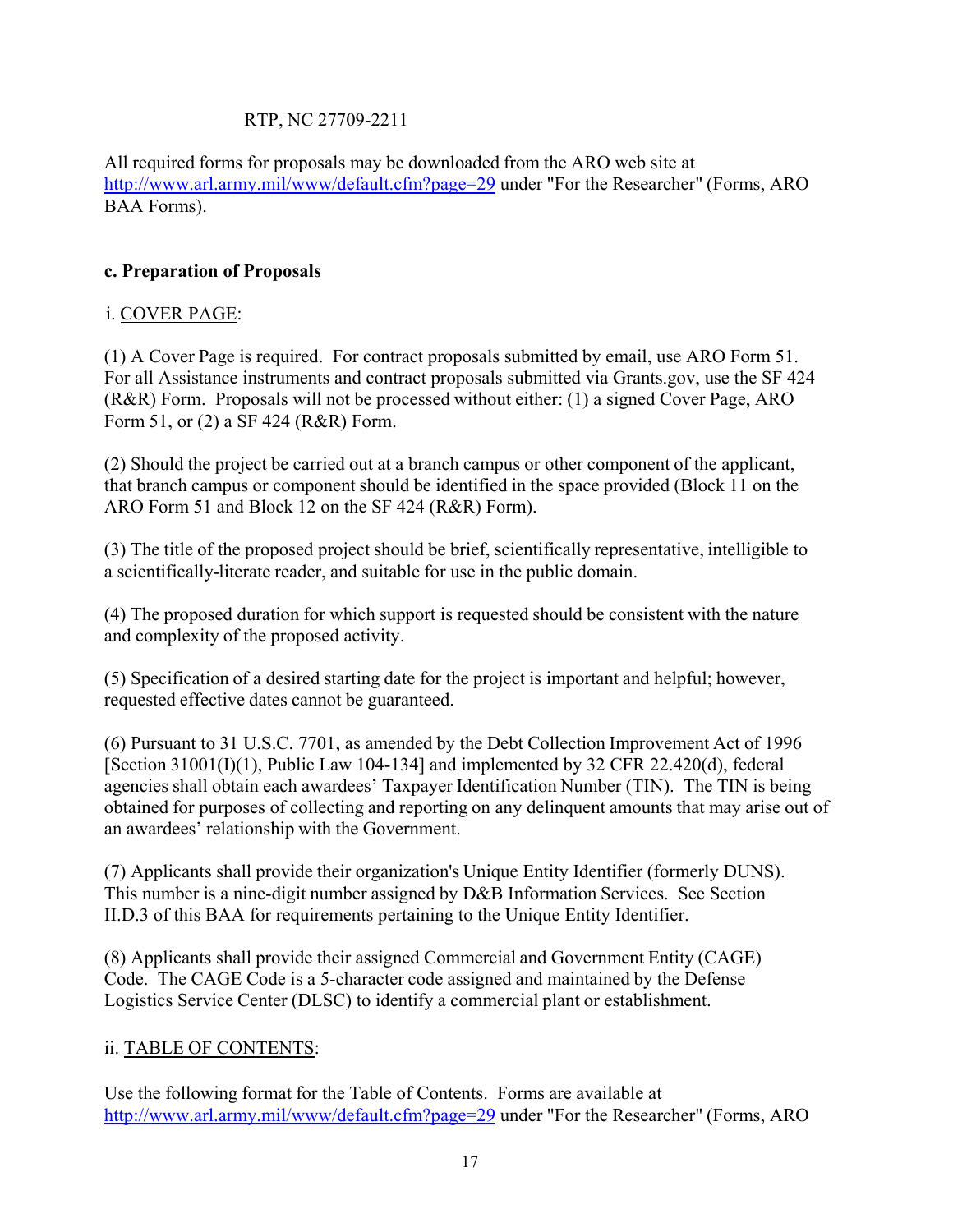BAA Forms).

| <b>SECTION</b>                                           | <b>PAGE NUMBER</b> |
|----------------------------------------------------------|--------------------|
| Table of Contents                                        | $A-1$              |
| Statement of Disclosure Preference (Form 52 or 52A)      | $B-1$              |
| Research and Related Other Project Information           | $B-2$              |
| Project Abstract                                         | $C-1$              |
| Project Description (Technical Proposal)                 | $D-1 - D-$         |
| <b>Biographical Sketch</b>                               | $E-1 - E-$         |
| Bibliography                                             | $F-1 - F-$         |
| <b>Current and Pending Support</b>                       | $G-1 - G-$         |
| Facilities, Equipment, and Other Resources               | $H-1 - H-$         |
| Proposal Budget                                          | $I-1-I-$           |
| Contract Facilities Capital Cost of Money (DD Form 1861) | $J-1$              |
| Appendices<br>List Appendix Items:                       | $K$ - $\square$    |

This format applies to all proposals submitted via email and via Grants.gov. Applicants' should show the location of each section of the proposal, as well as major subdivisions of the project description.

iii. STATEMENT OF DISCLOSURE PREFERENCE (FORM 52 OR 52A): Complete and sign ARO Form 52 (Industrial Contractors) or ARO Form 52A (Educational and Nonprofit Organizations).

iv. RESEARCH AND RELATED OTHER PROJECT INFORMATION: Must be completed and signed by all applicants.

## v. PROJECT ABSTRACT:

(1) The project abstract shall be completed on the form entitled "Publicly Releasable Project Abstract" found at the following website: http://www.arl.army.mil/www/default.cfm?page=218.

(2) Unless otherwise instructed in this BAA, the project abstract shall include a concise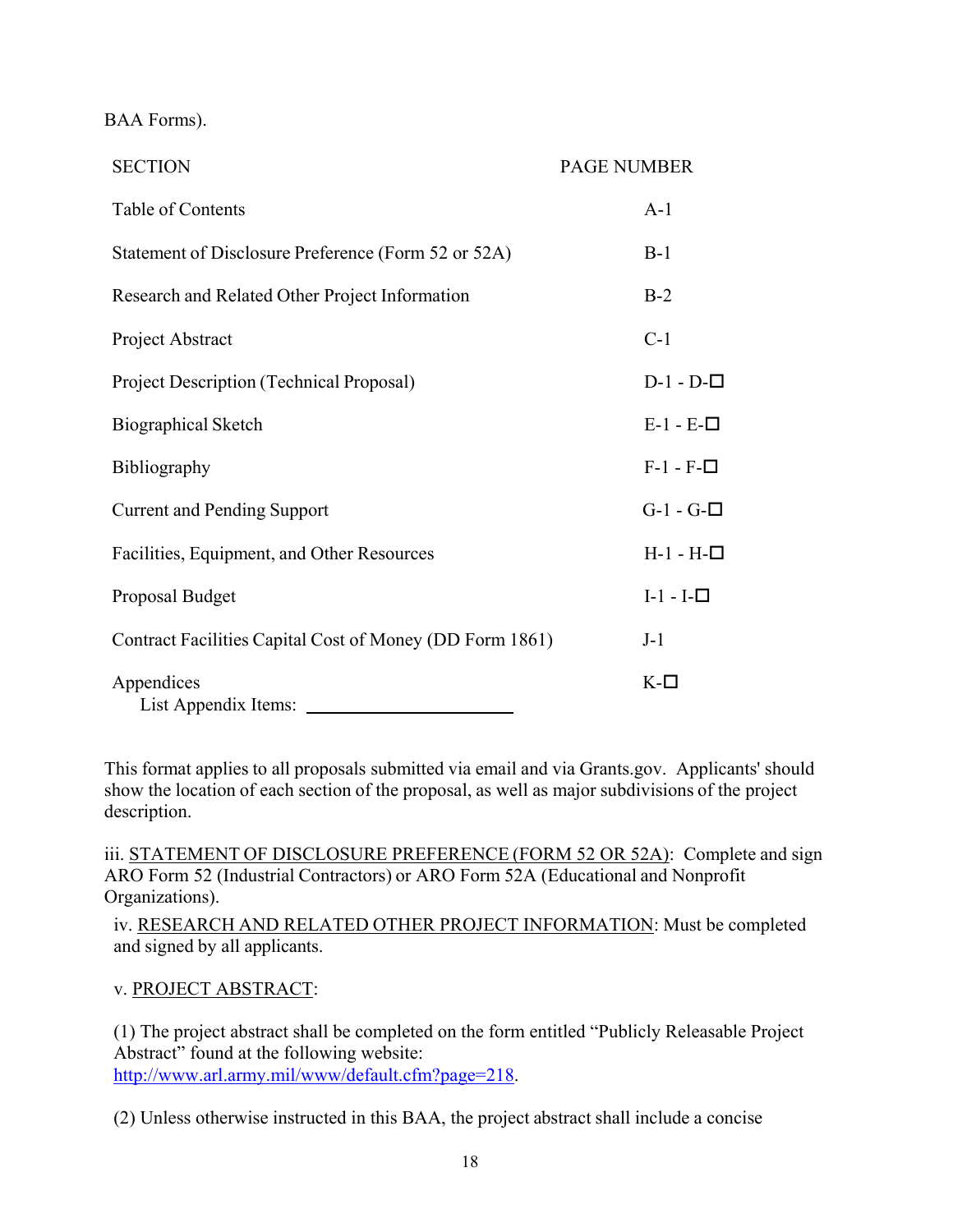statement of work and basic approaches to be used in the proposed effort. The abstract should include a statement of scientific objectives, methods to be employed, and the significance of the proposed effort to the advancement of scientific knowledge.

(3) The abstract should be no longer than one (1) page (maximum 4,000 characters).

(4) The project abstract shall be marked by the applicant as publically releasable. By submission of the project abstract, the applicant confirms that the abstract is releasable to the public. For a proposal that results in a grant award, the project abstract will be posted to a searchable website available to the general public to meet the requirements of Section 8123 of the DoD Appropriations Act, 2015. The website address is https://dodgrantawards.dtic.mil/grants/#/home

vi. PROJECT DESCRIPTION (TECHNICAL PROPOSAL): The technical portion of the proposal is limited to 15 pages for full proposals and 3 pages for short term proposals and shall contain the following:

(1) For short term proposals: A complete discussion addressing issues received as feedback from the concept paper evaluation process. More specifically, state the background and objectives of the proposed work, the scientific approaches to be considered, the relationship to competing or related research, and the level of effort to be employed. Include also the nature and extent of the anticipated results and how they will significantly advance the scientific state-of-the-art. Also, include the manner in which the work will contribute to the accomplishment of the Army and DoD's mission. Ensure the proposal identifies any scientific uncertainties and describes specific approaches for the resolution or mitigation of the uncertainties.

(2) For full proposals: A complete discussion stating the background and objectives of the proposed work, the scientific approaches to be considered, the relationship to competing or related research, and the level of effort to be employed. Include also the nature and extent of the anticipated results and how they will significantly advance the scientific state-of-the-art. Also, include the manner in which the work will contribute to the accomplishment of the Army and DoD's mission. Ensure the proposal identifies any scientific uncertainties and describes specific approaches for the resolution or mitigation of the uncertainties. More specifically, the proposal shall include:

(a) A one sentence statement of the high level purpose of the project in terms of computing

(b) A list intellectual property owners, if any

(c) A brief description of the overall goal for the effort

(d) Impact, if successful, both to the Army and DoD and to computing systems

(e) Information related to when and how transition of the research into future computing systems would happen

(f) For background include how is it done today, what is new in your approach and why you think it will be successful

(g) List any assumptions and preliminary constraints for this effort

(h) Describe possible follow-on research and development needed if the proposed research is successful

(l) A project plan outline, projected start date and overall schedule for the effort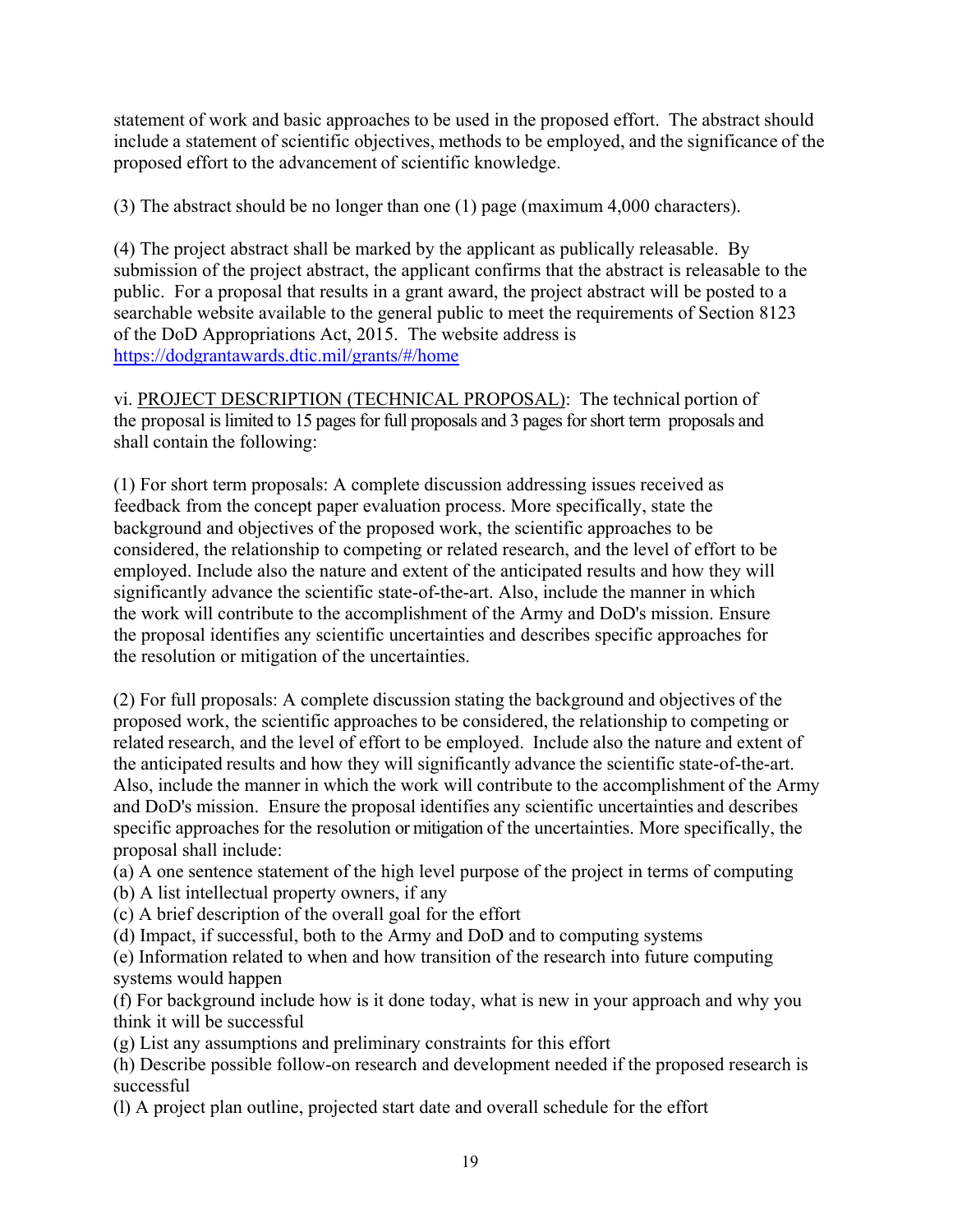(i) Describe mid-term and final criteria to check for success (should be at least on a yearly basis)

(j) Describe how many phases necessary for this effort and the cost and timeline of each phase (should be at least on a yearly basis)

(k) Identify the individuals/organizations to be involved in the proposed effort along with their roles (researcher/students/senior technical personnel/ junior employees)

(l) Provide any additional relevant details not incorporated in the above sections (potential vendors to team with, researchers or institutions capable of providing the needed work or solutions, historical attempts, past performances)

(3) A brief description of your organization. If the applicant has extensive government contracting experience and has previously provided the information to the ARO, the information need not be provided again. A statement setting forth this condition should be made.

(4) The names of other federal, state, local agencies, or other parties receiving the proposal and/or funding the proposed effort. If none, state so. Concurrent or later submission of the proposal to other organizations will not prejudice its review by the ARO if we are kept informed of the situation.

(5) A statement regarding possible impact, if any, of the proposed effort on the environment, considering as a minimum its effect upon water, atmosphere, natural resources, human resources, and any other values.

(6) A statement regarding the use of Class I and Class II ozone- depleting substances. Ozonedepleting substances are any substance designated as Class I by EPA, including but not limited to chlorofluorocarbons, halons, carbon tetrachloride, and methyl chloroform, and any substance designated as Class II by EPA, including but not limited to hydrochlorofluorocarbons. See 40 CFR Part 82 for detailed information. If Class I or II substances are to be utilized, a list shall be provided as part of the applicant's proposal. If none, state so.

(7) The type of support, if any, requested by the applicant (e.g., facilities, equipment, and materials).

## vii. BIOGRAPHICAL SKETCH:

(1) This section shall contain the biographical sketches for key personnel only.

(a) Primary PI: The Primary PI provides a single or initial point of communication between the ARO and the awardee organization(s) about scientific matters. If not otherwise designated, the first PI listed will serve as the Primary PI. This individual can be changed with notification to ARO. ARO does not infer any additional scientific stature to this role among collaborating investigators.

(b) Co-PIs: The individual(s) a research organization designates as having an appropriate level of authority and responsibility for the proper conduct of the research and submission of required reports to ARO. When an organization designates more than one PI, it identifies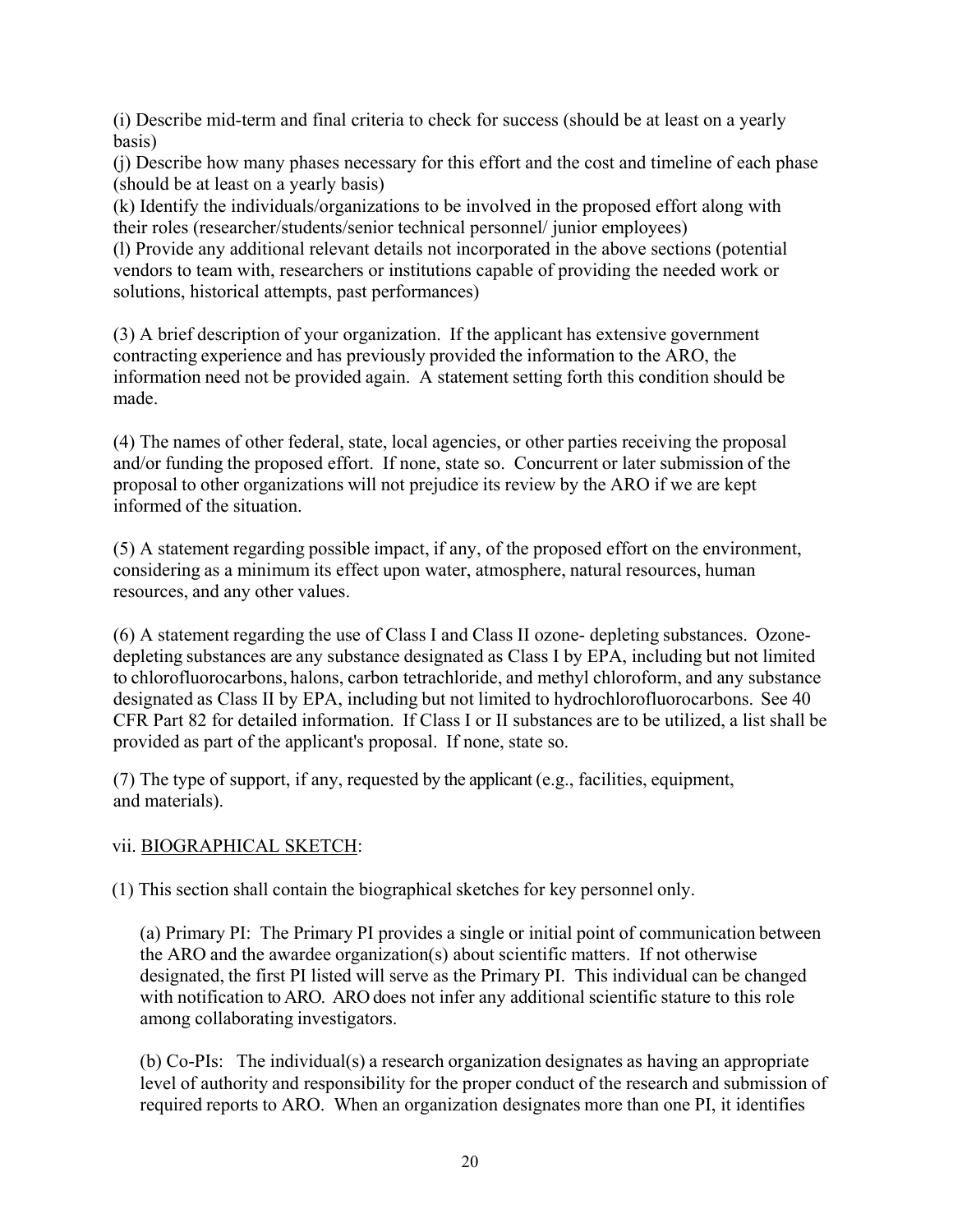them as individuals who share the authority and responsibility for leading and directing the research, intellectually and logistically. ARO does not infer any distinction among multiple PIs.

(2) The following information is required:

(a) Relevant experience and employment history including a description of any prior Federal employment within one year preceding the date of proposal submission.

(b) List of up to five publications most closely related to the proposed project and up to five other significant publications, including those being printed. Patents, copyrights, or software systems developed may be substituted for publications.

(c) List of persons, other than those cited in the publications list, who have collaborated on a project or a book, article, report or paper within the last four years. Include pending publications and submissions. Otherwise, state "None."

(d) Names of each investigator's own graduate or post-graduate advisors and advisees.

NOTE: The information provided in (c) and (d) is used to help identify potential conflicts or bias in the selection of reviewers.

(3) For the personnel categories of postdoctoral associates, other professionals, and students (research assistants), the proposal may include information on exceptional qualifications of these individuals that merit consideration in the evaluation of the proposal.

(4) The biographical sketches are limited to three (3) pages per investigator and other individuals that merit consideration.

viii. **BIBLIOGRAPHY**: A bibliography of pertinent literature is required. Citations must be complete (including full name of author(s), title, and location in the literature).

## ix. CURRENT AND PENDING SUPPORT:

(1) All project support from whatever source must be listed. The list must include all projects requiring a portion of the PI's and other key personnel's time, even if they receive no salary support from the project(s).

(2) The information should include, as a minimum: (i) the project/proposal title and brief description, (ii) the name and location of the organization or agency presently funding the work or requested to fund such work, (iii) the award amount or annual dollar volume of the effort, (iv) the period of performance, and (v) a breakdown of the time required of the PI and/or other key personnel.

x. FACILITIES, EQUIPMENT, AND OTHER RESOURCES: The applicant should include in the proposal a listing of facilities, equipment, and other resources already available to perform the research proposed.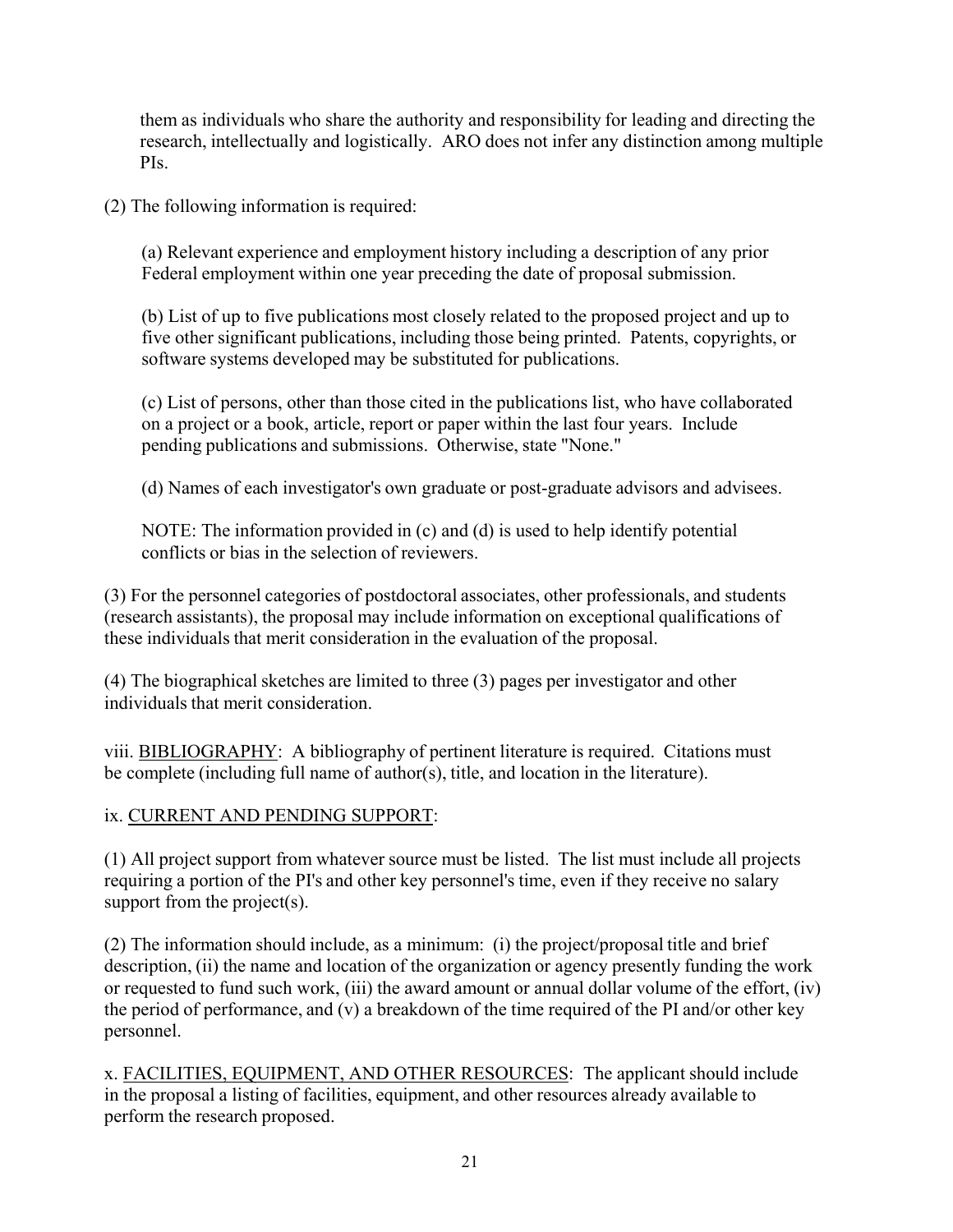## xi. PROPOSAL BUDGET (including DD Form 1861):

(1) Each proposal must contain a budget for each year of support requested and a cumulative budget for the full term of requested support. Each budget year and the cumulative budget for the full term must be documented on ARO Form 99. ARO Form 99 may be reproduced, but you may not make substitutions in prescribed budget categories nor alter or rearrange the cost categories as they appear on the form. The proposal may request funds under any of the categories listed so long as the item is considered necessary to perform the proposed work and is not precluded by applicable cost principles. In addition to the forms, the budget proposal should include budget justification for each year.

(2) A signed summary budget page must be included. The documentation pages should be titled "Budget Explanation Page" and numbered chronologically starting with the budget form. The need for each item should be explained clearly.

(3) All cost data must be current and complete. Costs proposed must conform to the following principles and procedures:

Institutions of Higher Education: 2 CFR Part 200 Nonprofit Organizations: 2 CFR Part 200 For-Profit/Commercial Organizations: FAR Part 31, DFARS Part 231, FAR Subsection 15.403-5, and DFARS Subsection 215.403-5.

\* For those nonprofit organizations specifically exempt from the provisions of Subpart E of 2 CFR Part 200 (see 2 CFR 200.401(c)), FAR Part 31 and DFARS Part 231 shall apply.

(4) Sample itemized budgets and the information they must include for a contract and for grants and cooperative agreements can be found at Section II.J of this BAA (Other Information). Before award of a cost-type contract or assistance instrument it must be established that an approved accounting system and financial management system exist.

xii. APPENDICES: Some situations require that special information and supporting documents be included in the proposal before funding can be approved. Such information and documentation should be included by appendix to the proposal.

(1) To evaluate compliance with Title IX of the Education Amendments of 1972 (20 U.S.C. A Section 1681 Et. Seq.), the Department of Defense is collecting certain demographic and career information to be able to assess the success rates of women who are proposed for key roles in applications in STEM disciplines. To enable this assessment, each application must include the following forms completed as indicated.

(A)Research and Related Senior/Key Person Profile (Expanded) form:

The Degree Type and Degree Year fields on the Research and Related Senior/Key Person Profile (Expanded) form will be used by DoD as the source for career information. In addition to the required fields on the form, applicants must complete these two fields for all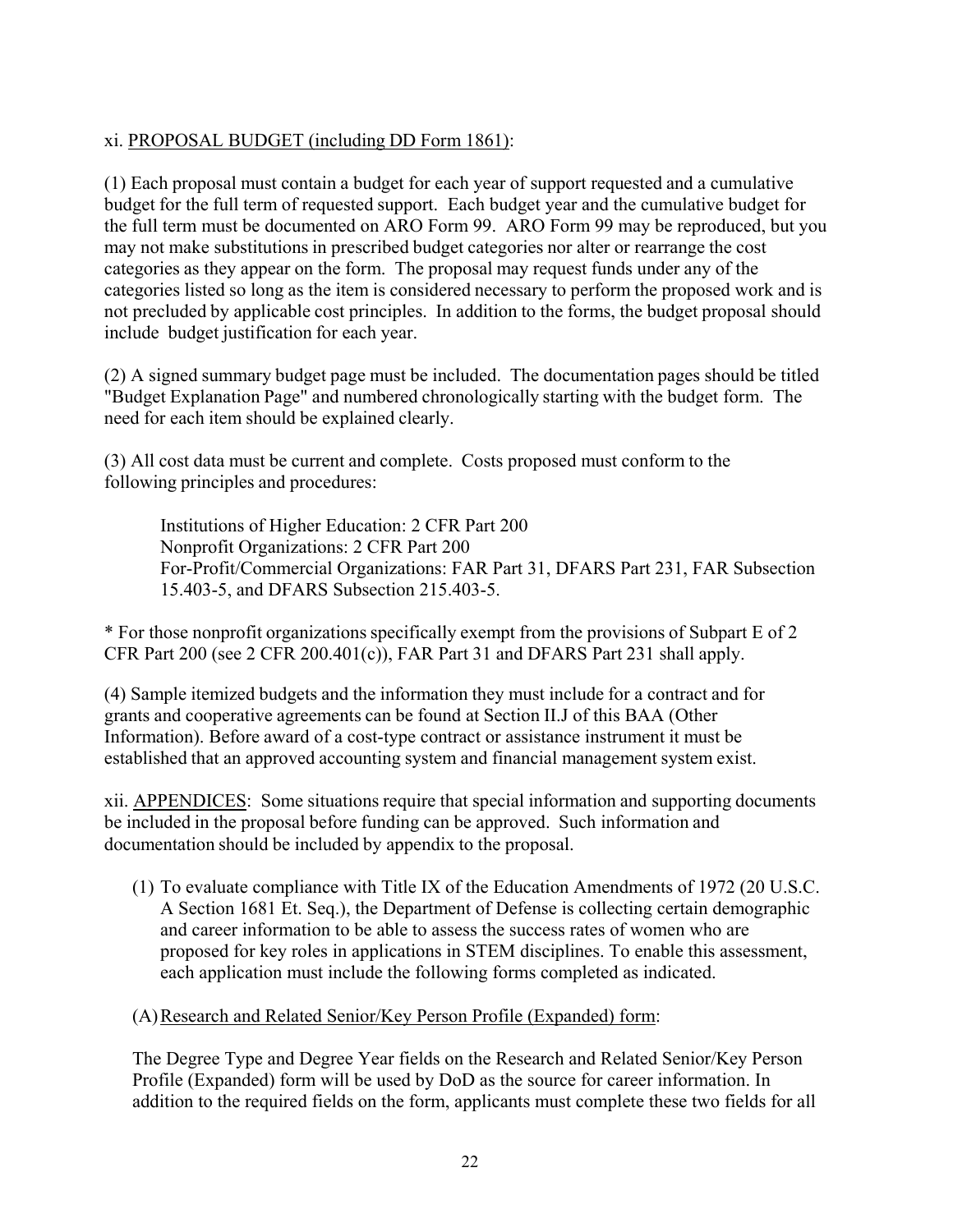individuals that are identified as having the project role of PD/PI or Co-PD/PI on the form. Additional senior/key persons can be added by selecting the "Next Person" button.

#### (B) Research and Related Personal Data form:

This form will be used by DoD as the source of demographic information, such as gender, race, ethnicity, and disability information for the Project Director/Principal Investigator and all other persons identified as Co-Project Director(s)/Co-Principal Investigator(s). Each application must include this form with the name fields of the Project Director/Principal Investigator or any Co-Project Director(s)/Co-Principal Investigator(s) completed; however, provision of the demographic information in the form is voluntary. If completing the form for multiple individuals, each Co-Project Director/Co-Principal Investigator can be added by selecting the "Next Person" button. The demographic information, if provided, will be used for statistical purposed only and will not be made available to merit reviewers. Applicants who do not wish to provide some or all of the information should check or select the "Do not wish to provide" option.

#### **d. Submission of Proposals**

Proposals must be submitted by email (only when a contract is requested) or through Grants.gov. Proposals must be submitted through the applicant's organizational office having responsibility for Government business relations. All signatures must be that of an official authorized to commit the organization in business and financial affairs.

Proposal content requirements remain the same for both email and Grants.gov submission.

## i. EMAIL SUBMISSION ( only when a **Contract is the requested form of agreement**):

(1) Proposals requesting a Contract may be emailed directly to usarmy.rtp.rdecomaro.mbx.baa4@mail.mil. Do not email full proposals to the TPOC. All emailed proposals must adhere to the format requirements and contain the information outlined in Section II.F.2.c of this BAA.

(2) The applicant must include with its proposal submission the representations required by Section II.H.2.c of this BAA. The representations must include applicant POC information and be signed by an authorized representative. Note: If the applicant's SAM Representations and Certifications include its response to the representations a hard copy representation is not required with proposal submission.

(3) All forms requiring signature must be completed, printed, signed, and scanned into a PDF document. All documents must be combined into a single PDF formatted file to be attached to the email.

(4) Proposal documents (excluding required forms) must use the following format:

- Page Size  $8\frac{1}{2} \times 11$  inches
- Margins 1 inch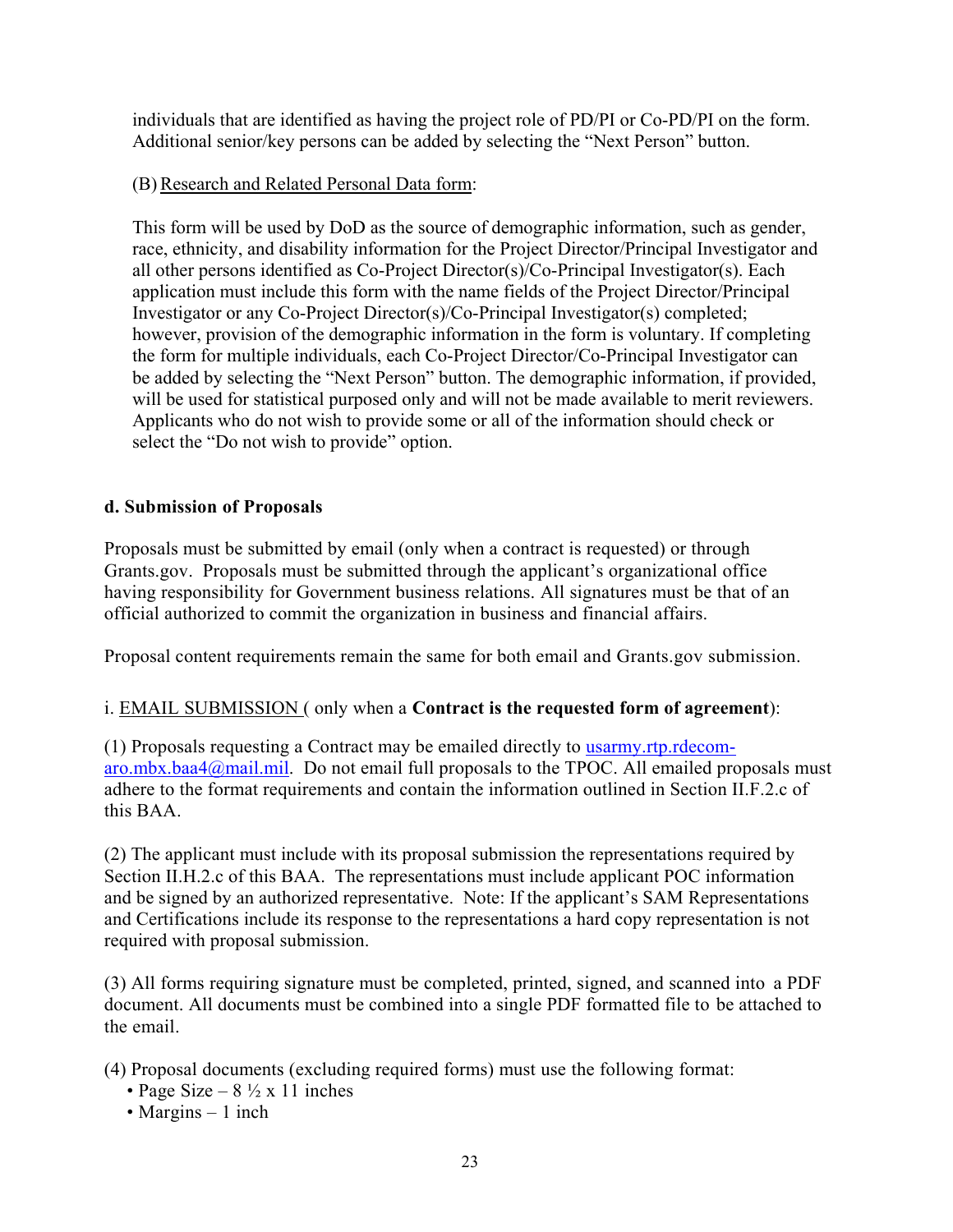- Spacing single
- Font Times New Roman, 12 point, single-sided pages

ii. GRANTS.GOV SUBMISSION (For **all proposals requesting Assistance agreements.** Proposals requesting a Contract may be submitted either via Grants.gov or email: usarmy.rtp.rdecom-aro.mbx.baa4@mail.mil

(1) Grants.gov Registration (See Section II.F.2.f below) must be accomplished prior to application submission in Grants.gov.

NOTE: All web links referenced in this section are subject to change by Grants.gov and may not be updated here.

(2) Specific forms are required for submission of a proposal. The forms are contained in the Application Package available through the Grants.gov application process. To access these materials, go to http://www.grants.gov, select "Apply for Grants," and then select "Get Application Package." A Grant Application Package and Application Instructions are available through the Grants.Gov Apply portal under CFDA Number 12.431/Funding Opportunity Number W911NF-19-S-0007. Select "Apply" and then "Apply Now Using Workspace."

\*NOTE: Effective 31 December 2017, the legacy PDF application package on Grants.gov will be retired and applicants must apply online at Grants.gov using the application Workspace. For access to complete instructions on how to apply for opportunities using Workspace refer to https://www.grants.gov/web/grants/applicants/workspace-overview.html.

The following documents are mandatory: (1) Application for Federal Assistance (R&R) (SF 424 (R&R)), and (4) Attachments form.

(3) The SF 424 (R&R) form is to be used as the cover page for all proposals submitted via Grants.gov. The SF 424 (R&R) must be fully completed. Authorized Organization Representative (AOR) usernames and passwords serve as "electronic signatures" when your organization submits applications through Grants.gov. By using the SF 424 (R&R), proposers are providing the certification required by 32 CFR Part 28 regarding lobbying (see Section II.H.2.a.ii of this BAA). Block 11, "Descriptive Title of Applicant's Project," must reference the research topic area being addressed in the effort by identifying the specific paragraph from Section II.A of this BAA.

(4) The Attachments form must contain the documents outlined in Section II.F.2.c.ii entitled "Table of Contents". All documents must be combined into separate and single PDF formatted files using the Table of Contents names. Include "W911NF-19-S-0007" in the title so the proposal will be distinguished from other BAA submissions and upload each document to the mandatory Attachments form.

(5) The applicant must include with its proposal submission the representations required by Section II.H.2.b of this BAA. The representations must include applicant POC information and be signed by an authorized representative. Attach the representations document to an available field within the Attachments form. Note: If the applicant's SAM Representations and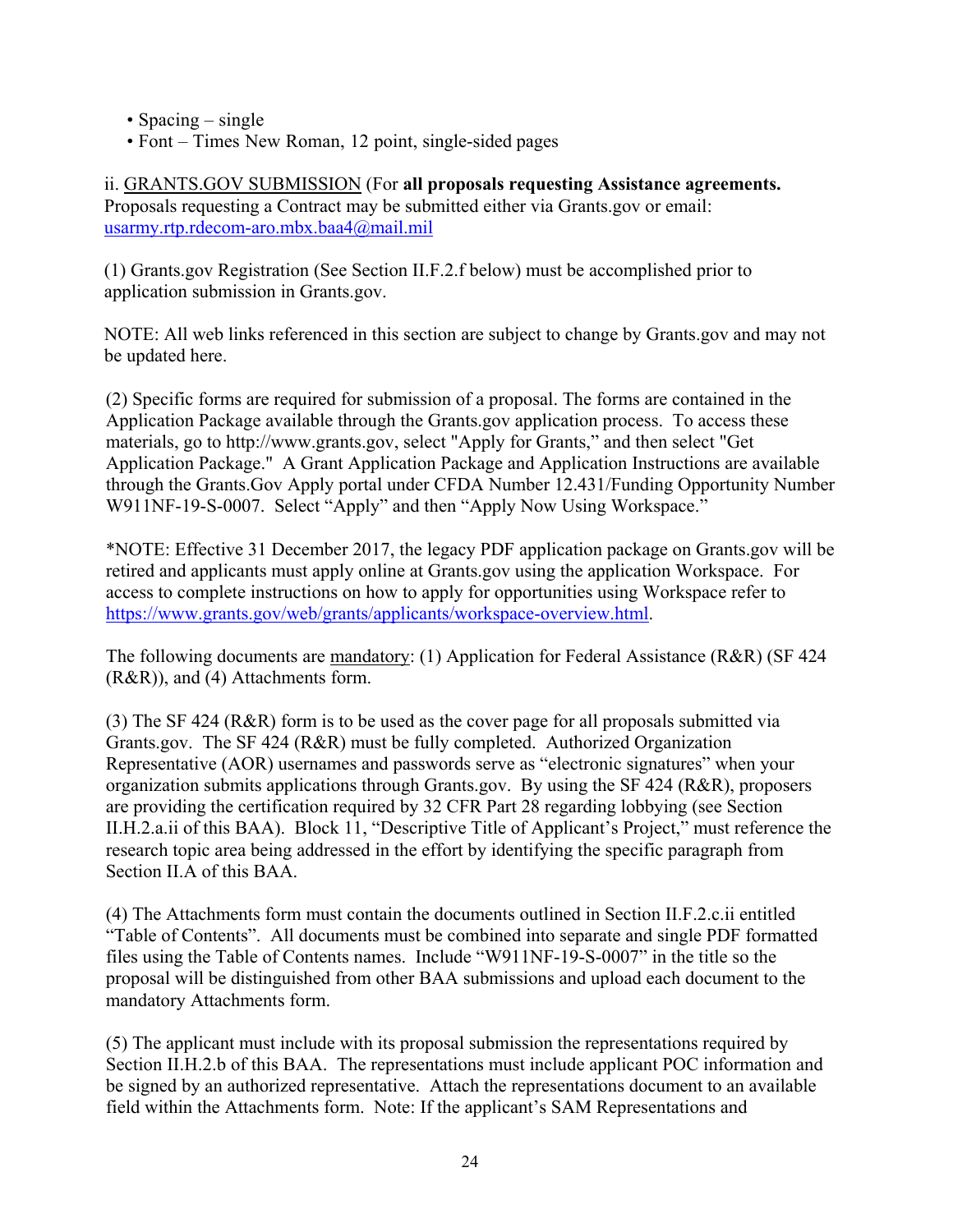Certifications include its response to the representations a hard copy representation is not required with proposal submission.

## (6) The Grants.gov User Guide at:

https://www.grants.gov/help/html/help/index.htm#t=Applicants%2FGrantApplications.htm will assist AORs in the application process. Remember that you must open and complete the Application for Federal Assistance (R&R) (SF 424 (R&R)) first, as this form will automatically populate data fields in other forms. If you encounter any problems, contact customer support at 1-800-518-4726 or at support@grants.gov. If you forget your user name or password, follow the instructions provided in the Credential Provider tutorial. Tutorials may be printed by rightclicking on the tutorial and selecting "Print".

(7) As it is possible for Grants.gov to reject the proposal during this process, it is strongly recommended that proposals be uploaded at least two days before any established deadline in the BAA so that they will not be received late and be ineligible for award consideration. It is also recommended to start uploading proposals at least two days before the deadline to plan ahead for any potential technical and/or input problems involving the applicant's own equipment.

## **f. Grants.gov Registration**

i. Each organization that desires to submit applications via Grants.Gov must complete a one-time registration. There are several one-time actions your organization must complete in order to submit applications through Grants.gov (e.g., obtain a Unique Entity Identifier, register with the SAM, register with the credential provider, register with Grants.gov and obtain approval for an AOR to submit applications on behalf of the organization). To register please see https://www.grants.gov/help/html/help/index.htm#t=Register%2FRegister.htm

ii. Please note the registration process for an Organization or an Individual can take between three to five business days or as long as four weeks if all steps are not completed in a timely manner.

iii. Questions relating to the registration process, system requirements, how an application form works, or the submittal process should be directed to Grants.gov at 1-800-518-4726 or support@grants.gov.

## **3. Unique Entity Identifier and System for Award Management (SAM)**

a. Each applicant (unless the applicant is an individual or Federal awarding agency that is exempt from those requirements under 2 CFR 25.110(b) or (c), or has an exemption approved by the Federal awarding agency under 2 CFR 25.110(d)) is required to:

- i. Be registered in SAM prior to submitting its application;
- ii. Provide a valid unique entity identifier (formerly DUNS) in its application; and
- iii. Maintain an active SAM registration with current information at all times during which it has an active Federal award or an application or plan under consideration by a Federal awarding agency.

b. The Federal awarding agency may not make a Federal award to an applicant until the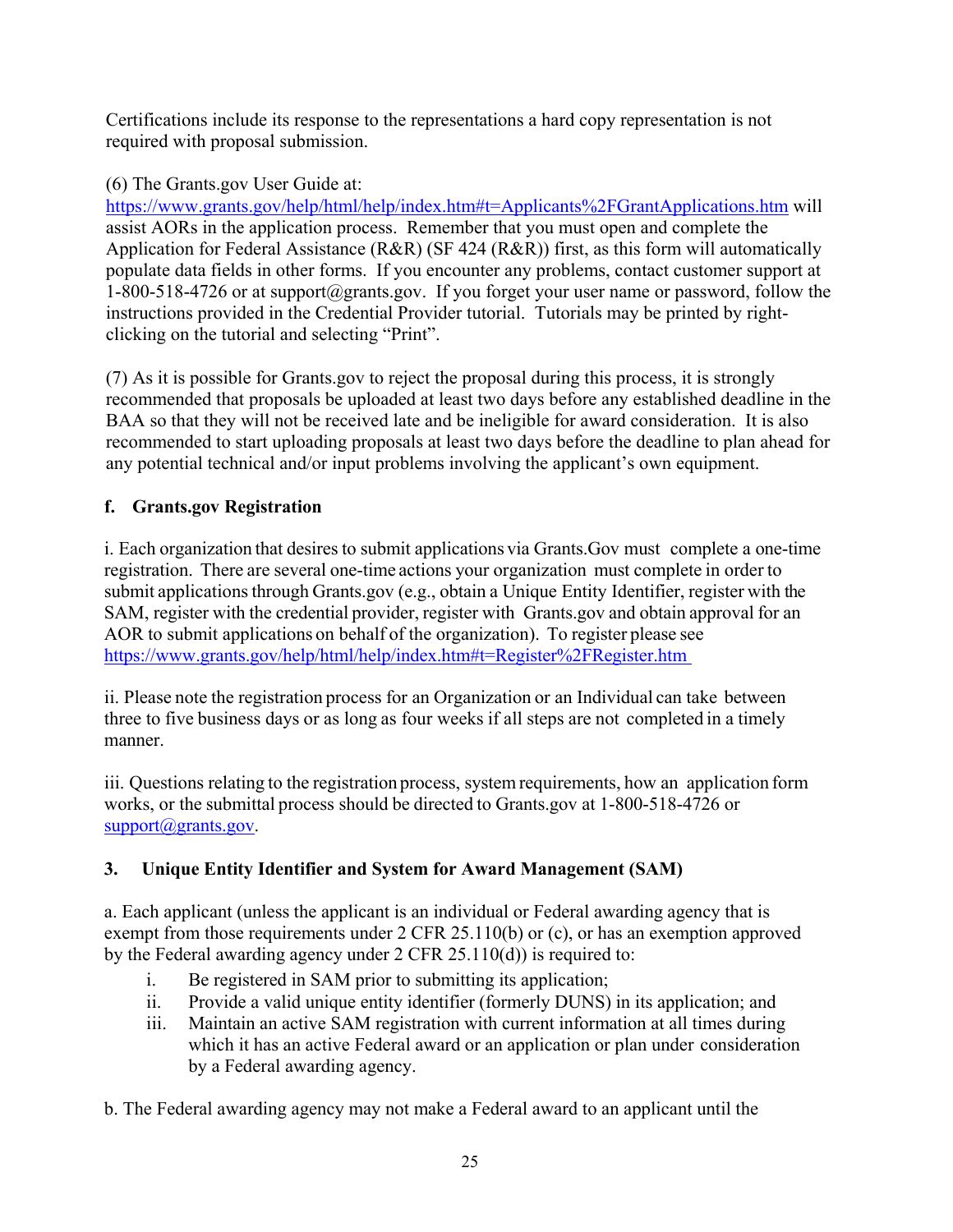applicant has complied with all applicable unique entity identifier and SAM requirements. If an applicant has not fully complied with the requirements by the time the Federal awarding agency is ready to make a Federal award, the Federal awarding agency may determine that the applicant is not qualified to receive a Federal award and use that determination as a basis for making a Federal award to another applicant.

## **4. Submission Dates and Times**

## a. Proposals

Proposals will be considered until and including the closing date of this announcement. Proposals submitted after the closing date will not be considered by the Government.

## b. Proposal Receipt Notices

i. Grants.gov: After a proposal is submitted to Grants.gov, the AOR will receive a series of three emails from Grants.gov. The first two emails will be received within 24 to 48 hours after submission. The first email will confirm time of receipt of the proposal by the Grants.gov system and the second will indicate that the proposal has either been successfully validated by the system prior to transmission to the grantor agency or has been rejected due to errors. A third email will be received once the grantor agency has confirmed receipt of the proposal. Reference the Grants.gov User Guide at

https://www.grants.gov/help/html/help/index.htm?callingApp=custom#t=Applicants%2FCheckAp plicationStatus%2FCheckApplicationStatus.htm for information on how to track your application package.

For the purposes of this BAA, an applicant's proposal is not considered received by ARO until the ARO receives email #3.

ii. Email Submission: After a proposal is submitted to usarmy.rtp.rdecom-

aro.mbx.baa4@mail.mil, the AOR will receive an email confirming time of receipt of the proposal by the grantor agency. For the purposes of this BAA, an applicant's proposal is not considered received by the grantor agency until the AOR receives the email confirming receipt of the proposal.

## **5. Intergovernmental Review**

Not Applicable

## **6. Funding Restrictions**

There are no specific funding restrictions associated with this BAA (e.g. direct costs, indirect costs, etc.).

## **7. Other Submission Requirements**

a. Information to Be Requested from Successful Applicants: Applicants whose proposals are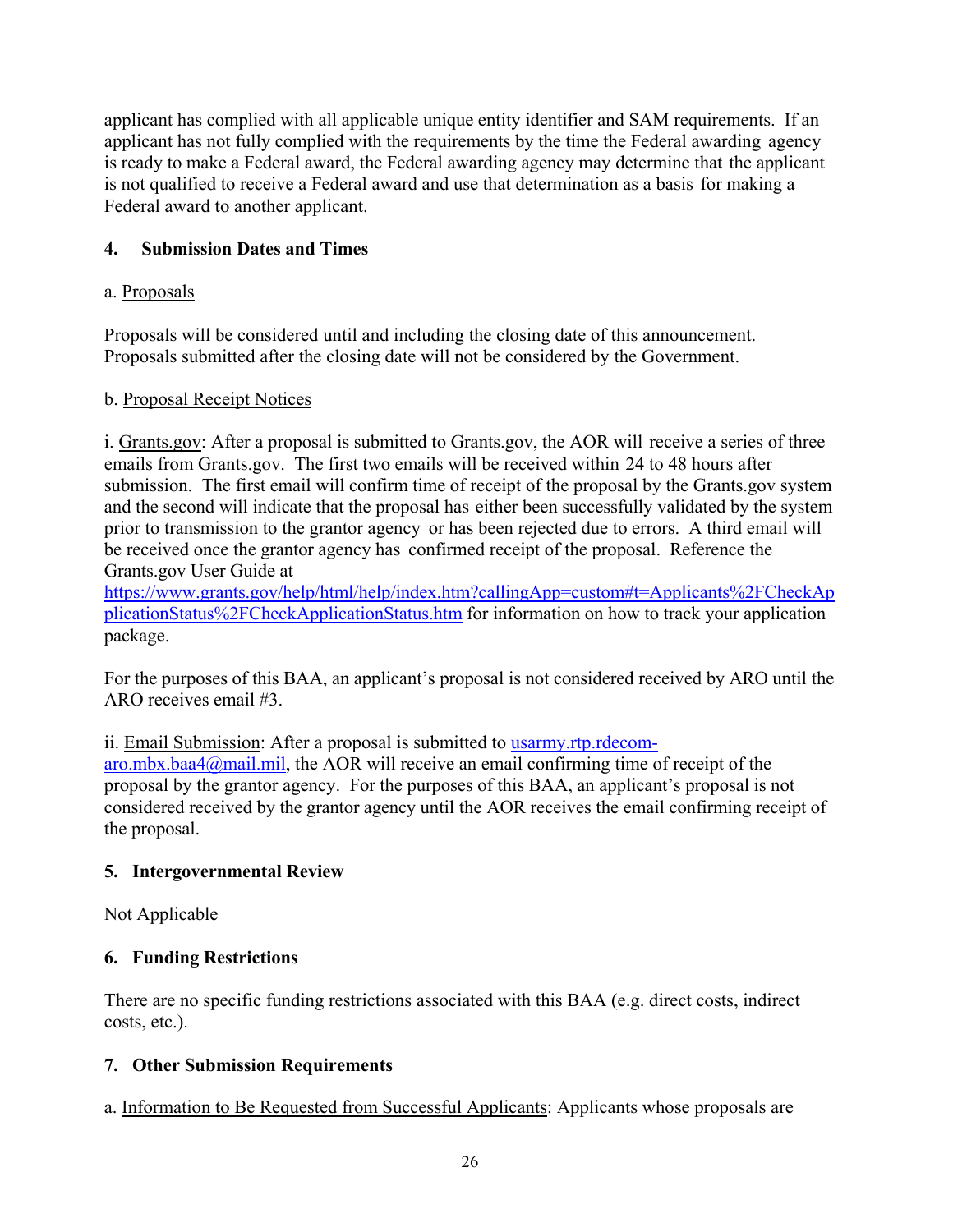accepted for funding will be contacted before award to provide additional information required for award. The required information may include requests to clarifying budget explanations, representations, certifications, and some technical aspects.

b. For Contracts Only: Performance Work Statements (PWS). Prior to award the Contracting Officer may request that the contractor submit a PWS for the effort to be performed, which will be incorporated into the contract at the time of award.

(End of Section)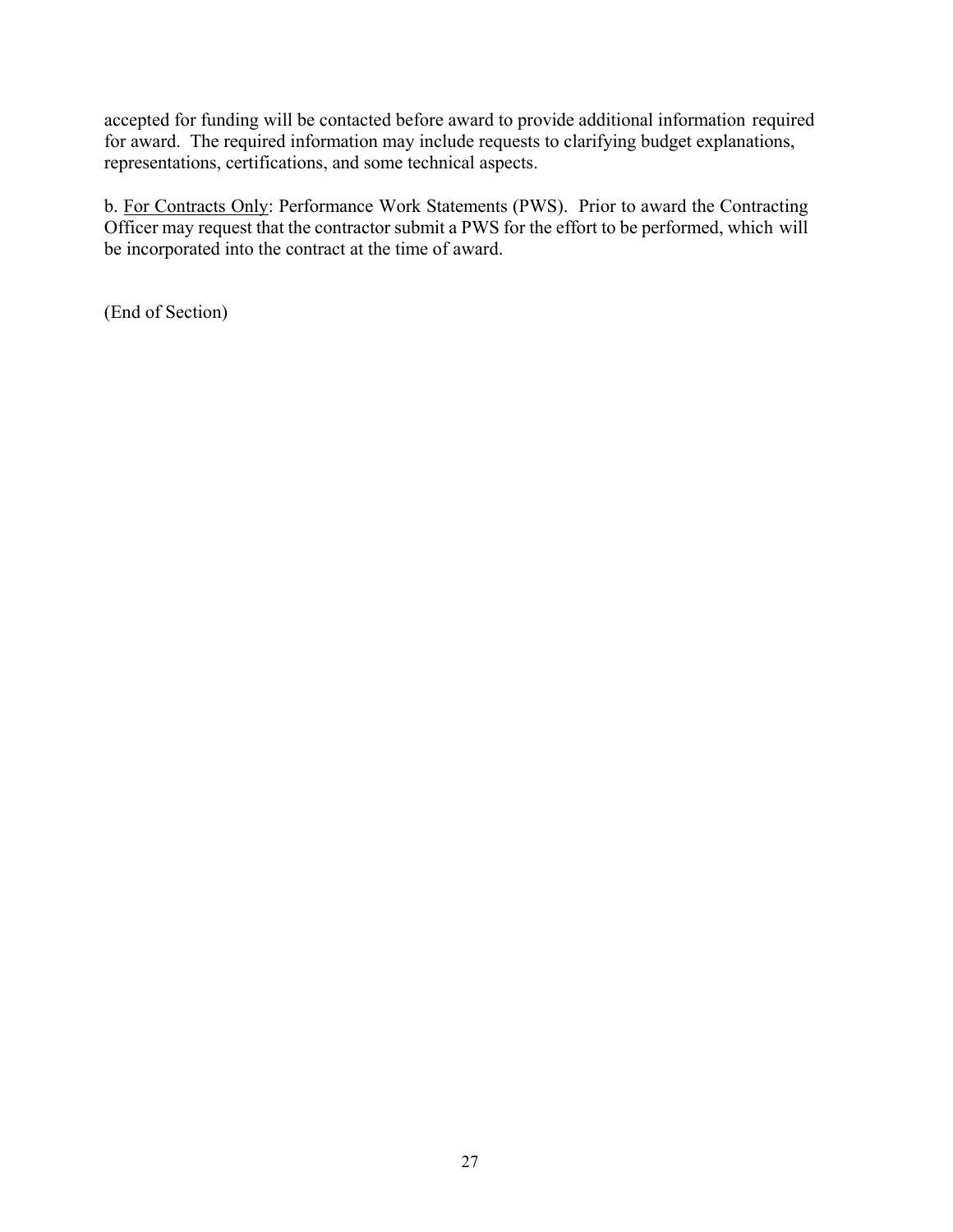## **G. Proposal Review Information**

#### **1. Criteria**

a. Proposals submitted in response to this BAA will be evaluated using the criteria listed below (in descending order of importance):

i. Scientific merit, soundness, and programmatic strategy of the proposed.

ii. Relevance and potential contributions of the proposed research to one or more of the topic areas.

iii. Qualifications and availability of the Principal Investigators and key co-investigators

iv. Applicants record of past performance.

v. Realism and reasonableness of cost

\*\*NOTE: Cost sharing will not be a consideration in proposal evaluation.

#### **2. Review and Selection Process**

a. Upon receipt of a proposal, the ARO/ NSA staff will perform an initial review of its scientific merit and potential contribution to the Army and DoD mission. Proposals not considered having sufficient scientific merit or relevance to the Army's needs may not receive further review.

b. All proposals are treated as procurement sensitive and are disclosed only for the purpose of evaluation. Proposals not declined as a result of an initial review will be subject to a peer review by highly qualified government scientists. The applicant must indicate on the appropriate proposal form (Form 52 or 52A) any limitation to be placed on disclosure of information contained in the proposal.

c. Each proposal will be evaluated based on the evaluation criteria in Section II.G.1 of this BAA rather than against other proposals for research in the same general area.

d. Upon completion of an evaluation against the criteria in Section II.G.1, a proposal selected for possible award will be analyzed for the realism and reasonableness of costs. Proposal costs must be determined reasonable and realistic before the Government can make an award.

## **3. Recipient Qualification**

#### a. Grant and Cooperative Agreement Proposals:

i. The Grants Officer is responsible for determining a recipient's qualification prior to award. In general, a Grants Officer will award grants or cooperative agreements only to qualified recipients that meet the standards at 32 CFR 22.415. To be qualified, a potential recipient must: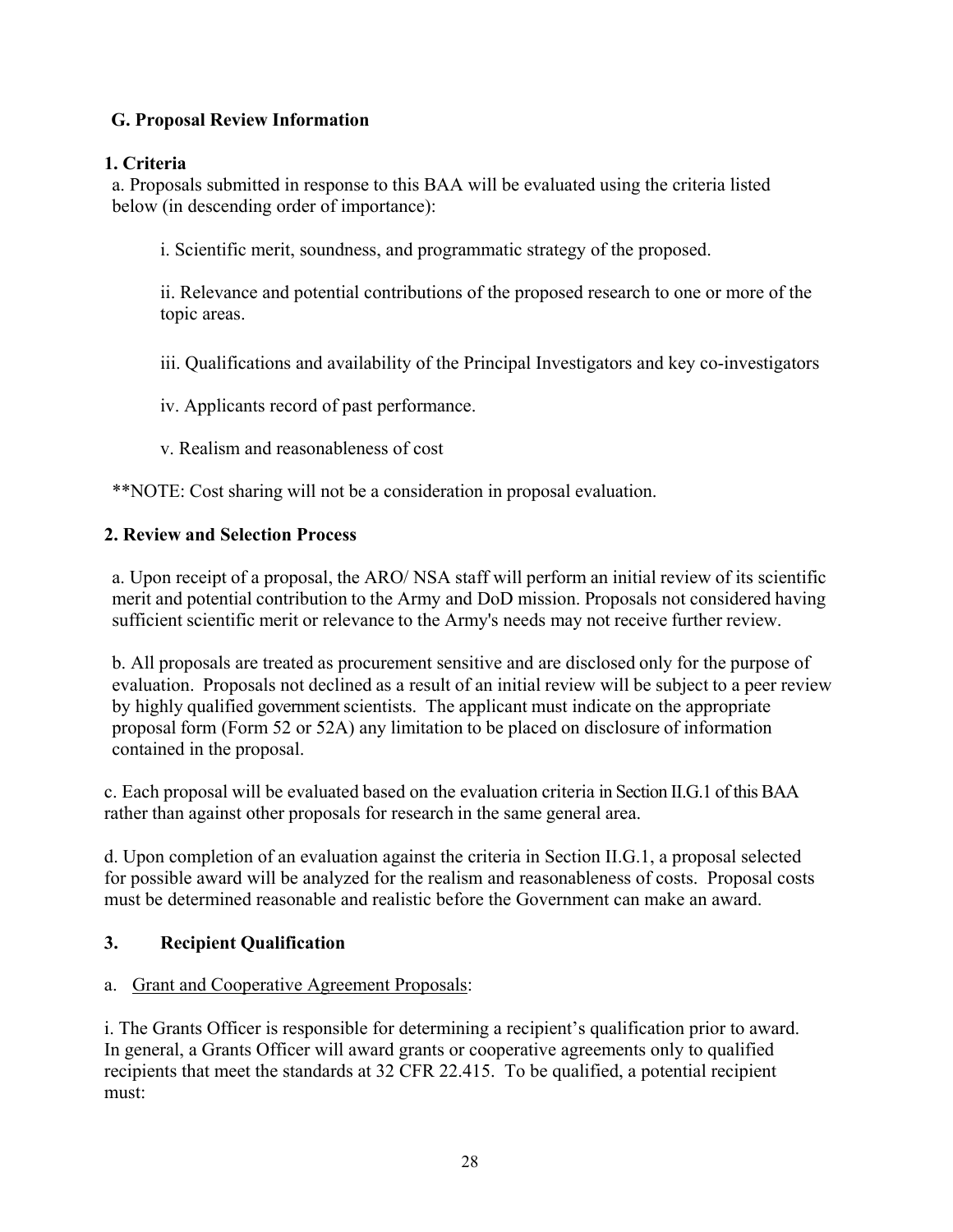(1) Have the management capability and adequate financial and technical resources, given those that would be made available through the grant or cooperative agreement, to execute the program of activities envisioned under the grant or cooperative agreement;

(2) Have a satisfactory record of executing such programs or activities (if a prior recipient of an award);

(3) Have a satisfactory record of integrity and business ethics; and

(4) Be otherwise qualified and eligible to receive a grant or cooperative agreement under applicable laws and regulations.

Applicants are requested to provide information with proposal submissions to assist the Grants Officer's evaluation of recipient qualification.

ii. In accordance with Office of Management and Budget (OMB) guidance in parts 180 and 200 of Title 2, CFR, it is DoD policy that DoD Components must report and use integrity and performance information in the Federal Awardee Performance and Integrity Information System (FAPIIS), or any successor system designated by OMB, concerning grants, cooperative agreements, and TIAs as follows:

If the total Federal share will be greater than the simplified acquisition threshold on any Federal award under a notice of funding opportunity (see 2 CFR 200.88 Simplified Acquisition Threshold):

(1) The Federal awarding agency, prior to making a Federal award with a total amount of Federal share greater than the simplified acquisition threshold, will review and consider any information about the applicant that is in the designated integrity and performance system accessible through SAM (currently FAPIIS) (see 41 U.S.C. 2313);

(2) An applicant, at its option, may review information in the designated integrity and performance systems accessible through SAM and comment on any information about itself that a Federal awarding agency previously entered and is currently in the designated integrity and performance system accessible through SAM;

(3) The Federal awarding agency will consider any comments by the applicant, in addition to the other information in the designated integrity and performance system, in making a judgment about the applicant's integrity, business ethics, and record of performance under Federal awards when completing the review of risk posed by applicants as described in 2 CFR 200.205 Federal awarding agency review of risk posed by applicants.

## b. Contract Proposals:

i. Contracts shall be awarded to responsible prospective contractors only. See FAR 9.104-1 for a listing of the general standards against which an applicant will be assessed to determine responsibility.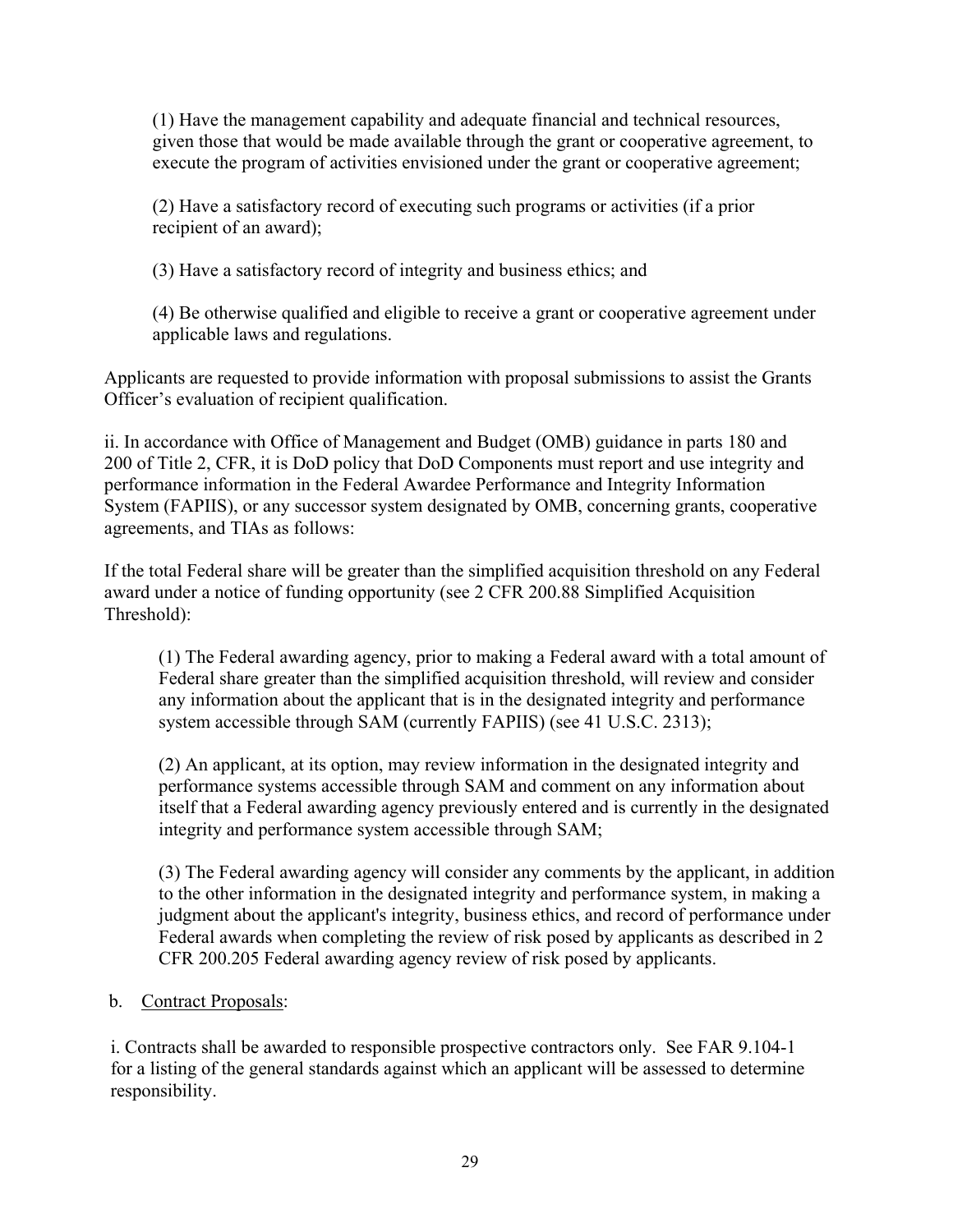Applicants are requested to provide information with proposal submission to assist the Contracting Officer's evaluation of responsibility.

ii. FAPIIS will be checked prior to making an award. The web address is: https://www.fapiis.gov/fapiis/index.action. The applicant representing the entity may comment in this system on any information about the entity that a federal government official entered. The information in FAPIIS will be used in making a judgment about the entity's integrity, business ethics, and record of performance under Federal awards that may affect the official's determination that the applicant is qualified to receive an award.

(End of Section)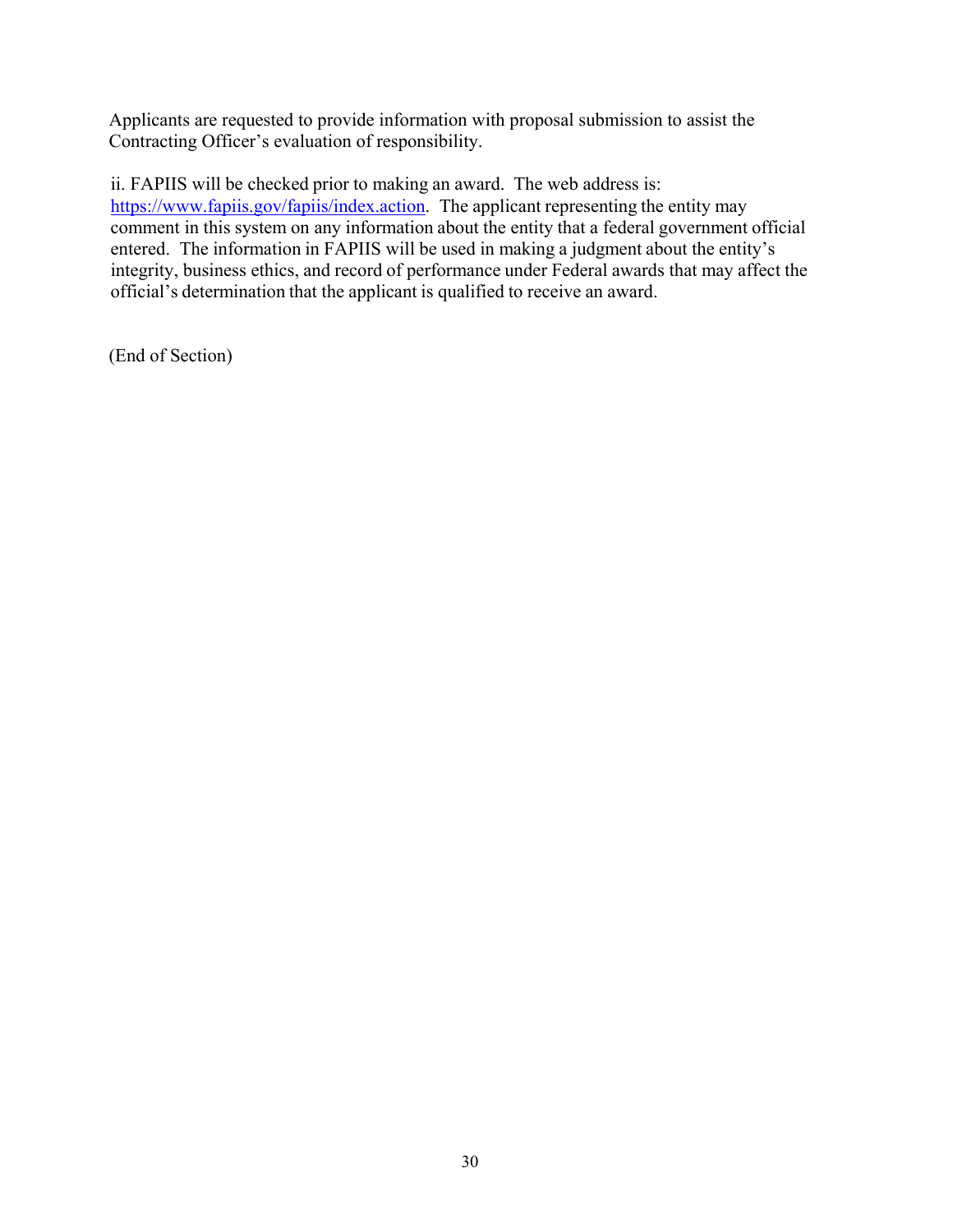## **H. Award Administration Information**

#### **1. Award Notices**

Applicants whose proposals are recommended for award may be contacted by a Contract/Grant Specialist to discuss additional information required for award. This may include representations and certifications, revised budgets or budget explanations, certificate of current cost or pricing data, subcontracting plan for small businesses, and/or other information as applicable to the proposed award. The anticipated start date will be determined at that time.

The notification email must not be regarded as an authorization to commit or expend funds. The Government is not obligated to provide any funding until a Government Contracting/ Grants Officer signs the award document.

The award document signed by the Government Contracting/Grants Officer is the official and authorizing award instrument. The authorizing award instrument, signed by the Contracting/ Grants Officer, will be emailed to the PI and AOR.

#### **2. Administrative and National Policy Requirements**

- a. Required Representations and Certifications:
- i. Contract Proposals:

(1) Representations and certifications shall be completed by successful applicants prior to award. FAR Online Representations and Certifications are to be completed through SAM at https://www.sam.gov/SAM/. As appropriate, DFARS and contract-specific certification packages will be provided to the contractor for completion prior to award.

## (2) FAR 52.203-18, PROHIBITION ON CONTRACTING WITH ENTITIES THAT REQUIRE CERTAIN CONFIDENTIALITY AGREEMENTS OR STATEMENTS— REPRESENTATION (JAN 2017)

(a) Definition. As used in this provision--

"Internal confidentiality agreement or statement", "subcontract", and "subcontractor", are defined in the clause at 52.203-19, Prohibition on Requiring Certain Internal Confidentiality Agreements or Statements.

(b) In accordance with section 743 of Division E, Title VII, of the Consolidated and Further Continuing Appropriations Act, 2015 (Pub. L. 113-235) and its successor provisions in subsequent appropriations acts (and as extended in continuing resolutions), Government agencies are not permitted to use funds appropriated (or otherwise made available) for contracts with an entity that requires employees or subcontractors of such entity seeking to report waste, fraud, or abuse to sign internal confidentiality agreements or statements prohibiting or otherwise restricting such employees or subcontractors from lawfully reporting such waste, fraud, or abuse to a designated investigative or law enforcement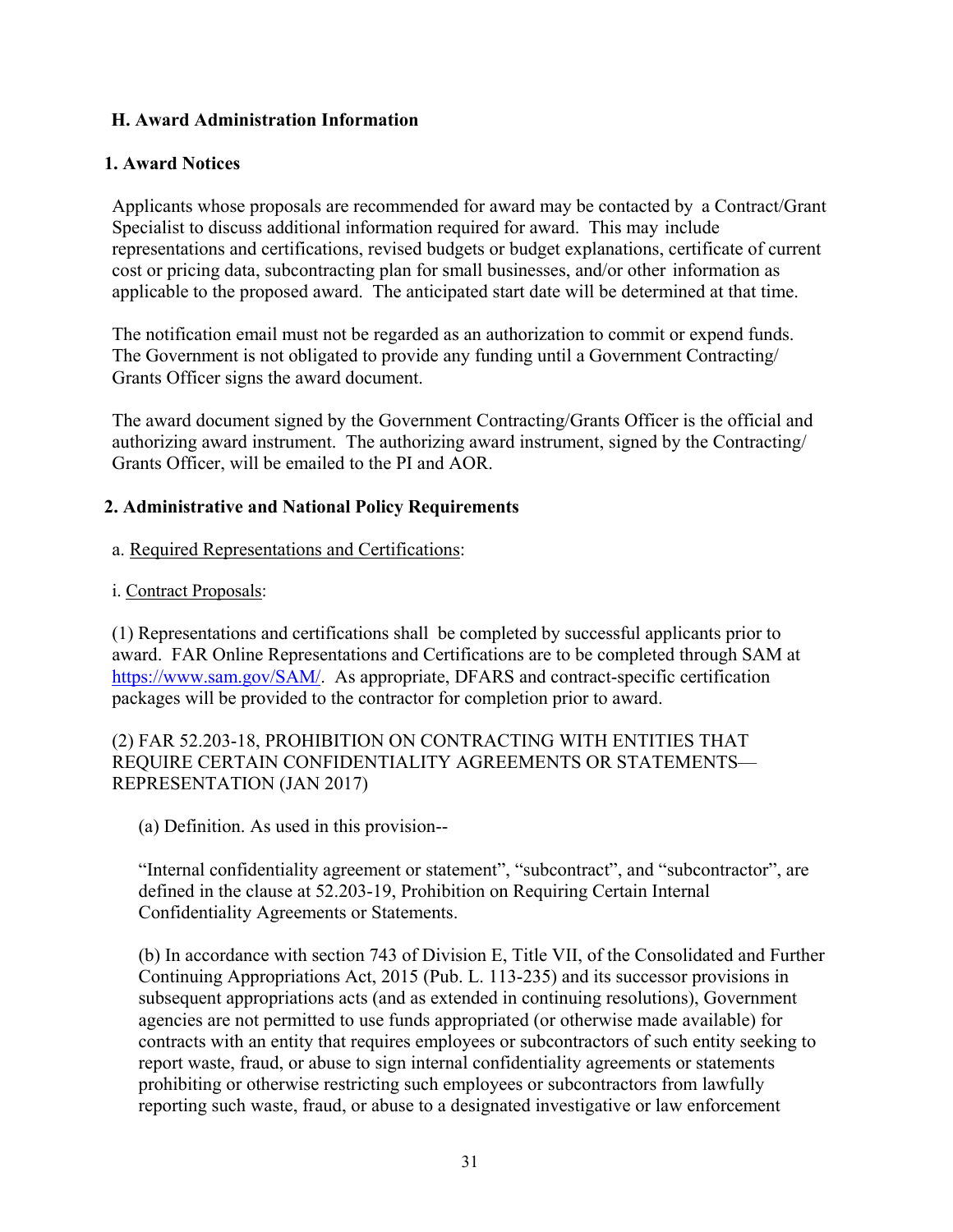representative of a Federal department or agency authorized to receive such information.

(c) The prohibition in paragraph (b) of this provision does not contravene requirements applicable to SF 312, (Classified Information Nondisclosure Agreement), Form 4414 (Sensitive Compartmented Information Nondisclosure Agreement), or any other form issued by a Federal department or agency governing the nondisclosure of classified information.

(d) Representation. By submission of its offer, the applicant represents that it will not require its employees or subcontractors to sign or comply with internal confidentiality agreements or statements prohibiting or otherwise restricting such employees or subcontractors from lawfully reporting waste, fraud, or abuse related to the performance of a Government contract to a designated investigative or law enforcement representative of a Federal department or agency authorized to receive such information (e.g., agency Office of the Inspector General).

## (3) FAR 52.209-11, REPRESENTATION BY CORPORATIONS REGARDING DELINQUENT TAX LIABILITY OR A FELONY CONVICTION UNDER FEDERAL LAW (FEB 2016)

As required by sections 744 and 745 of Division E of the Consolidated and Further Continuing Appropriations Act, 2015 (Pub. L 113-235), and similar provisions, if contained in subsequent appropriations acts, the Government will not enter into a contract with any corporation that--

Has any unpaid Federal tax liability that has been assessed, for which all judicial and administrative remedies have been exhausted or have lapsed, and that is not being paid in a timely manner pursuant to an agreement with the authority responsible for collecting the tax liability, where the awarding agency is aware of the unpaid tax liability, unless an agency has considered suspension or debarment of the corporation and made a determination that suspension or debarment is not necessary to protect the interests of the Government; or

Was convicted of a felony criminal violation under any Federal law within the preceding 24 months, where the awarding agency is aware of the conviction, unless an agency has considered suspension or debarment of the corporation and made a determination that this action is not necessary to protect the interests of the Government.

The applicant represents that—

It is [ ] is not [ ] a corporation that has any unpaid Federal tax liability that has been assessed, for which all judicial and administrative remedies have been exhausted or have lapsed, and that is not being paid in a timely manner pursuant to an agreement with the authority responsible for collecting the tax liability; and

It is [ ] is not [ ] a corporation that was convicted of a felony criminal violation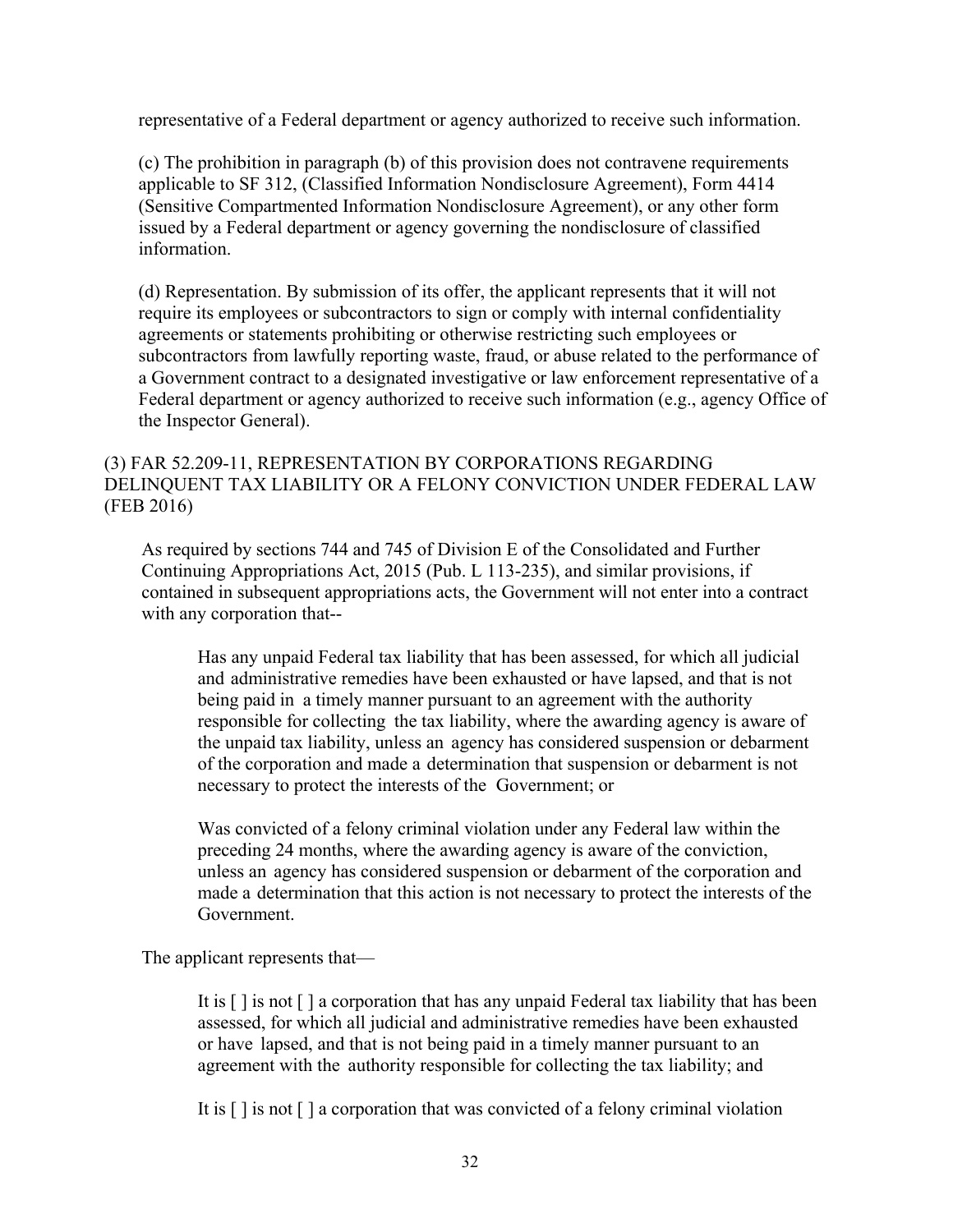under a Federal law within the preceding 24 months.

#### ii. Grant and Cooperative Agreement Proposals:

(1) Grant awards greater than \$100,000 require a certification of compliance with a national policy mandate concerning lobbying. Statutes and Government-wide regulations require the certification to be submitted prior to award. When submitting your grant through Grants.gov, by completing blocks 18 and 19 of the SF 424 (R&R) Form, the grant applicant is providing the certification on lobbying required by 32 CFR Part 28; otherwise a copy signed by the AOR must be provided. Below is the required certification:

CERTIFICATION AT APPENDIX A TO 32 CFR PART 28 REGARDING LOBBYING: Certification for Contracts, Grants, Loans, and Cooperative Agreements the undersigned certifies, to the best of his or her knowledge and belief, that:

(1) No Federal appropriated funds have been paid or will be paid, by or on behalf of the undersigned, to any person for influencing or attempting to influence an officer or employee of an agency, a Member of Congress, an officer or employee of Congress, or an employee of a Member of Congress in connection with the awarding of any Federal contract, the making of any Federal grant, the making of any Federal loan, the entering into of any cooperative agreement, and the extension, continuation, renewal, amendment, or modification of any Federal contract, grant, loan, or cooperative agreement.

(2) If any funds other than Federal appropriated funds have been paid or will be paid to any person for influencing or attempting to influence an officer or employee of any agency, a Member of Congress, an officer or employee of Congress, or an employee of a Member of Congress in connection with this Federal contract, grant, loan, or cooperative agreement, the undersigned shall complete and submit SF-LLL, "Disclosure Form to Report Lobbying," in accordance with its instructions.

(3) The undersigned shall require that the language of this certification be included in the award documents for all subawards at all tiers (including subcontracts, subgrants, and contracts under grants, loans, and cooperative agreements) and that all subrecipients shall certify and disclose accordingly.

This certification is a material representation of fact upon which reliance was placed when this transaction was made or entered into. Submission of this certification is a prerequisite for making or entering into this transaction imposed by 31 U.S.C. 1352. Any person who fails to file the required certification shall be subject to a civil penalty of not less than \$10,000 and not more than \$100,000 for each such failure.

(2) In accordance with Continuing Appropriations Act, 2017 (Pub. L. 114-223), or any other Act that extends to fiscal year (FY) 2017 funds the same prohibitions as contained in section 743, division E, title VII, of the Consolidated Appropriations Act, 2016 (Pub. L. 114-113), none of the funds appropriated or otherwise made available by that or any other Act may be made available for a grant or cooperative agreement with an entity that requires its employees or contractors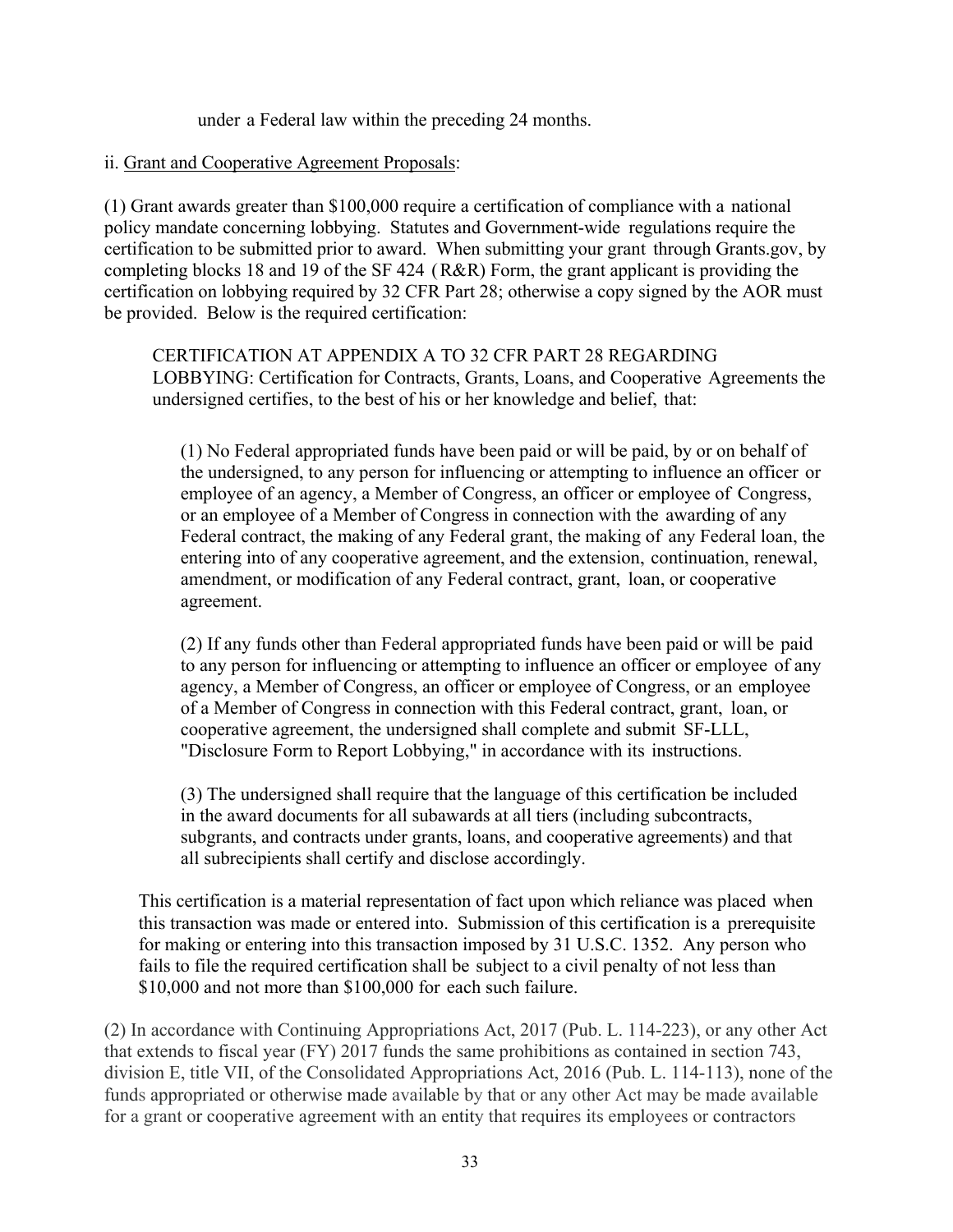seeking to report fraud, waste, or abuse to sign internal confidentiality agreements or statements prohibiting or otherwise restricting those employees or contractors from lawfully reporting that waste, fraud, or abuse to a designated investigative or law enforcement representative of a Federal department or agency authorized to receive the information.

## PROHIBITION ON CONTRACTING WITH ENTITIES THAT REQUIRED CERTAIN INTERNAL CONFIDENTIALITY AGREEMENTS – REPRESENTATION

Agreement with the representation below will be affirmed by checking the "I agree" box in block 17 of the SF424 (R&R) as part of the electronic proposal submitted via Grants.gov. The representation reads as follows:

By submission of its proposal or application, the applicant represents that it does not require any of its employees, contractors, or subrecipients seeking to report fraud, waste, or abuse to sign or comply with internal confidentiality agreements or statements prohibiting or otherwise restricting those employees, contractors, subrecipients from lawfully reporting that waste, fraud, or abuse to a designated investigative or law enforcement representative of a Federal department or agency authorized to receive such information.

\*Note that: Section 743 states that it does not contravene requirements applicable to SF 312, Form 4414, or any other form issued by a Federal department or agency governing the nondisclosure of classified information.

(3) Recipients are required to submit the following representation with the application package IAW the instructions at Section II.D.2.f.ii of this BAA:

REPRESENTATIONS UNDER DOD ASSISTANCE AGREEMENTS: APPROPRIATIONS PROVISIONS ON TAX DELINQUENCY AND FELONY **CONVICTIONS** 

The applicant is  $( )$  is not  $( )$  a "Corporation" meaning any entity, including any institution of higher education, other nonprofit organization, or for-profit entity that has filed articles of incorporation.

If the applicant is a "Corporation" please complete the following representations:

(a) The applicant represents that it is  $( )$  is not  $( )$  a corporation that has any unpaid Federal tax liability that has been assessed, for which all judicial and administrative remedies have been exhausted or have lapsed, and that is not being paid in a timely manner pursuant to an agreement with the authority responsible for collecting the tax liability.

(b) The applicant represents that it is  $( )$  is not  $( )$  is not a corporation that was convicted of a criminal violation under any Federal law within the preceding 24 months.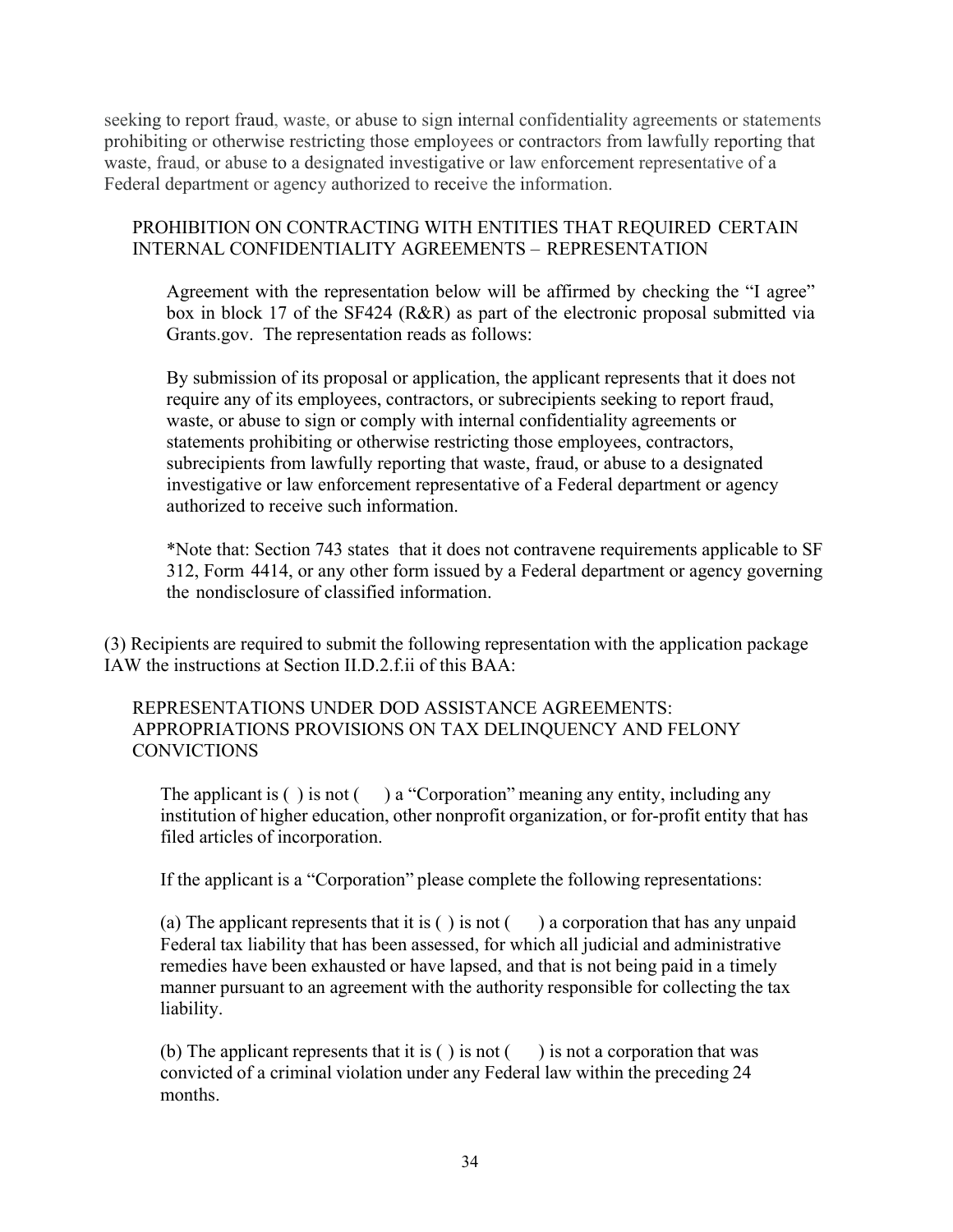NOTE: If an applicant responds in the affirmative to either of the above representations, the applicant is ineligible to receive an award unless the agency suspension and debarment official (SDO) has considered suspension or debarment and determined that further action is not required to protect the Government's interests. The applicant therefore should provide information about its tax liability or conviction to the agency's SDO as soon as it can do so, to facilitate completion of the required considerations before award decisions are made.

#### b. Policy Requirements:

The following list provides notable national policy requirements that may be applicable to an award. NOTE: The following is not an all-inclusive list of policy requirements. For assistance awards, refer to the DoD Research and Development General Terms and Conditions at https://www.onr.navy.mil/work-with-us/manage-your-award/manage-grant-award/grants-termsconditions for additional national policy requirements that may apply. For contract awards, appropriate clauses will be added to award documents.

## i. PROTECTION OF HUMAN SUBJECTS:

## (1) Assistance Instruments:

(a) The recipient must protect the rights and welfare of individuals who participate as human subjects in research under this award and comply with the requirements at 32 CFR part 219, Department of Defense Instruction (DoDI) 3216.02, 10 U.S.C. 980, and when applicable, Food and Drug Administration (FDA) regulations.

(b) The recipient must not begin performance of research involving human subjects, also known as human subjects research (HSR), that is covered under 32 CFR part 219, or that meets exemption criteria under 32 CFR 219.101(b), until you receive a formal notification of approval from a DoD Human Research Protection Official (HRPO). Approval to perform HSR under this award is received after the HRPO has performed a review of the recipient's documentation of planned HSR activities and has officially furnished a concurrence with the recipient's determination as presented in the documentation.

(c) In order for the HRPO to accomplish this concurrence review, the recipient must provide sufficient documentation to enable his or her assessment as follows:

(i) If the HSR meets an exemption criteria under 32 CFR 219.101(b), the documentation must include a citation of the exemption category under 32 CFR 219.101(b) and a rationale statement.

(ii) If the recipient's activity is determined as "non-exempt research involving human subjects", the documentation must include:

- Assurance of Compliance (i.e., Department of Health and Human Services Office for Human Research Protections (OHRP) Federal Wide Assurance (FWA)) appropriate for the scope of work or program plan; and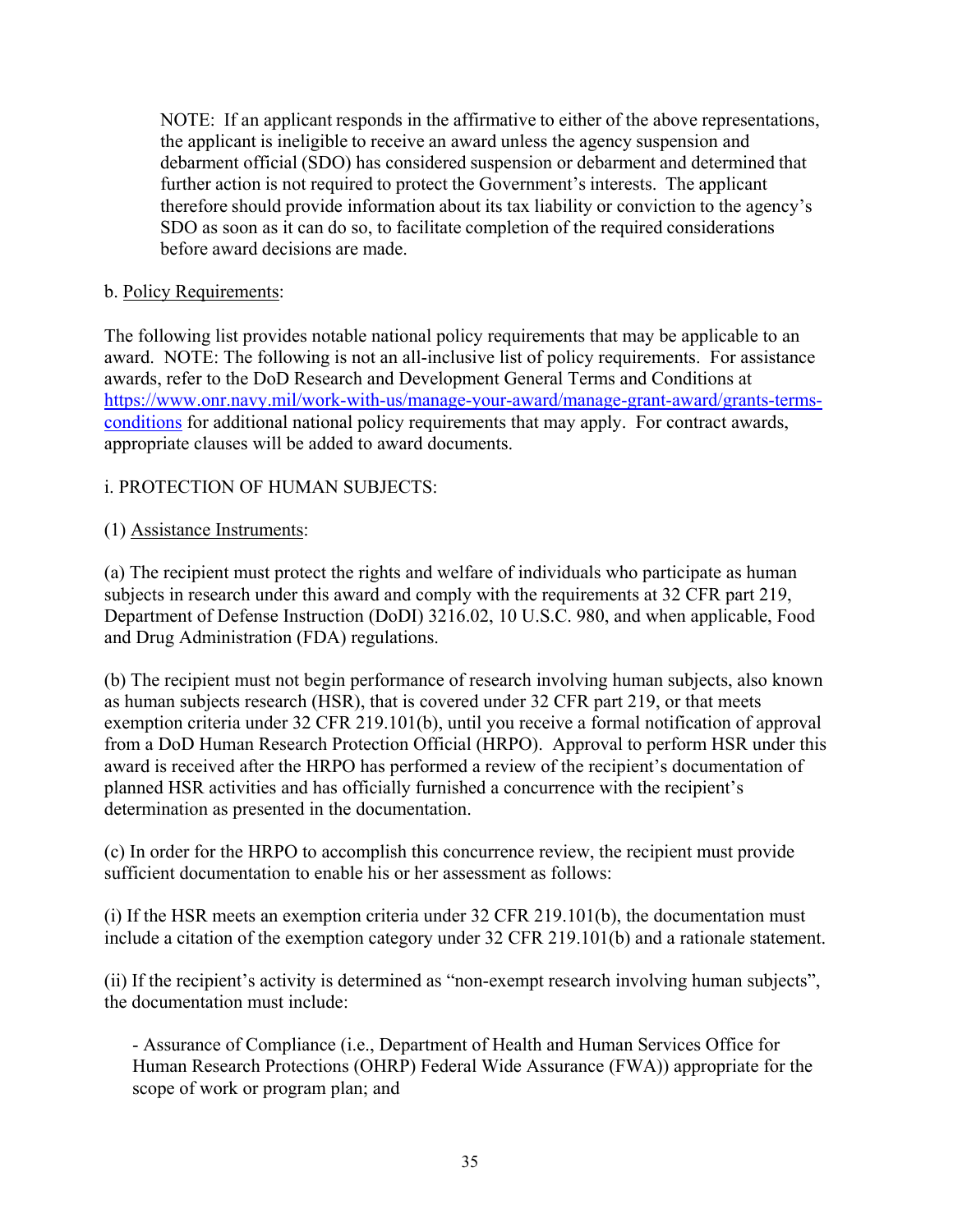- Institutional Review Board (IRB) approval, as well as all documentation reviewed by the IRB to make their determination.

(d) The HRPO retains final judgment on what activities constitute HSR, whether an exempt category applies, whether the risk determination is appropriate, and whether the planned HSR activities comply with the requirements in paragraph (a) of this section.

(e) The recipient must notify the HRPO immediately of any suspensions or terminations of the Assurance of Compliance.

(f) DoD staff, consultants, and advisory groups may independently review and inspect the recipient's research and research procedures involving human subjects and, based on such findings, DoD may prohibit research that presents unacceptable hazards or otherwise fails to comply with DoD requirements.

(g) Definitions for terms used in this article are found in DoDI 3216.02.

(2) Contracts: The appropriate clauses shall be added to the award.

#### ii. ANIMAL USE:

(1) Assistance Instruments:

(a) Prior to initiating any animal work under the award, the recipient must:

(i) Register the recipient's research, development, test, and evaluation or training facility with the Secretary of Agriculture in accordance with 7 U.S.C. 2136 and 9 CFR section 2.30, unless otherwise exempt from this requirement by meeting the conditions in 7 U.S.C. 2136 and 9 CFR parts 1-4 for the duration of the activity.

(ii) Have the recipient's proposed animal use approved in accordance with DoDI 3216.01, Use of Animals in DoD Programs by a DoD Component Headquarters Oversight Office.

(iii) Furnish evidence of such registration and approval to the grants officer.

(b) The recipient must make the animals on which the research is being conducted, and all premises, facilities, vehicles, equipment, and records that support animal care and use available during business hours and at other times mutually agreeable to the recipient, the United States Department of Agriculture Office of Animal and Plant Health Inspection Service (USDA/APHIS) representative, personnel representing the DoD component oversight offices, as well as the grants officer, to ascertain that the recipient is compliant with 7 U.S.C. 2131 et seq., 9 CFR parts 1-4, and DoDI 3216.01.

(c) The recipient's care and use of animals must conform with the pertinent laws of the United States, regulations of the Department of Agriculture, and regulations, policies, and procedures of the DoD (see 7 U.S.C. 2131 et seq., 9 CFR parts 1-4, and DoDI 3216.01).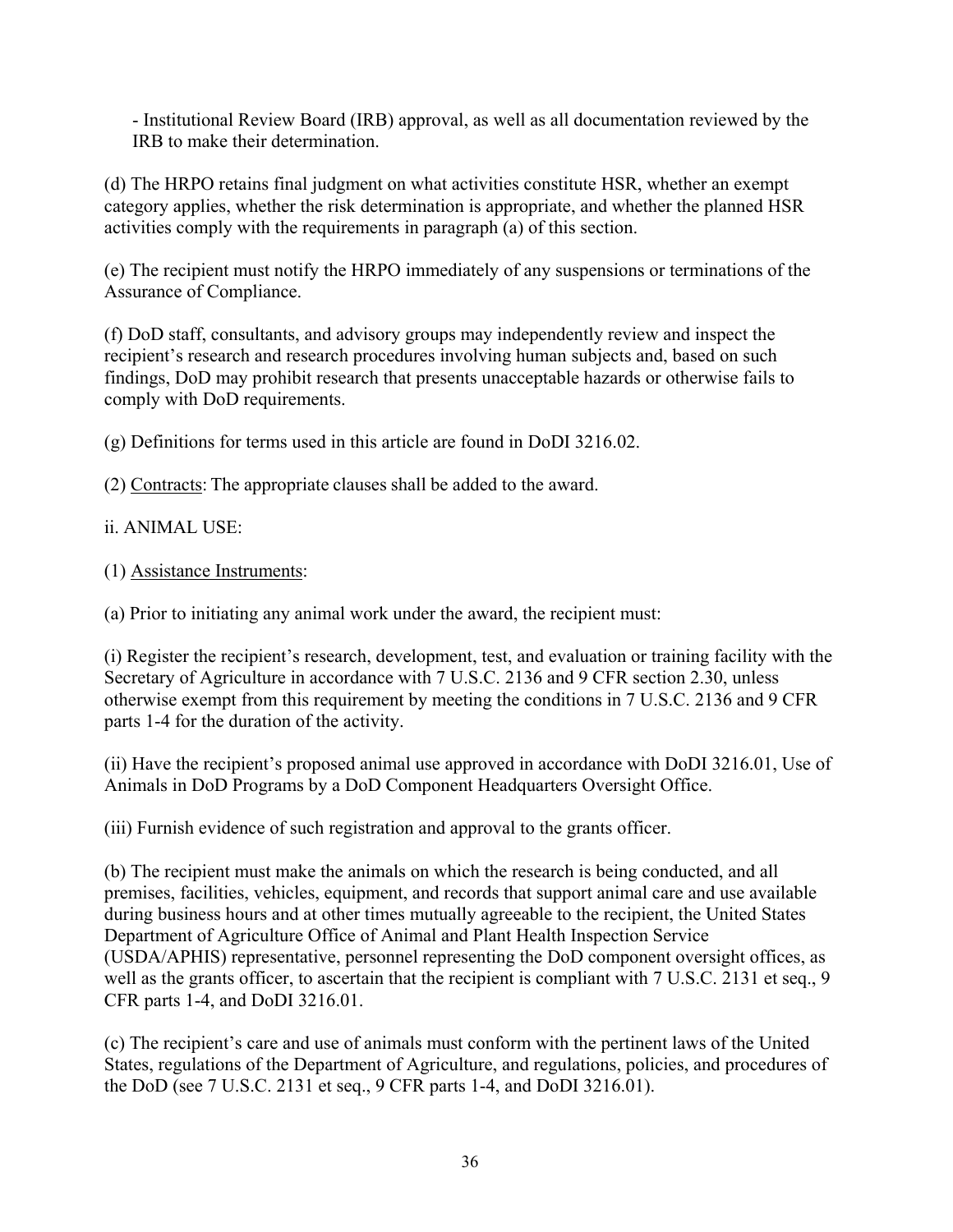(d) The recipient must acquire animals in accordance with DoDI 3216.01.

(2) Contracts: The appropriate clauses shall be added to the award.

iii. BIOLOGICAL SAFETY PROGRAM REQUIREMENTS:

(1) Assistance Instruments and Contracts: Awards may be subject to biological safety program requirements IAW:

(a) Army Regulation (AR) 385-10, Chapter 20 http://armypubs.army.mil/epubs/DR\_pubs/DR\_a/pdf/web/r385\_10.pdf

(b) Department of Army (DA) Pamphlet (PAM) 385-69 http://armypubs.army.mil/epubs/DR\_pubs/DR\_a/pdf/web/p385\_69.pdf

(c) DoD Manual 6055.18-M, Enclosure 4, Section 13 https://www.hsdl.org/?abstract&did=24365

(d) DoD Executive Agent List (see item 3) https://armypubs.army.mil/epubs/DR\_pubs/DR\_a/pdf/web/ARN3387\_AR10- 90 Web FINAL.pdf

iv. MILITARY RECRUITING:

(1) Assistance Instruments: This is to notify potential applicants that each grant or cooperative agreement awarded under this announcement to an institution of higher education must include the following term and condition:

(a) As a condition for receiving funds available to the DoD under this award, you agree that you are not an institution of higher education (as defined in 32 CFR part 216) that has a policy or practice that either prohibits, or in effect prevents:

(i) The Secretary of a Military Department from maintaining, establishing, or operating a unit of the Senior Reserve Officers Training Corps (ROTC)—-in accordance with 10 U.S.C. 654 and other applicable Federal laws—-at that institution (or any sub-element of that institution);

(ii) Any student at that institution (or any sub-element of that institution) from enrolling in a unit of the Senior ROTC at another institution of higher education.

(iii) The Secretary of a Military Department or Secretary of Homeland Security from gaining access to campuses, or access to students (who are 17 years of age or older) on campuses, for purposes of military recruiting in a manner that is at least equal in quality and scope to the access to campuses and to students that is provided to any other employer; or

(iv) Access by military recruiters for purposes of military recruiting to the names of students (who are 17 years of age or older and enrolled at that institution or any sub-element of that institution); their addresses, telephone listings, dates and places of birth, levels of education,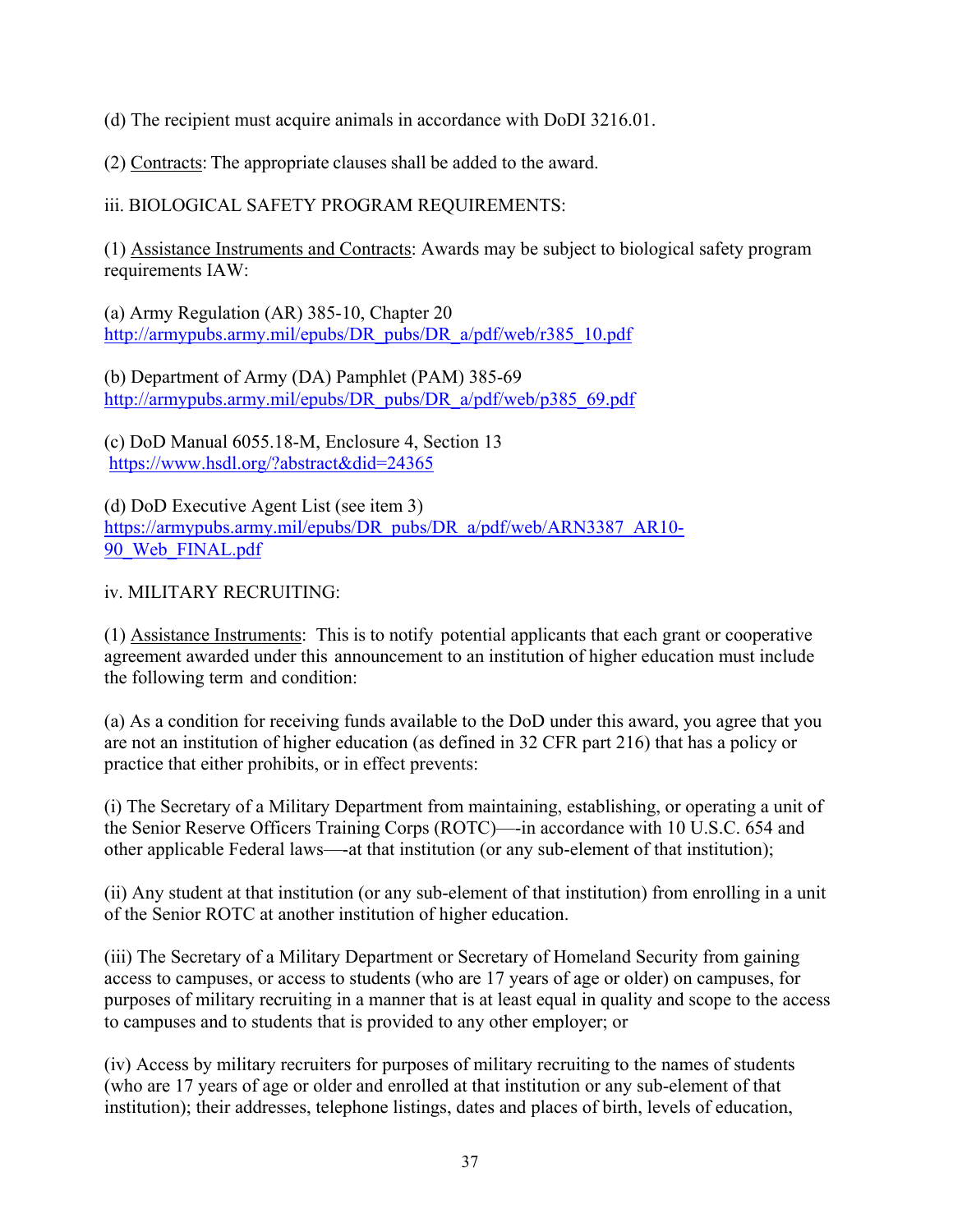academic majors, and degrees received; and the most recent educational institutions in which they were enrolled.

(b) If you are determined, using the procedures in 32 CFR part 216, to be such an institution of higher education during the period of performance of this award, we:

(i) Will cease all payments to you of DoD funds under this award and all other DoD grants and cooperative agreements; and

(ii) May suspend or terminate those awards unilaterally for material failure to comply with the award terms and conditions.

(2) Contracts: Each contract awarded under this announcement to an institution of higher education shall include the following clause: DFARS 252.209-7005, Military Recruiting on Campus.

## v. SUBCONTRACTING:

## (1) Assistance Instruments: N/A

(2) Contracts: Pursuant to Section 8(d) of the Small Business Act (15 U.S.C. § 637(d)), it is the policy of the Government to enable small business and small disadvantaged business (SDB) concerns to be considered fairly as subcontractors. All other than U.S. small businesses proposing contracts expected to exceed \$700,000 and that have subcontracting possibilities are required to submit a subcontracting plan IAW FAR 19.702(a), and shall do so with their proposal.

Subcontracting plans are determined to be acceptable or unacceptable based on the criteria established at FAR 19.705-4, DFARS 219.705-4, and AFARS 5119.705-4. Goals are established on an individual contract basis and should result in realistic, challenging and attainable goals that, to the greatest extent possible, maximize small business participation in subcontracting for Small Business, SDB, Woman-Owned Small Business (WOSB), Economically-Disadvantaged Women-Owned Small Business (EDWOSB), Service-Disabled Veteran-Owned Small Business (SDVOSB), Veteran-Owned Small Business (VOSB), and Historically Underutilized Business Zone (HUBZone) Small Business consistent with applicants' make-or-buy policy, the pool of and availability of qualified and capable small business subcontractors, their performance on subcontracts, and existing relationships with suppliers.

Subcontracting goals should result in efficient contract performance in terms of cost, schedule, and performance and should not result in increased costs to the Government or undue administrative burden to the prime contractor. For reference, DoD Small Business Subcontracting Goals may be found at:

https://business.defense.gov/About/Goals-and-Performance/

## vi. EXPORT CONTROL LAWS: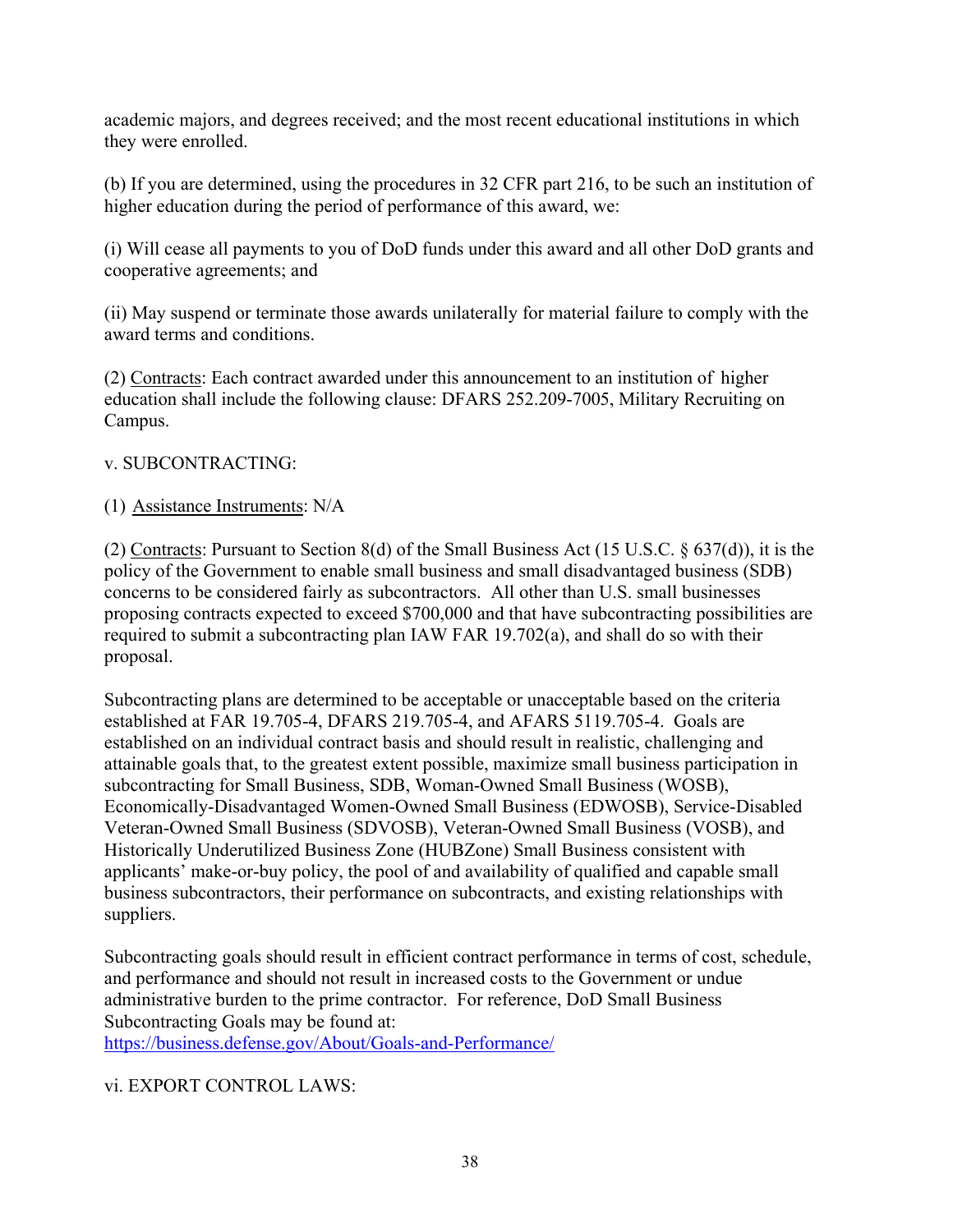## (1) Assistance Instruments: N/A

(2) Contracts: Applicants should be aware of current export control laws and are responsible for ensuring compliance with all International Traffic in Arms Regulation (ITAR) (22 CFR 120 et. Seq.) requirements, as applicable. In some cases, developmental items funded by the Department of Defense are now included on the United States Munition List (USML) and are therefore subject to ITAR jurisdiction. Applicants should address in their proposals whether ITAR restrictions apply or do not apply, such as in the case when research products would have both civil and military application, to the work they are proposing to perform for the Department of Defense. The USML is available online at https://www.ecfr.gov/cgi-bin/textidx?node=pt22.1.121. Additional information regarding the President's Export Control Reform Initiative can be found at https://2016.export.gov/ecr/index.asp

## vii. DRUG-FREE WORKPLACE:

(1) Assistance Instruments: The recipient must comply with drug-free workplace requirements in Subpart B of 2 CFR part 26, which is the DoD implementation of 41 U.S.C. chapter 81, "Drug-Free Workplace."

(2) Contracts: The appropriate clause(s) shall be added to the award.

viii. DEBARMENT AND SUSPENSION:

(1) Assistance Instruments: The recipient must comply with requirements regarding debarment and suspension in Subpart C of 2 CFR part 180, as adopted by DoD at 2 CFR part 1125. This includes requirements concerning the recipient's principals under an award, as well as requirements concerning the recipient's procurement transactions and subawards that are implemented in DoD Research and Development General Terms and Conditions PROC Articles I through III and SUB Article II.

(2) Contracts: The appropriate clause(s) shall be added to the award.

ix. REPORTING SUBAWARDS AND EXECUTIVE COMPENSATION:

(1) Assistance Instruments: The recipient must report information about subawards and executive compensation as specified in the award term in Appendix A to 2 CFR part 170, "Reporting subaward and executive compensation information," modified as follows:

(a) To accommodate any future designation of a different Government wide Web site for reporting subaward information, the Web site "http://www.fsrs.gov" cited in paragraphs a.2.i. and a.3 of the award provision is replaced by the phrase "http://www.fsrs.gov or successor OMBdesignated Web site for reporting subaward information";

(b) To accommodate any future designation of a different Government wide Web site for reporting executive compensation information, the Web site "http://www.sam.gov" cited in paragraph b.2.i. of the award provision is replaced by the phrase "https://www.sam.gov or successor OMB-designated Web site for reporting information on total compensation"; and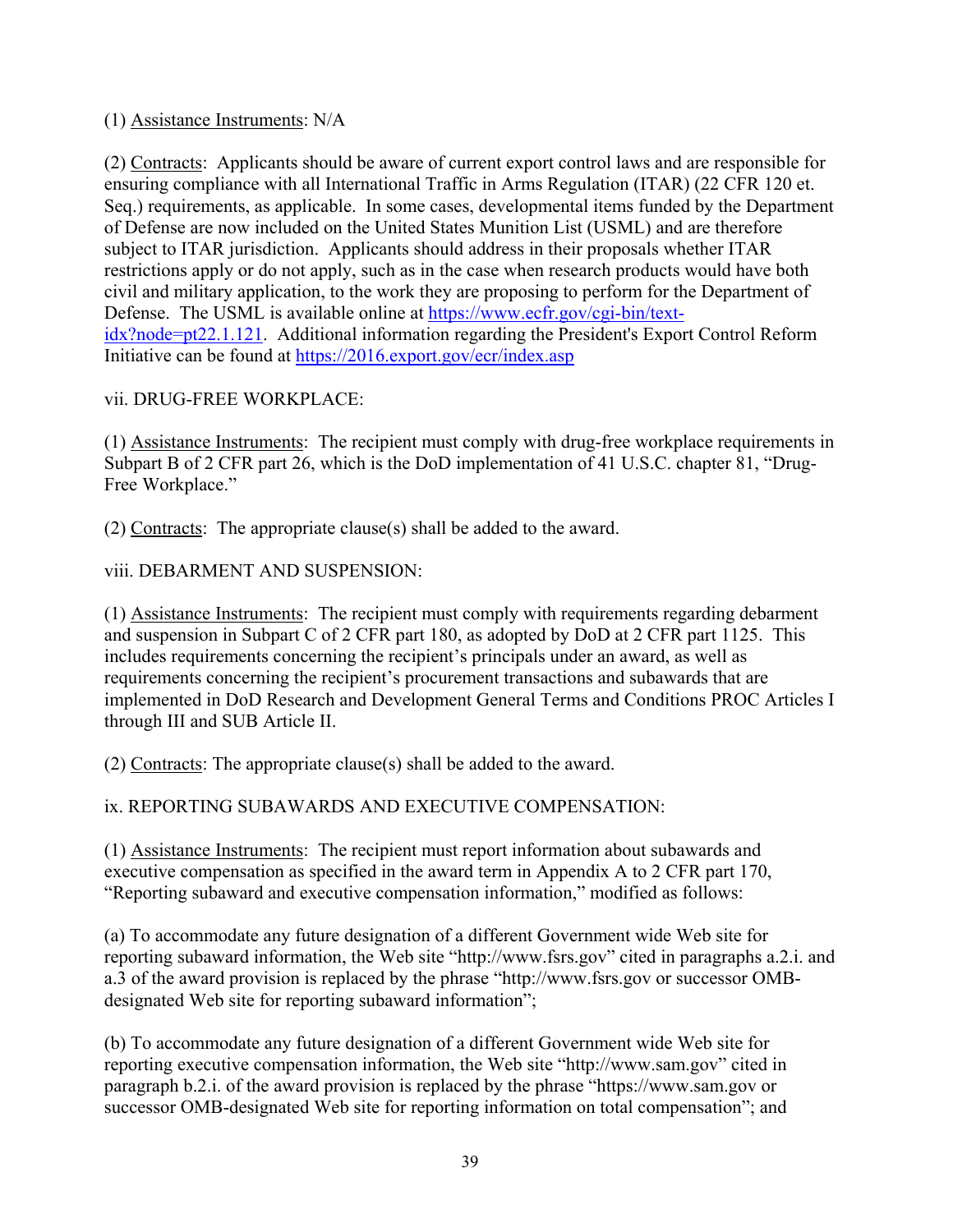(c) The reference to "Sec. \_\_\_.210 of the attachment to OMB Circular A-133, "Audits of States, Local Governments, and Non-Profit Organizations" in paragraph e.3.ii of the award term is replaced by "2 CFR 200.330, as implemented in DoD Research and Development General Terms and Conditions SUB Article I of this award."

(2) Contracts: The appropriate clause(s) shall be added to the award.

## **3. Reporting**

a. Additional reports including number and types will be specified in the award document, but will include as a minimum monthly financial status reports. The reports shall be prepared and submitted in accordance with the procedures contained in the award document and mutually agreed upon before award. Reports and briefing material will also be required as appropriate to document progress in accomplishing program metrics. A final report that summarizes the project and tasks will be required at the conclusion of the performance period for the award.

A brief, final technical report is required for Short Term proposals that receive an award. Full proposals that receive an award will require and annual progress reports as well as a final report for full proposals. Please note that your award document will reference Form 18, "Reporting Instructions," as found at http://www.arl.army.mil/www/default.cfm?page=29. You shall use these reporting instructions for format instructions only; the due date for receipt of a final technical report is thirty (30) days from completion of the award.

b. ARMY MANPOWER CONTRACTOR REPORTING: For Contracts Only. The Office of the Assistant Secretary of the Army (Manpower & Reserve Affairs) operates and maintains a secure Army data collection site where the contractor will report ALL contractor manpower (including subcontractor6 manpower) required for performance of this contract. The contractor is required to completely fill in all the information in the format using the following web address: https://cmra.army.mil/. The required information includes:

(1) Contracting Office, Contracting Officer, Contracting Officer's Technical Representative;

- (2) Contract number, including task and delivery order number;
- (3) Beginning and ending dates covered by reporting period;
- (4) Contractor name, address, phone number, email address, identity of contractor employee entering data;
- (5) Estimated direct labor hours (including sub-contractors);
- (6) Estimated direct labor dollars paid this reporting period (including sub-contractors);
- (7) Total payments (including sub-contractors);
- (8) Predominate Federal Service Code (FSC) reflecting services provided by contractor (and separate predominant FSC for each sub-contractor if different);
- (9) Estimated data collection cost;

(10) Organizational title associated with the Unit Identification Code (UIC) for the Army Requiring Activity (the Army Requiring Activity is responsible for providing the contractor with its UIC for the purposes of reporting this information);

(11) Locations where contractor and sub-contractors perform the work (specified by zip code in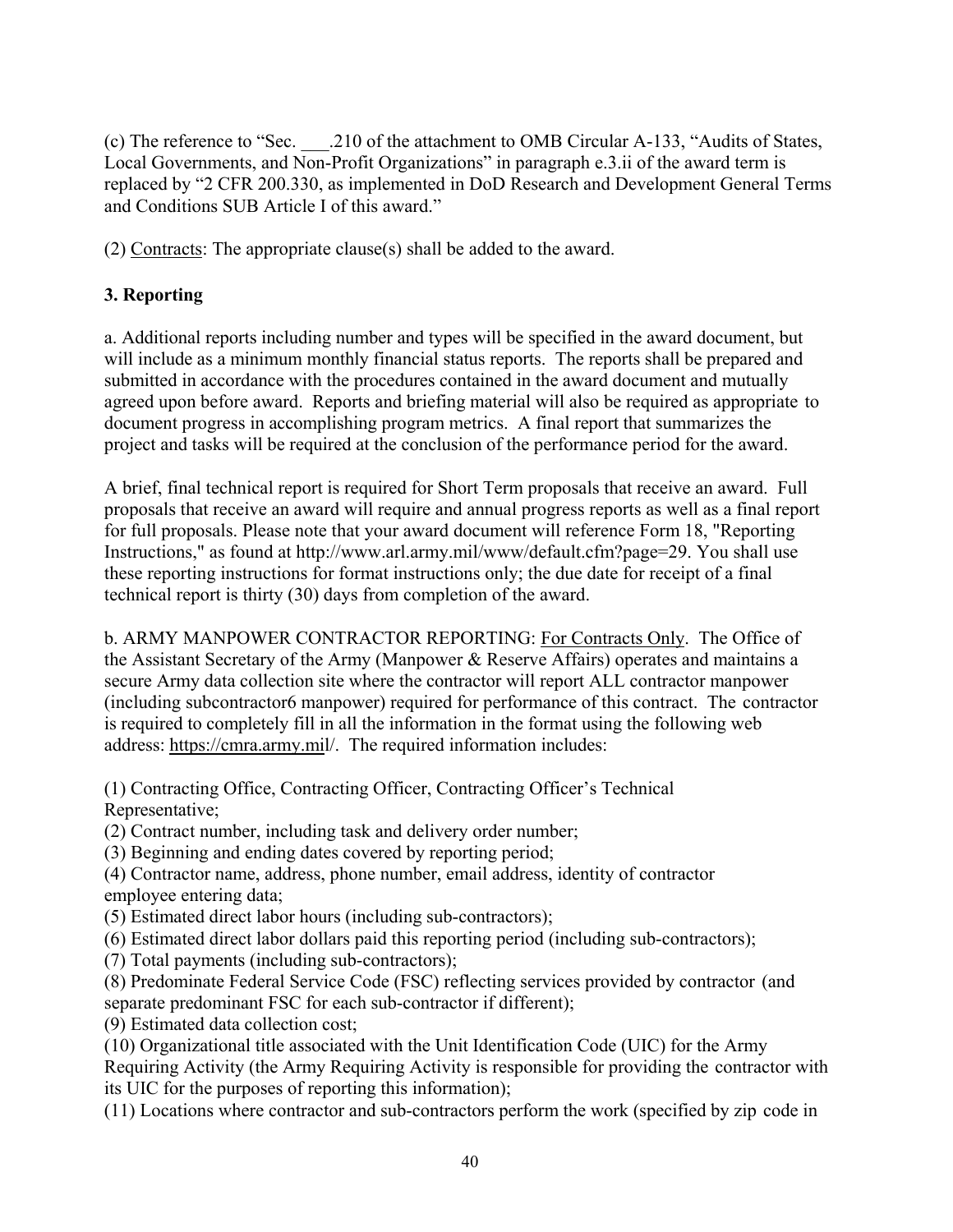the United States and nearest city, country, when in an overseas location, using standardized nomenclature provided on website);

(12) Presence of deployment or contingency contract language; and

(13) Number of contractor and sub-contractor employees deployed in theater this reporting period (by country).

As part of its submission, the contractor will also provide the estimated total cost (if any) incurred to comply with this reporting requirement. Reporting period will be the period of performance not to exceed 12 months ending 30 September of each Government FY and must be reported by 31 October of each calendar year. Contractors may use a direct XML data transfer to the database server or fill in the fields on the website. The XML direct transfer is a format for transferring files from a contractor's systems to the secure web site without the need for separate data entries for each required data element at the web site. The specific formats for the XML direct transfer may be downloaded from the web site.

c. If the total Federal share exceeds \$500,000 on any Federal award under a notice of funding opportunity, the post-award reporting requirements reflected in Appendix XII to 2 CFR 200 will be included in the award document. This requirement also applies to modifications of awards that: 1) increase the scope of the award, 2) are issued on or after January 1, 2016, and 3) increase the federal share of the award's total value to an amount that exceeds \$500,000.

(End of Section)

## **I. Agency Contacts**

1. Questions of a technical or programmatic nature shall be directed to the Program Manager or a TPOC

a. Program Manager: J. Michael Coyle, joseph.m.coyle14.civ@mail.mil, 919-549-4256

b. Technical Points of Contact (TPOCs)

i. Ed Serp  $\exp(a)$ lps.gov 443-654-7839

ii. Jerry Bost  $jwbost@lps.gov$  443-654-7874

iii. John O'Neill  $ijonei1@lps.gov$  443-654-7843

2. Questions of a business or administrative nature are to be directed to the following email: kevin.j.bassler.civ@mail.mil

3. Comments or questions submitted should be concise and to the point, eliminating any unnecessary verbiage. In addition, the relevant part and paragraph of the announcement should be referenced.

4. Requests to withdraw a proposal shall be directed to joseph.m.coyle14.civ@mail.mil

(End of Section)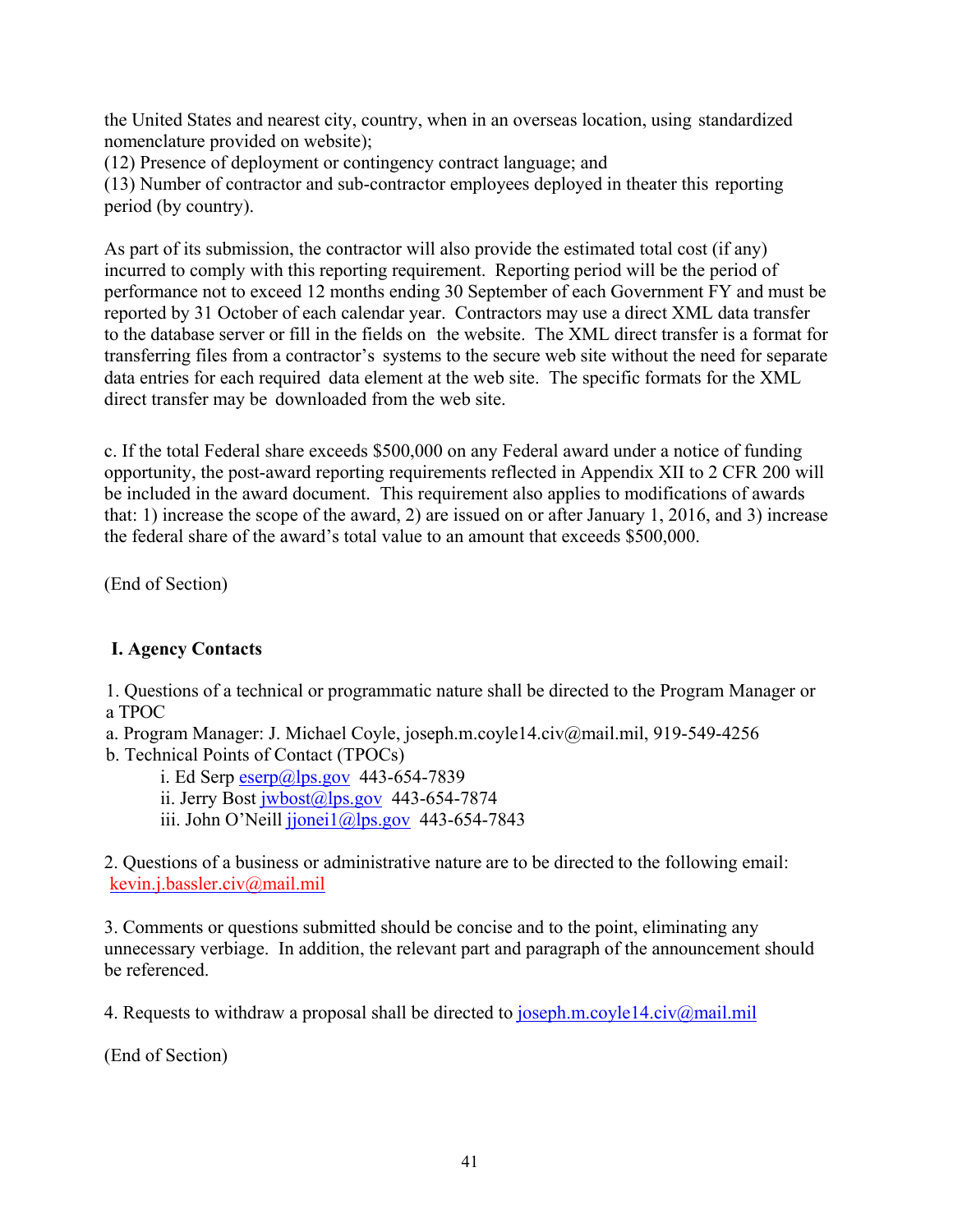## **J. Other Information**

Below are two separate outlines of the informational requirements for a sample cost proposal. Section J.1 is for a procurement contract and Section J.2 is for grants and cooperative agreements.

## **1. CONTRACT Proposals**

Cost Proposal – {No Page Limit}

Cover sheet to include:

| $\mathbf{1}$   | <b>BAA</b> number                                                                              |
|----------------|------------------------------------------------------------------------------------------------|
| $\overline{2}$ | Technical area                                                                                 |
| $\overline{3}$ | Lead organization submitting proposal                                                          |
| $\overline{4}$ | Type of business, selected among the following categories: "LARGE BUSINESS",                   |
|                | "SDB", "OTHER SMALL BUSINESS", "HBCU", "MI", "OTHER EDUCATIONAL",                              |
|                | OR "OTHER NONPROFIT"                                                                           |
| 5              | Contractor's reference number (if any)                                                         |
| 6              | Other team members (if applicable) and type of business for each                               |
| $\overline{7}$ | Proposal title                                                                                 |
| 8              | TPOC to include: salutation, last name, first name, street address, city, state, zip code,     |
|                | telephone, fax (if available), electronic mail (if available)                                  |
| 9              | Administrative point of contact to include: salutation, last name, first name, street address, |
|                | city, state, zip code, telephone, fax (if available), and electronic mail (if available)       |
| 10             | Award instrument requested: cost plus fixed fee (CPFF), cost-contract—no fee, cost             |
|                | sharing contract – no fee, or other type of procurement contract (specify)                     |
| 11             | $Place(s)$ and $period(s)$ of performance                                                      |
| 12             | Total proposed cost separated by basic award and option(s) (if any)                            |
| 13             | Name, address, and telephone number of the proposer's cognizant Defense Contract               |
|                | Management Agency (DCMA) administration office (if known)                                      |
| 14             | Name, address, and telephone number of the proposer's cognizant Defense Contract Audit         |
|                | Agency (DCAA) audit office (if known)                                                          |
| 15             | Date proposal was prepared                                                                     |
| 16             | DUNS number                                                                                    |
| 17             | TIN number                                                                                     |
| 18             | CAGE code                                                                                      |
| 19             | Subcontractor information                                                                      |
| 20             | Proposal validity period                                                                       |
| 21             | Any Forward Pricing Rate Agreement, other such approved rate information, or such              |
|                | other documentation that may assist in expediting negotiations (if available)                  |

a. Reasoning for Submitting a Strong Cost Proposal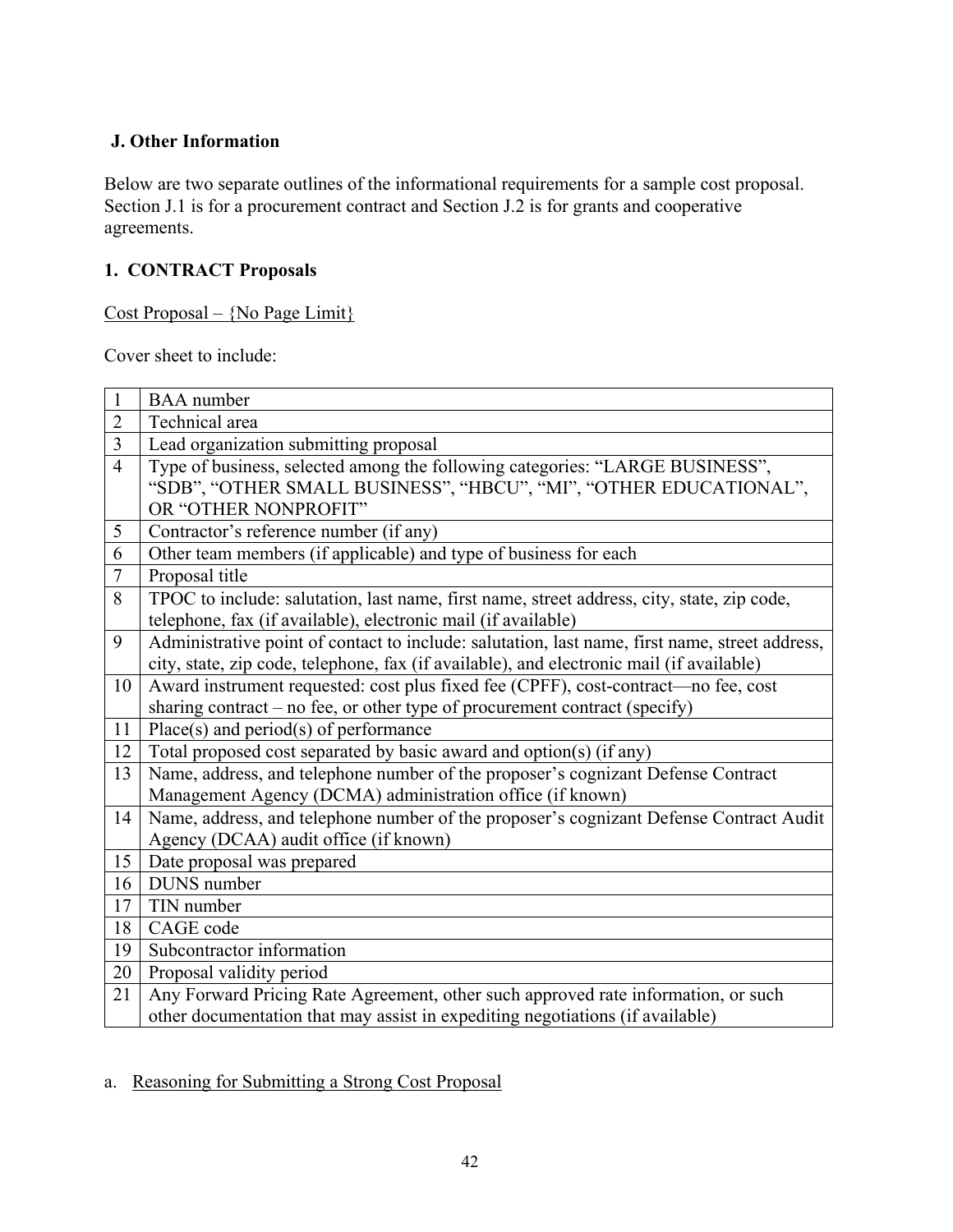The ultimate responsibility of the Contracting Officer is to ensure that all prices offered in a proposal are fair and reasonable before contract award. To establish the reasonableness of the offered prices, the Contracting Officer may ask the applicant to provide supporting documentation that assists in this determination. The applicant's ability to be responsive to the Contracting Officer's requests can expedite contract award. As specified in Section 808 of Public Law 105-261, an applicant who does not comply with a requirement to submit information for a contract or subcontract in accordance with paragraph (a)(1) of FAR 15.403-3 may be ineligible for award.

## b. DCAA-Accepted Accounting System

i. Before a cost-type contract can be awarded, the Contracting Officer must confirm that the applicant has a DCAA-accepted accounting system in place for accumulating and billing costs under Government contracts [FAR 53.209-1(f)]. If the applicant has DCAA correspondence, which documents the acceptance of its accounting system, this should be provided to the Contracting Officer (i.e. attached or referenced in the proposal). Otherwise, the Contracting Officer will submit an inquiry directly to the appropriate DCAA office and request a review of the applicant's accounting system.

ii. If an applicant does not have a DCAA-accepted accounting system in place, the DCAA review process can take several months depending upon the availability of the DCAA auditors and the applicant's internal processes. This will delay contract award.

iii. For more information about cost proposals and accounting standards, view the link titled "Information for Contractors" on the main menu of the DCAA website.

## c. Field Pricing Assistance

During the pre-award cost audit process, the Contracting Officer may solicit support from DCAA to determine commerciality and price reasonableness of the proposal [FAR 15.404-2]. Any proprietary information or reports obtained from DCAA field audits will be appropriately identified and protected within the Government.

## d. Sample Cost Proposal – "Piece by Piece"

To help guide applicant s through the pre-award cost audit process, a sample cost proposal is detailed below. This sample allows the applicant to see exactly what the Government is looking for so that all cost and pricing back-up data can be provided to the Government in the first cost proposal submission. Review each cost element within the proposal, and take note of the types of documentation that the Contracting Officer will require from the applicant.

i. *Direct Labor*: The first cost element included in the cost proposal is Direct Labor. Each proposed employee must be listed by name and labor category.

Below is the Direct Labor as proposed by our sample applicant: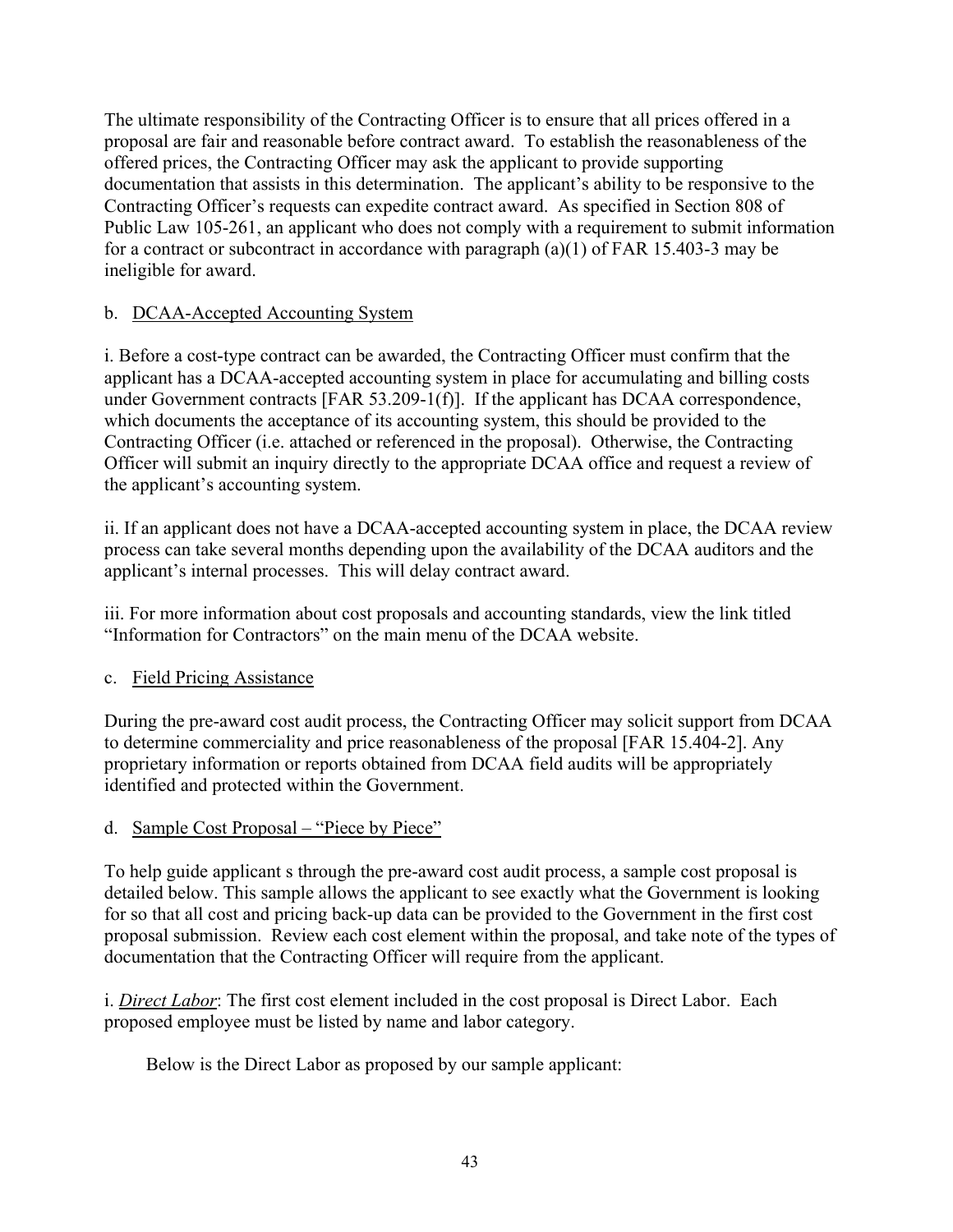| <b>DIRECT LABOR</b>            |                    | <b>YEAR1</b>                   |              |                              | <b>YEAR 2</b>                  |              |                              |
|--------------------------------|--------------------|--------------------------------|--------------|------------------------------|--------------------------------|--------------|------------------------------|
| <b>Employee</b><br><b>Name</b> | Labor<br>Category  | <b>Direct</b><br><b>Hourly</b> | <b>Hours</b> | <b>Total Direct</b><br>Labor | <b>Direct</b><br><b>Hourly</b> | <b>Hours</b> | <b>Total Direct</b><br>Labor |
|                                |                    | Rate                           |              |                              | Rate                           |              |                              |
| Andy                           | Program            | \$55.00                        | 720.00       | \$39,600.00                  | \$56.65                        | 720.00       | \$40,788.00                  |
| Smith                          | Manager            |                                |              |                              |                                |              |                              |
| <b>Bryan</b>                   | Senior             | \$40.00                        | 672.00       | \$26,880.00                  | \$41.20                        | 672.00       | \$27,686.40                  |
| Andrews                        | Engineer           |                                |              |                              |                                |              |                              |
| Cindy                          | Principal          | \$50.00                        | 512.00       | \$25,600.00                  | \$51.50                        | 512.00       | \$26,368.00                  |
| Thomas                         | Engineer           |                                |              |                              |                                |              |                              |
| David                          | <b>Entry Level</b> | \$10.00                        | 400.00       | \$4,000.00                   | \$10.30                        | 400.00       | \$4,120.00                   |
| Porter                         | Engineer           |                                |              |                              |                                |              |                              |
| Edward                         | Project            | \$25.00                        | 48.00        | \$1,200.00                   | \$25.75                        | 48.00        | \$1,236.00                   |
| Bean                           | Administrator      |                                |              |                              |                                |              |                              |
| Subtotal                       |                    |                                |              | \$97,280.00                  |                                |              | \$100,198.40                 |
| Direct                         |                    |                                |              |                              |                                |              |                              |
| Labor $(DL)$                   |                    |                                |              |                              |                                |              |                              |
|                                |                    |                                |              |                              |                                |              |                              |

(1) For this cost element, the Contracting Officer requires the applicant to provide adequate documentation in order to determine that the labor rate for each employee/labor category is fair and reasonable. The documentation must explain how these labor rates were derived. For example, if the rates are DCAA-approved labor rates, provide the Contracting Officer with copies of the DCAA documents stating the approval. This is the most acceptable means of documentation to determine the rates fair and reasonable. Other types of supporting documentation may include General Service Administration (GSA) contract price lists, actual payroll journals, or Salary.com research. If an employee listed in a cost proposal is not a current employee (maybe a new employee, or one contingent upon the award of this contract), a copy of the offer letter stating the hourly rate, signed and accepted by the employee, may be provided as adequate documentation.

Sometimes the hourly rates listed in a proposal are derived through subjective processes, i.e., blending of multiple employees in one labor category, or averaged over the course of the year to include scheduled payroll increases, etc. These situations should be clearly documented for the Contracting Officer.

(2) Another cost element in Direct Labor is labor escalation, or the increase in labor rates from year to year. In the example above, the proposed labor escalation is 3% (ex., Andy Smith's direct labor rate increased by 3% from \$55.00/hour in Year 1 to \$56.65/hour in Year 2). Often times, an applicant may not propose escalation on labor rates during a 24-month period. Whatever the proposed escalation rate is, please be prepared to explain why it is fair and reasonable. For example, a sufficient explanation for our sample escalation rate would be "The Government's General Schedule Increase and Locality Pay for the same time period (name FY) in the same location (name location) was published as 3.5%; therefore a 3% increase is fair and reasonable".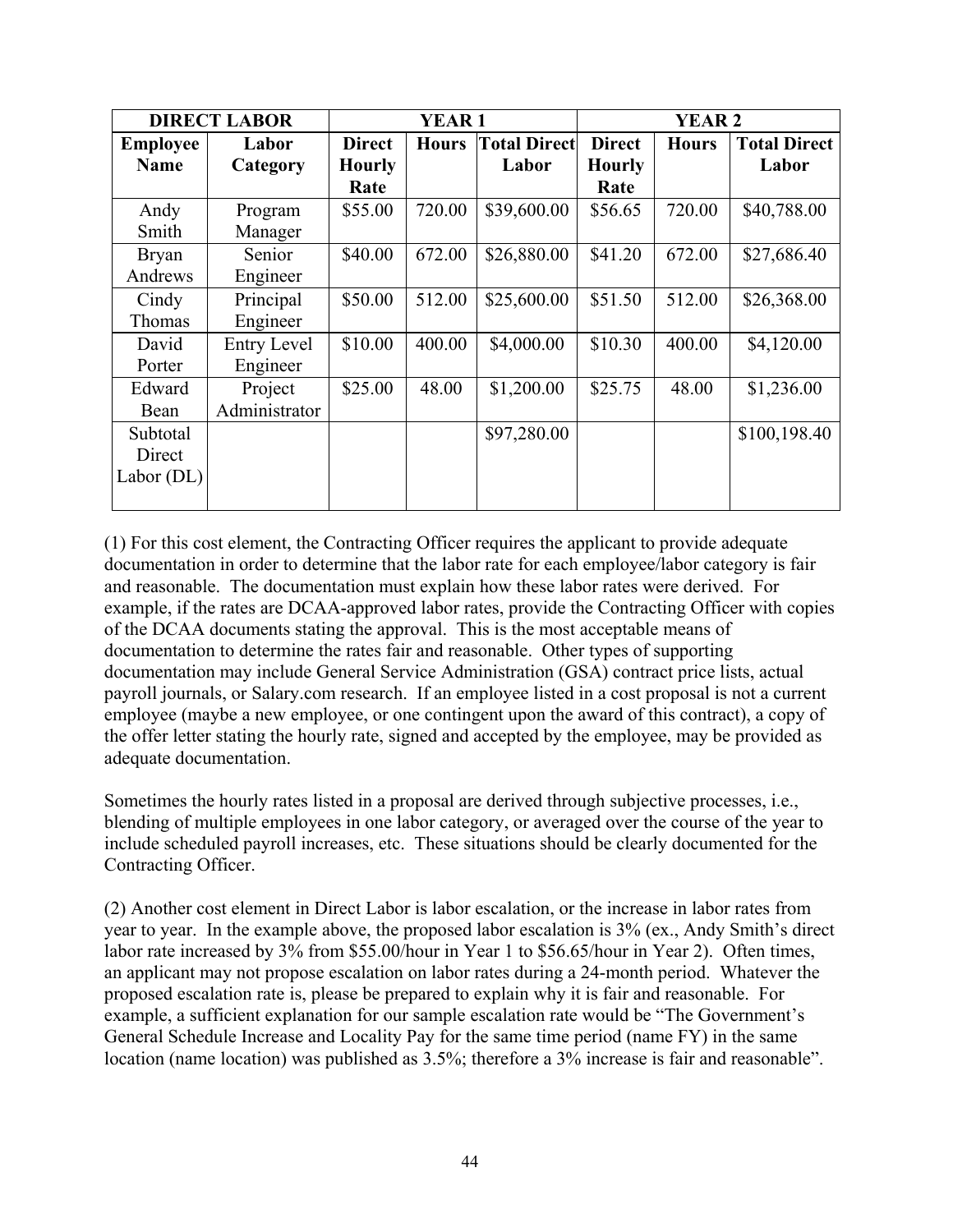ii. *Other Direct Costs (ODCs)*: This section of the cost proposal includes all other directlyrelated costs required in support of the effort (i.e., materials, subcontractors, consultants, travel, etc.). Any cost element that includes various items must be detailed in a cost breakdown.

(1) Direct Material Costs: This subsection of the cost proposal will include any special tooling, test equipment, and material costs necessary to perform the project. Items included in this section must be carefully reviewed relative to need and appropriateness for the work proposed, and must, in the opinion of the Contracting Officer, be advantageous to the Government and directly related to the specific topic.

The Contracting Officer will require adequate documentation from the applicant to determine the cost reasonableness for each material cost proposed. The following methods are ways in which the Contracting Officer can determine this [FAR 15.403-1]:

(a) Adequate Price Competition. A price is based on adequate price competition when the applicant solicits and receives quotes from two or more responsible vendors for the same or similar items or services. Based on these quotes, the applicant selects the vendor who represents the best value to the Government. The applicant will be required to provide to the Contracting Officer copies of all vendor quotes received.

\*NOTE: Price competition is not required for items at or below the micropurchase threshold (\$3,000) [FAR 15.403-1]. If an item's unit cost is less than or equal to \$3,000, price competition is not necessary. However, if an item's total cost over the period of performance (unit cost x quantity) is higher than \$3,000, two or more quotes must be obtained by the applicant.

(b) Commercial Prices. Commercial prices are those published on current price lists, catalogs, or market prices. This includes vendors who have prices published on a GSAschedule contract. The applicant will be required to provide copies of such price lists to the Contracting Officer.

(c) Prices set by law or regulation. If a price is mandated by the Government (i.e. pronouncements in the form of periodic rulings, reviews, or similar actions of a governmental body, or embodied in the laws) that is sufficient to set a price.

| <b>DIRECT MATERIAL COSTS</b>           | YEAR 1      | <b>YEAR 2</b> |
|----------------------------------------|-------------|---------------|
| <b>Raw Materials</b>                   | \$35,000.00 | \$12,000.00   |
| Computer for experiments               | \$4,215.00  | \$0.00        |
| Cable (item #12-3657, 300 ft)          | \$1,275.00  | \$0.00        |
| Software                               | \$1,825.00  | \$1,825.00    |
| <b>Subtotal Direct Materials Costs</b> | \$42,315.00 | \$13,825.00   |
|                                        |             |               |

Below is the list of Direct Material costs included in our sample proposal:

"Raw Materials": This is a generic label used to group many material items into one cost item within the proposal. The Contracting Officer will require a detailed breakout of all the items that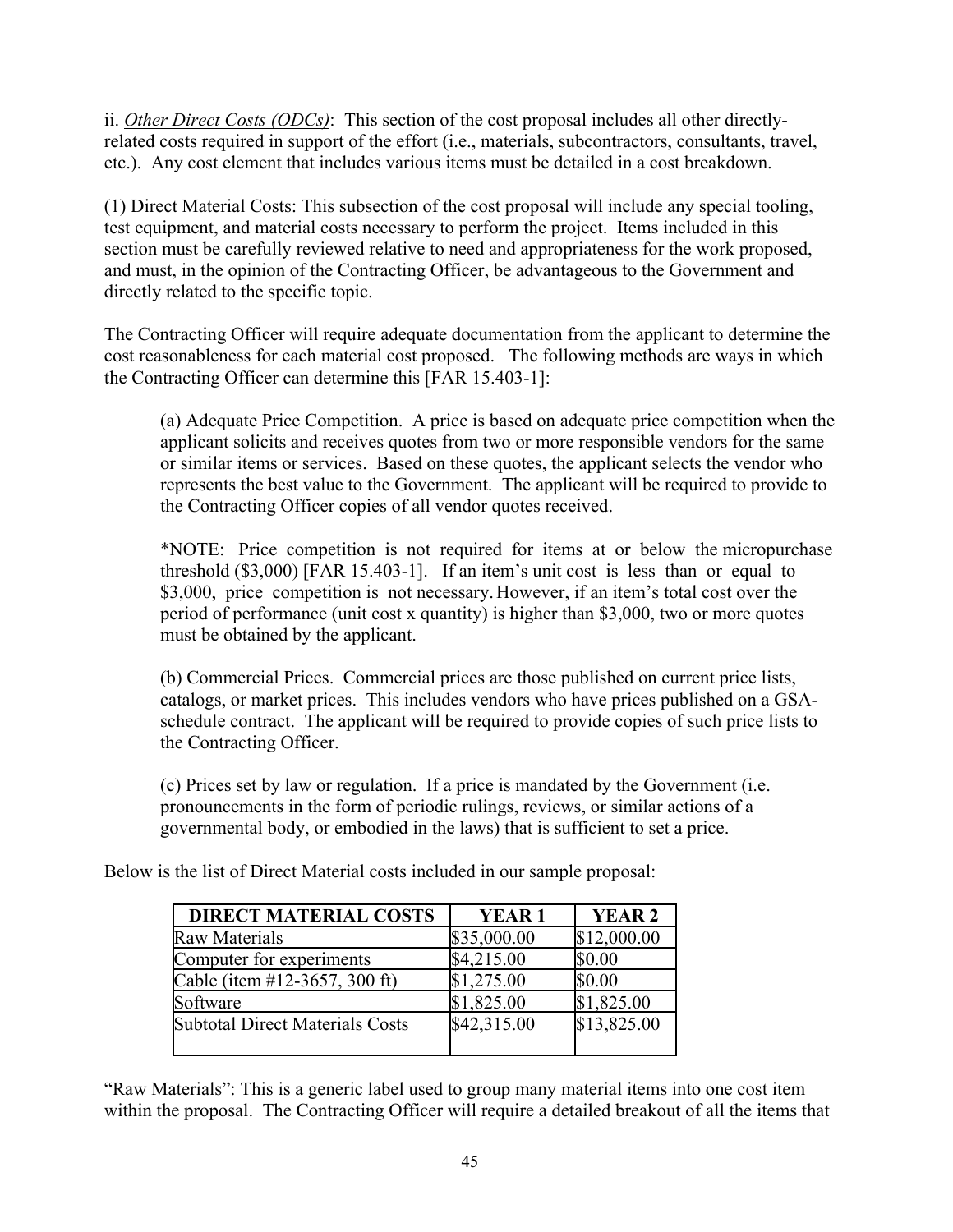make up this cost. For each separate item over \$3,000 (total for Year  $1 +$  Year 2), the applicant must be able to provide either competitive quotes received, or show that published pricing was used.

"Computer for experiments": This item is most likely a grouping of several components that make up one system. The Contracting Officer will require a detailed breakout of all the items that make up this cost. For each separate item over \$3,000 (total for Year  $1 +$  Year 2), the applicant must be able to provide either competitive quotes received, or show that published pricing was used.

"Cable": Since this item is under the simplified acquisition threshold of \$3,000, competitive quotes or published pricing are not required. Simply provide documentation to show the Contracting Officer where this price came from.

"Software": This cost item could include either one software product, or multiple products. If this includes a price for multiple items, please provide the detailed cost breakdown. Note: The price for Year 1 (\$1,825) is below the simplified acquisition threshold; however, in total (Year 1 + Year 2) the price is over \$3,000, so competitive quotes or published pricing documentation must be provided.

Due to the specialized types of products and services necessary to perform these projects, it may not always be possible to obtain competitive quotes from more than one reliable source. Each cost element over the simplified acquisition threshold (\$3,000) must be substantiated. There is always an explanation for how the cost of an item was derived; document how you came up with that price.

When it is not possible for an applicant to obtain a vendor price through competitive quotes or published price lists, the Contracting Officer may accept other methods to determine cost reasonableness. Below are some examples of other documentation, which the Contracting Officer may accept to substantiate costs:

(a) Evidence that a vendor/supplier charged another applicant a similar price for similar services. Has the vendor charged someone else for the same product? Two (2) to three (3) invoices from that vendor to different customers may be used as evidence.

(b) Previous contract prices. Has the applicant charged the Government a similar price under another Government contract for similar services? If the Government has already paid a certain price for services, then that price may already be considered fair and reasonable. Provide the contract number, and billing rates for reference.

(c) DCAA approved. Has DCAA already accepted or verified specific cost items included in your proposal? Provide a copy of DCAA correspondence that addressed these costs.

(2) ODCs: Below is the remaining ODC portion of our proposal including equipment, subcontractors, consultants, and travel. Assume in this scenario that competitive quotes or catalog prices were not available for these items: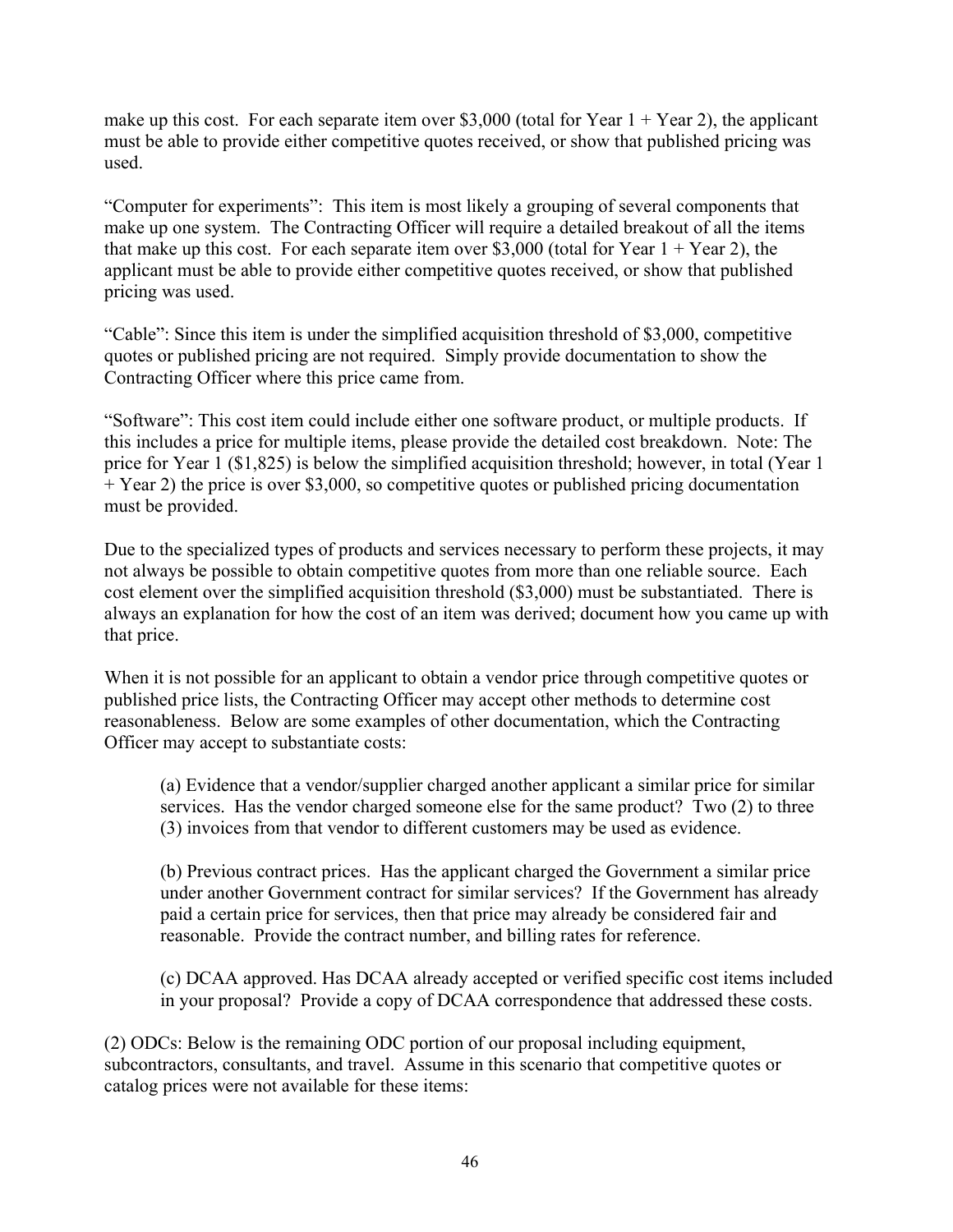| <b>ODCs</b>                          | <b>YEAR1</b> | <b>YEAR 2</b> |
|--------------------------------------|--------------|---------------|
| <b>Equipment Rental for Analysis</b> | \$5,500.00   | \$5,600.00    |
| Subcontractor – Widget, Inc.         | \$25,000.00  | \$0.00        |
| Consultant: John Bowers              | \$0.00       | \$12,000.00   |
| Travel                               | \$1,250.00   | \$1,250.00    |
| Subtotal: ODCs                       | \$31,750.00  | \$18,850.00   |

"Equipment Rental for Analysis": The applicant explains that the Year 1 cost of \$5,500 is based upon 250 hours of equipment rental at an hourly rate of \$22.00/hr. One (1) invoice from the vendor charging another vendor the same price for the same service is provided to the Contracting Officer as evidence. Since this cost is over the simplified acquisition threshold, further documentation to determine cost reasonableness is required. The applicant is able to furnish another invoice charging a second vendor the same price for the same service.

"Subcontractor – Widget, Inc.": The applicant provides a copy of the subcontractor quote to the Contracting Officer in support of the \$25,000 cost. This subcontractor quote must include sufficient detailed information (equivalent to the data included in the prime's proposal to the Government), so that the Contracting Officer can make a determination of cost reasonableness.

(a) As stated in Section 3.5(c)(6) of the DoD Cost Proposal guidance, "All subcontractor costs and consultant costs must be detailed at the same level as prime contractor costs in regards to labor, travel, equipment, etc. Provide detailed substantiation of subcontractor costs in your cost proposal."

(b) In accordance with FAR 15.404-3, "the Contracting Officer is responsible for the determination of price reasonableness for the prime contract, including subcontracting costs". This means that the subcontractor's quote/proposal may be subject to the same scrutiny by the Contracting Officer as the cost proposal submitted by the prime. The Contracting Officer will need to determine whether the subcontractor has an accepted purchasing system in place and/or conduct appropriate cost or price analyses to establish the reasonableness of proposed subcontract prices. Due to the proprietary nature of cost data, the subcontractor may choose to submit their pricing information directly to the Contracting Officer and not through the prime. This is understood and encouraged.

(c) When a subcontractor is selected to provide support under the prime contract due to its specialized experience, the Contracting Officer may request sole source justification from the applicant.

"Consultant – John Bowers": The applicant shall provide a copy of the consultant's quote to the Contracting Officer as evidence. In this example, the consultant will be charging an hourly rate of \$125 an hour for 96 hours of support. The applicant indicates to the Contracting Officer that this particular consultant was used on a previous contract with the Government (provide contract number), and will be charging the same rate. A copy of the consultant's invoice to the applicant under the prior contract is available as supporting evidence. Since the Government has paid this price for the same services in the past, determination has already been made that the price is fair.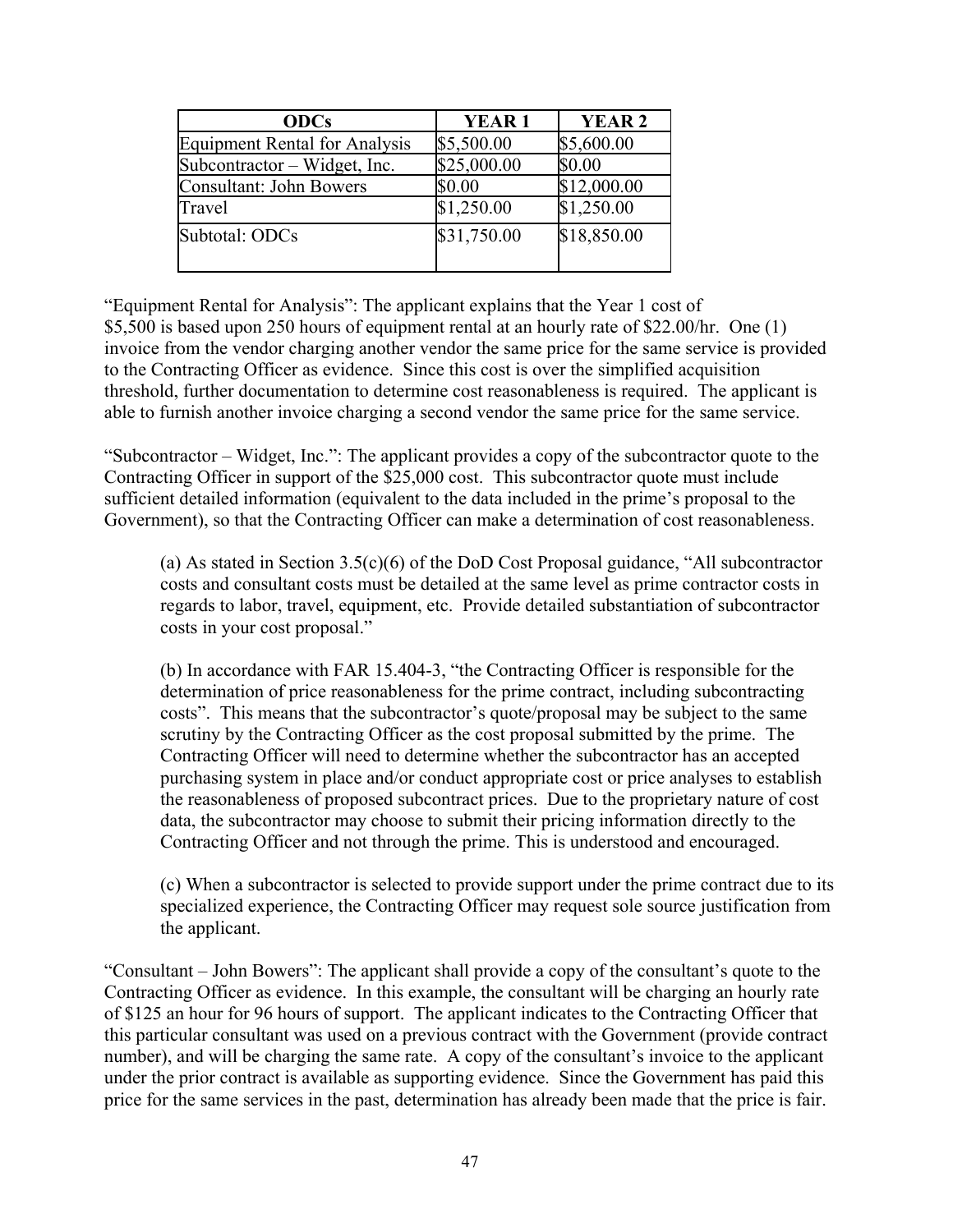"Travel": The Contracting Officer will require a detailed cost breakdown for travel expenses to determine whether the total cost is reasonable based on Government per diem and mileage rates. This breakdown shall include the number of trips, the destinations, and the number of travelers. It will also need to include the estimated airfare per round trip, estimated car rental, lodging rate per trip, tax on lodging, and per diem rate per trip. The lodging and per diem rates must comply with the Joint Travel Regulations. Please see the following website to determine the appropriate lodging and per diem rates: http://www.defensetravel.dod.mil. Additionally, the applicant must provide why the airfare is fair and reasonable as well. Sufficient back up for both airfare and car rental would include print outs of online research at the various travel search engines (Expedia, Travelocity, etc.), documenting the prices for airfare and car rentals are fair and reasonable.

| <b>TRAVEL</b>              | Unit      | <b>Trips</b> | <b>Travelers</b> | <b>Nights</b> | <b>Days</b>    | <b>Unit Cost</b> | <b>Total Travel</b> |
|----------------------------|-----------|--------------|------------------|---------------|----------------|------------------|---------------------|
| Airfare                    | roundtrip |              |                  |               |                | \$996.00         | \$996.00            |
| Lodging                    | day       |              |                  |               |                | \$75.00          | \$75.00             |
| Tax on<br>Lodging<br>(12%) | day       |              |                  |               |                | \$9.00           | \$9.00              |
| Per Diem                   | day       |              |                  |               | 2              | \$44.00          | \$88.00             |
| Automobile<br>Rental       | day       |              |                  |               | $\overline{2}$ | \$41.00          | \$82.00             |
| Subtotal<br>Travel         |           |              |                  |               |                |                  | \$1,250.00          |

Below is a sample of the travel portion:

iii. *Indirect Costs*: Indirect costs include elements such as fringe benefits, general and administrative (G&A), overhead, and material handling costs. The applicant shall indicate in the cost proposal both the indirect rates (as a percentage) as well as how those rates are allocated to the costs in the proposal.

Below is the indirect portion of our sample proposal:

| <b>INDIRECTS</b>                                                         | <b>YEAR1</b> | YEAR <sub>2</sub> |
|--------------------------------------------------------------------------|--------------|-------------------|
| Subtotal Direct Labor (DL):                                              | \$97,280.00  | \$100,198.40      |
| Fringe Benefits, if not included in Overhead,<br>rate (15.0000 %) X DL = | \$14,592.00  | \$15,029.76       |
| Labor Overhead (rate $45.0000\%$ ) X (DL +<br>$\text{Fringe}$ ) =        | \$50,342.40  | \$51,852.67       |
| Total Direct Labor (TDL):                                                | \$162,214.40 | \$167,080.83      |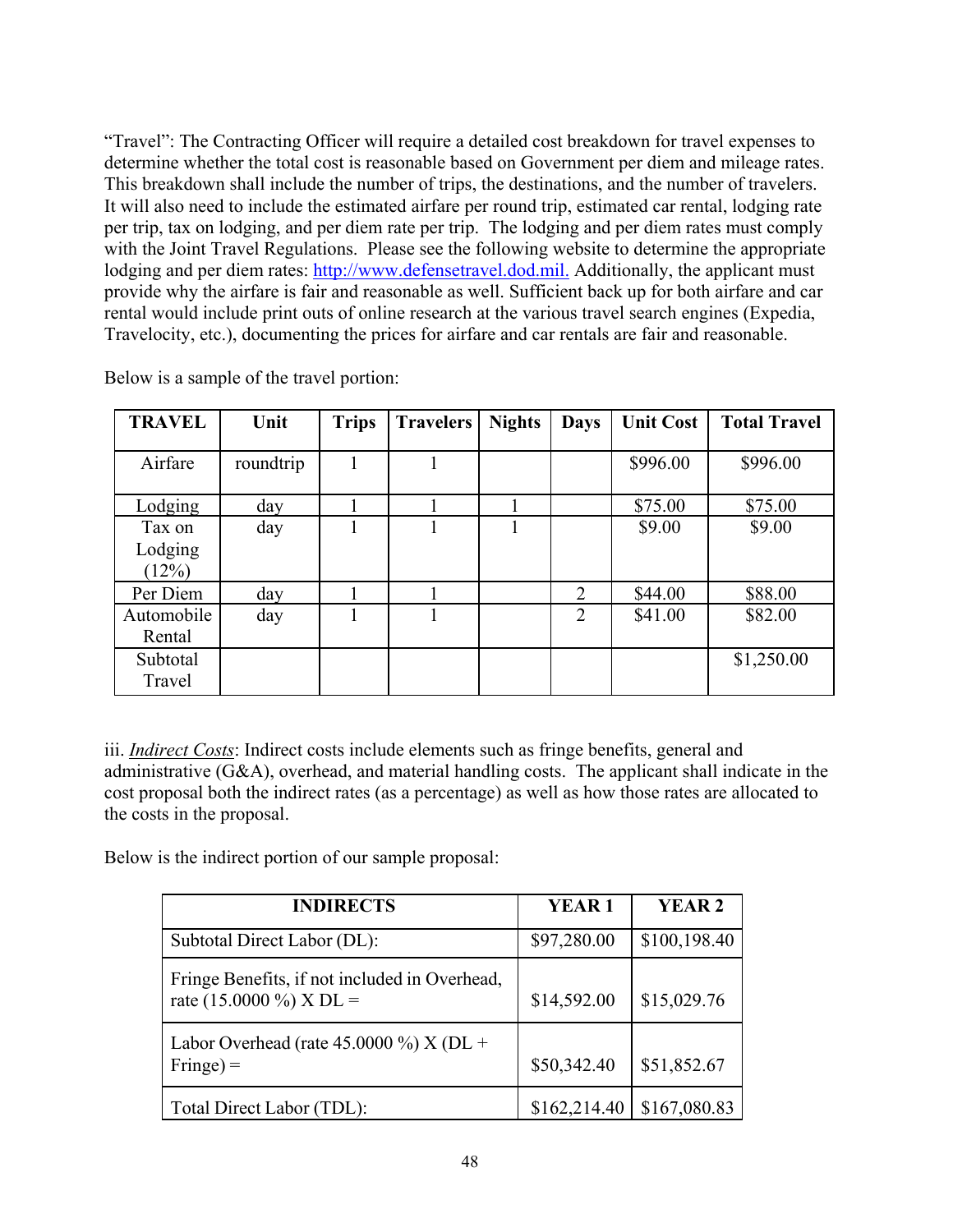In this example, the applicant includes a fringe benefit rate of 15.00% that it allocated to the direct labor costs. The applicant also proposes a labor overhead rate of 45.00% that is allocated to the direct labor costs plus the fringe benefits.

All indirect rates and the allocation methods of those rates must be verified by the Contracting Officer. In most cases, DCAA documentation supporting the indirect rates and allocation methods can be obtained through a DCAA field audit or proposal review. Many applicants have already completed such reviews and have this documentation readily available. If an applicant is unable to participate in a DCAA review to substantiate indirect rates, the Contracting Officer may request other accounting data from the applicant to make a determination.

iv. *Facilities Capital Cost of Money (FCCM)*: Cost of money is an imputed cost that is not a form of interest on borrowings (see FAR 31.205-20). FCCM is an "incurred cost" for costreimbursement purposes under applicable cost-reimbursement contracts and for progress payment purposes under fixed-price contracts. It refers to (1) FCCM (48 CFR 9904.414) and (2) cost of money as an element of the cost of capital assets under construction (48 CFR 9904.417). If cost of money is proposed in accordance with FAR 31.205-10, a DD Form 1861 is required to be completed and submitted with the applicant's proposal.

v. *Fee/Profit*: The proposed fee percentage will be analyzed in accordance with DFARS 215.404, the Weighted Guidelines Method.

vi. *Subcontracting Plan*: If the total amount of the proposal exceeds \$700,000 and the applicant is a large business or an institute of higher education (other than HBCU/MI) and the resultant award is a contract, the applicant shall be prepared to submit a subcontracting plan for small business and SDB concerns. A mutually agreeable plan will be included in and made a part of the contract (see Section II.F.2.b.v).

## **2. GRANT and COOPERATIVE AGREEMENT Proposals**

Before award it must be established that an approved accounting system and financial management system exist.

a. *Direct Labor*: Show the current and projected salary amounts in terms of man-hours, manmonths, or annual salary to be charged by the  $PI(s)$ , faculty, research associates, postdoctoral associates, graduate and undergraduate students, secretarial, clerical, and other technical personnel either by personnel or position. State the number of man-hours used to calculate a man-month or man-year. For proposals from universities, research during the academic term is deemed part of regular academic duties, not an extra function for which additional compensation or compensation at a higher rate is warranted. Consequently, academic term salaries shall not be augmented either in rate or in total amount for research performed during the academic term. Rates of compensation for research conducted during non-academic (summer) terms shall not exceed the rate for the academic terms. When part or all of a person's services are to be charged as project costs, it is expected that the person will be relieved of an equal part or all of his or her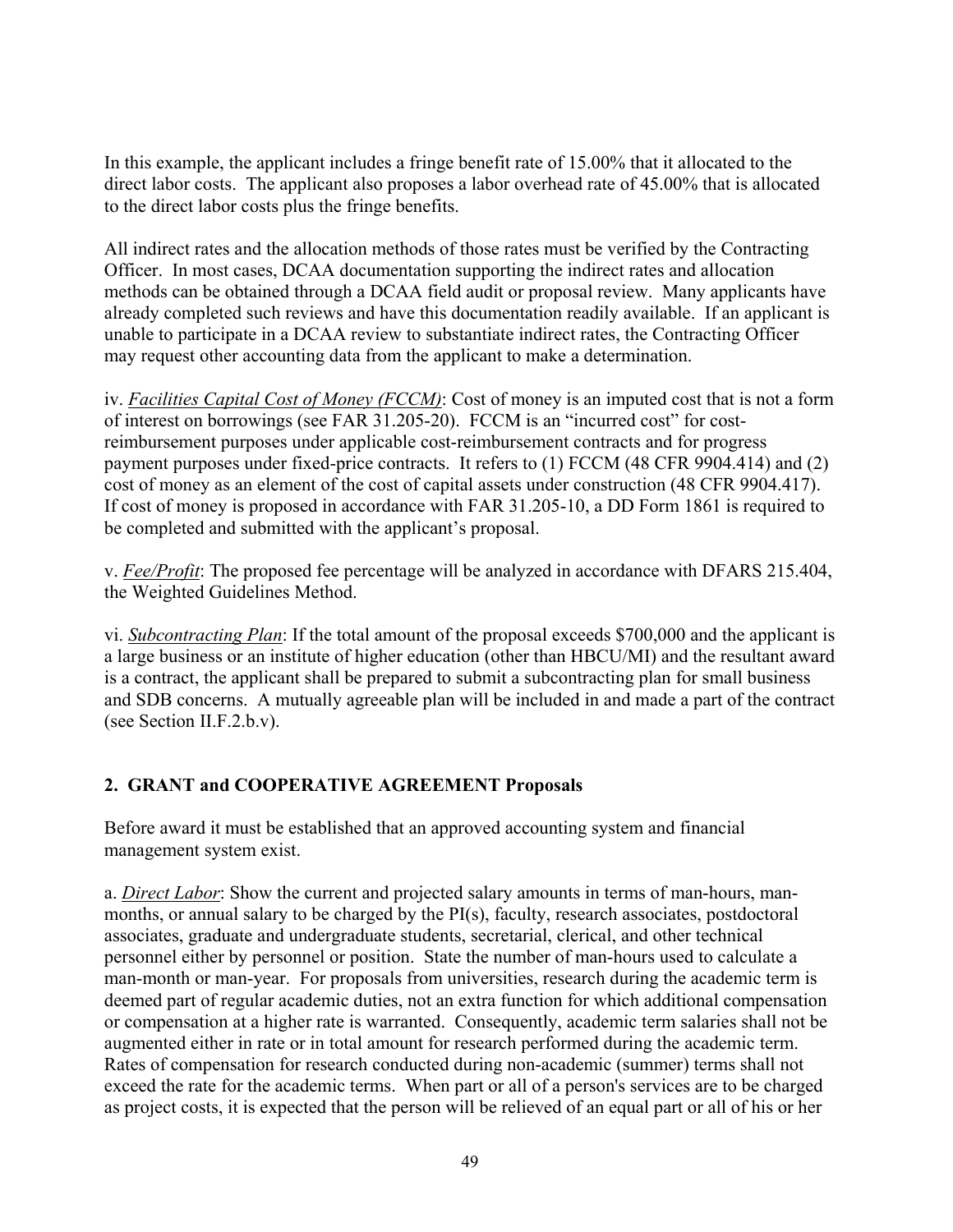regular teaching or other obligations. For each person or position, provide the following information:

i. The basis for the direct labor hours or percentage of effort (e.g., historical hours or estimates);

ii. The basis for the direct labor rates or salaries. Labor costs should be predicted upon current labor rates or salaries. These rates may be adjusted upward for forecast salary or wage cost-of-living increases that will occur during the agreement period. The cost proposal should separately identify the rationale applied to base salary/wage for cost-ofliving adjustments and merit increases. Each must be fully explained;

iii. The portion of time to be devoted to the proposed research, divided between academic and non-academic (summer) terms, when applicable;

iv. The total annual salary charged to the research project; and

v. Any details that may affect the salary during the project, such as plans for leave and/or remuneration while on leave.

Note: There is no page limitation for budget proposals or budget justifications.

b. *Fringe Benefits and Indirect Costs (Overhead, G&A, and Other)*: The most recent rates, dates of negotiation, the base(s) and periods to which the rates apply must be disclosed and a statement included identifying whether the proposed rates are provisional or fixed. If the rates have been negotiated by a Government agency, state when and by which agency. A copy of the negotiation memorandum should be provided. If negotiated forecast rates do not exist, applicants must provide sufficient detail to enable a determination to be made that the costs included in the forecast rate are allocable according to applicable cost provisions. Applicants' disclosure should be sufficient to permit a full understanding of the content of the rate(s) and how it was established. As a minimum, the submission should identify:

i. All individual cost elements included in the forecast rate(s);

ii. Basis used to prorate indirect expenses to cost pools, if any;

iii. How the rate(s) was calculated;

iv. Distribution basis of the developed rate(s);

v. Basis on which the overhead rate is calculated, such as "salaries and wages" or "total costs;" and

vi. The period of the applicant's FY.

c. *Permanent Equipment*: If facilities or equipment are required, a justification why this property should be furnished by the Government must be submitted. State the organization's inability or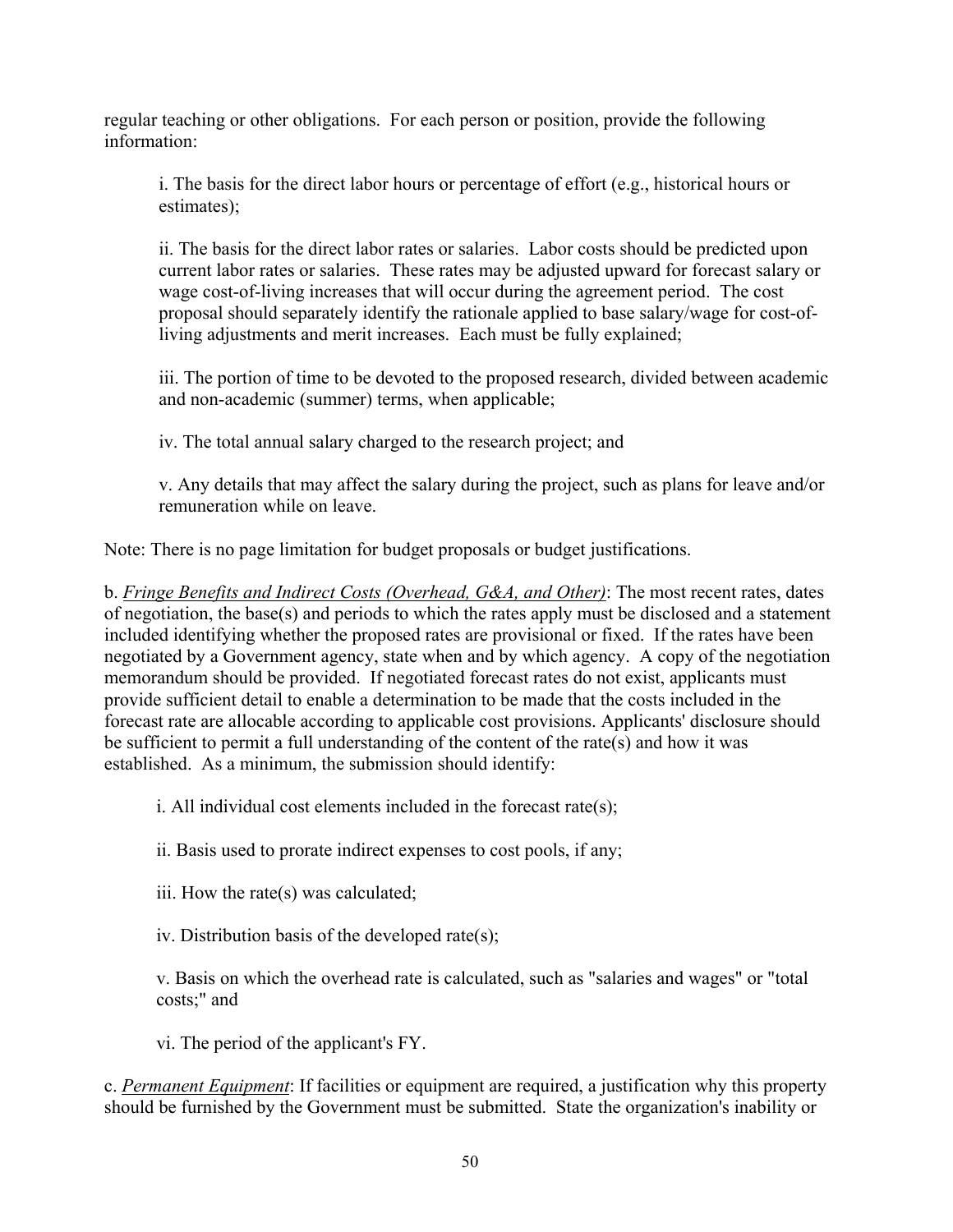unwillingness to furnish the facilities or equipment. Applicants must provide an itemized list of permanent equipment showing the cost for each item. Permanent equipment is any article or tangible nonexpendable property having a useful life of more than one year and an acquisition cost of \$5,000 or more per unit. The basis for the cost of each item of permanent equipment included in the budget must be disclosed, such as:

i. Vendor Quote: Show name of vendor, number of quotes received and justification, if intended award is to other than lowest bidder.

ii. Historical Cost: Identify vendor, date of purchase, and whether or not cost represents lowest bid. Include reason(s) for not soliciting current quotes.

iii. Engineering Estimate: Include rationale for quote and reason for not soliciting current quotes.

If applicable, the following additional information shall be disclosed in the applicant's cost proposal:

iv. Special test equipment to be fabricated by the awardee for specific research purposes and its cost.

v. Standard equipment to be acquired and modified to meet specific requirements, including acquisition and modification costs, listed separately.

vi. Existing equipment to be modified to meet specific research requirements, including modification costs. Do not include equipment the organization will purchase with its funds if the equipment will be capitalized for Federal income tax purposes. Proposed permanent equipment purchases during the final year of an award shall be limited and fully justified.

vii. Grants and cooperative agreements may convey title to an institution for equipment purchased with project funds. At the discretion of the Contracting/Grants Officer, the agreement may provide for retention of the title by the Government or may impose conditions governing the equipment conveyed to the organization per the governing laws and regulations.

d. *Travel*: Forecasts of travel expenditures (domestic and foreign) that identify the destination and the various cost elements (airfare, mileage, per diem rates, etc.) must be submitted. The costs should be in sufficient detail to determine the reasonableness of such costs. Allowance for air travel normally will not exceed the cost of round-trip, economy air accommodations. Specify the type of travel and its relationship to the research project. Requests for domestic travel must not exceed \$3,000 per year per PI. Separate, prior approval by the ARL is required for all foreign travel (i.e., travel outside the continental U.S., its possessions and Canada). Foreign travel requests must not exceed \$1,800 each per year per PI. Special justification will be required for travel requests in excess of the amounts stated above and for travel by individuals other than the PI(s). Individuals other than the PI(s) are considered postdoctoral associates, research associates, graduate and undergraduate students, secretarial, clerical, and other technical personnel.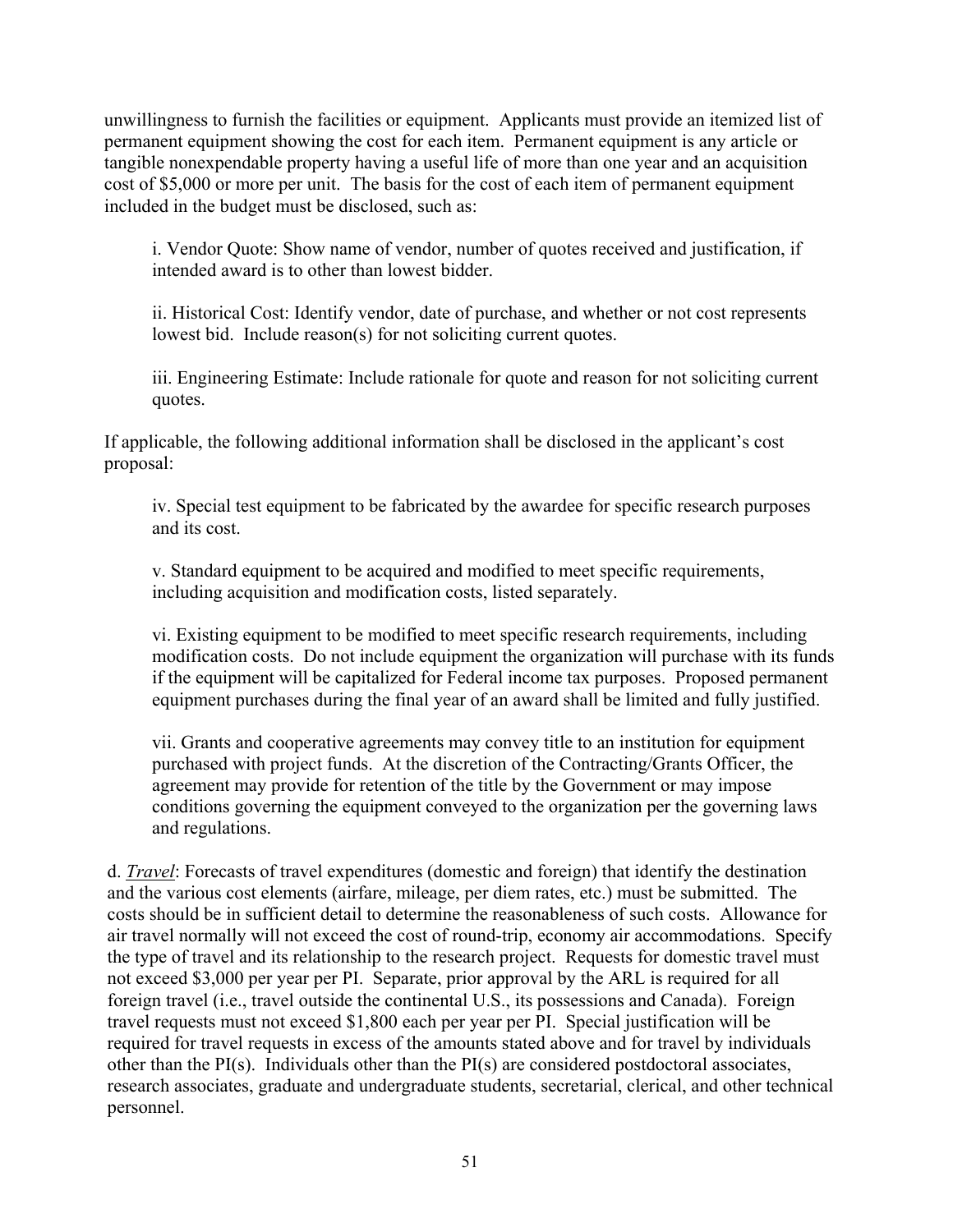Additional travel may be requested for travel to Army laboratories and facilities to enhance agreement objectives and to achieve technology transfer.

(1) *Participant Support Costs*: This budget category refers to costs of transportation, per diem, stipends, and other related costs for participants or trainees (but not employees) in connection with ARO-sponsored conferences, meetings, symposia, training activities, apprenticeships and workshops (see the "Other Programs" section as described earlier in this BAA). Generally, indirect costs are not allowed on participant support costs. The number of participants to be supported should be entered in the parentheses on the budget form. These costs should also be justified in the budget justification page(s) attached to the cost proposal.

(2) *Materials, Supplies, and Consumables*: A general description and total estimated cost of expendable equipment and supplies are required. The basis for developing the cost estimate (vendor quotes, invoice prices, engineering estimate, purchase order history, etc.) must be included. If possible, provide a material list.

(3) *Publication, Documentation, and Dissemination*: The budget may request funds for the costs of preparing, publishing, or otherwise making available to others the findings and products of the work conducted under an agreement, including costs of reports, reprints, page charges, or other journal costs (except costs for prior or early publication); necessary illustrations, cleanup, documentation, storage, and indexing of data and databases; and development, documentation, and debugging of software.

(4) *Consultant Costs*: Applicants normally are expected to utilize the services of their own staff to the maximum extent possible in managing and performing the project's effort. If the need for consultant services is anticipated, the nature of proposed consultant services should be justified and included in the technical proposal narrative. The cost proposal should include the names of consultant(s), primary organizational affiliation, each individual's expertise, daily compensation rate, number of days of expected service, and estimated travel and per diem costs.

(5) *Computer Services*: The cost of computer services, including computer-based retrieval of scientific, technical, and educational information, may be requested. A justification/explanation based on the established computer service rates at the proposing organization should be included. The budget also may request costs, which must be shown to be reasonable, for leasing automatic data processing equipment. The purchase of computers or associated hardware and software should be requested as items of equipment.

(6) *Subawards (Subcontracts or Subgrants)*: A precise description of services or materials that are to be awarded by a subaward must be provided. For subawards totaling \$10,000 or more, provide the following specific information:

- A clear description of the work to be performed;
- If known, the identification of the proposed subawardee and an explanation of why and how the subawardee was selected or will be selected;